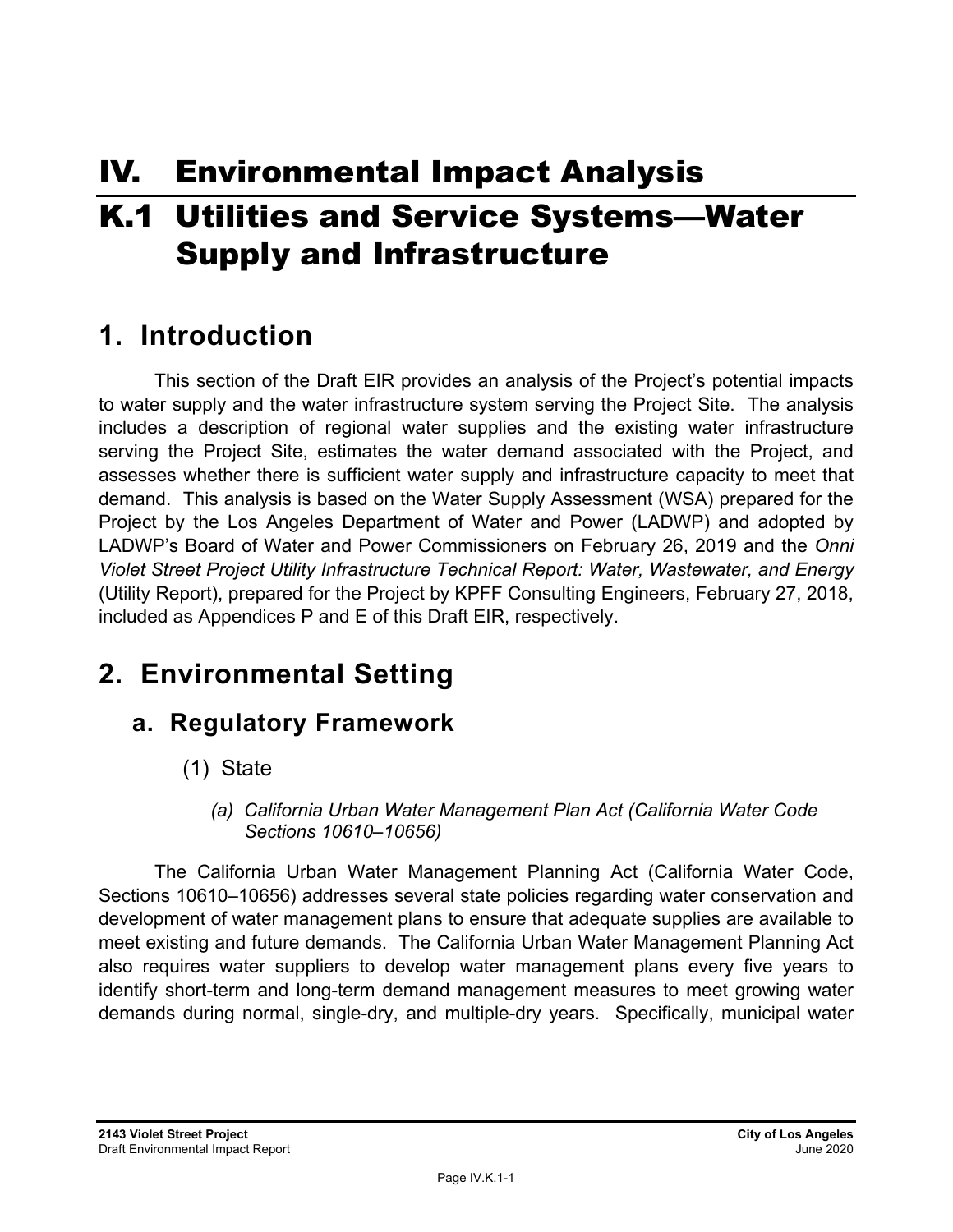suppliers that serve more than 3,000 customers or provide more than 3,000 acre-feet per year (AFY) of water must adopt an urban water management plan every five years.<sup>1</sup>

A number of recent requirements regarding preparation water management plans have been added to the Urban Water Management Planning Act. These additional requirements include: (i) a narrative description of water demand measures implemented over the past five years and future measures planned to meet 20 percent demand reduction targets by 2020; (ii) a standard methodology for calculating system water loss; (iii) a voluntary reporting of passive conservation savings, energy intensity, and climate change; and (iv) an analysis of water features that are artificially supplied with water.<sup>2</sup>

#### *(b) Senate Bill X7-7 (California Water Code Section 10608)*

Senate Bill (SB) X7-7 (Water Conservation Act of 2009), codified in California Water Code, Section 10608, requires all water suppliers to increase water use efficiency. Enacted in 2009, this legislation includes the setting of an overall goal of reducing per capita urban water use, compared to 2009 levels, by 20 percent by December 31, 2020. The state was required to make incremental progress towards this goal by reducing per capita water use by at least 10 percent on or before December 31, 2015. Monthly statewide potable water savings reached 7.8 percent in November 2018 as compared to production in November 2013.3

### *(c) Senate Bill 610 (California Water Code Sections 10910 et seq.)*

SB 610, codified in the California Water Code Sections 10910 *et seq*., became effective January 1, 2002. SB 610 requires counties and cities to consider the availability of adequate water supplies for certain new large development projects as part of the California Environmental Quality Act (CEQA) process. Specifically, SB 610 requires that for certain projects subject to CEQA, the urban water supplier must prepare a WSA that determines whether the projected water demand associated with a project is included as part of the most recently adopted urban water management plan. The WSA shall identify existing water supply entitlements, water rights, or water service contracts held by the public water system, and prior years' water deliveries received by the public water system. In addition, it must address water supplies over a 20-year future period and consider average, single-dry, and multiple-dry years. In accordance with Water Code Section 10912, projects subject to CEQA requiring preparation of a WSA include the following:

*<sup>1</sup> LADWP, 2015 Urban Water Management Plan, April 2016.* 

*<sup>2</sup> LADWP, Water Supply Assessment—2143 Violet Street Project, February 26, 2019.* 

*<sup>3</sup> SWRCB, Fact Sheet, November 2018 Statewide Conservation Data, updated January 8, 2019.*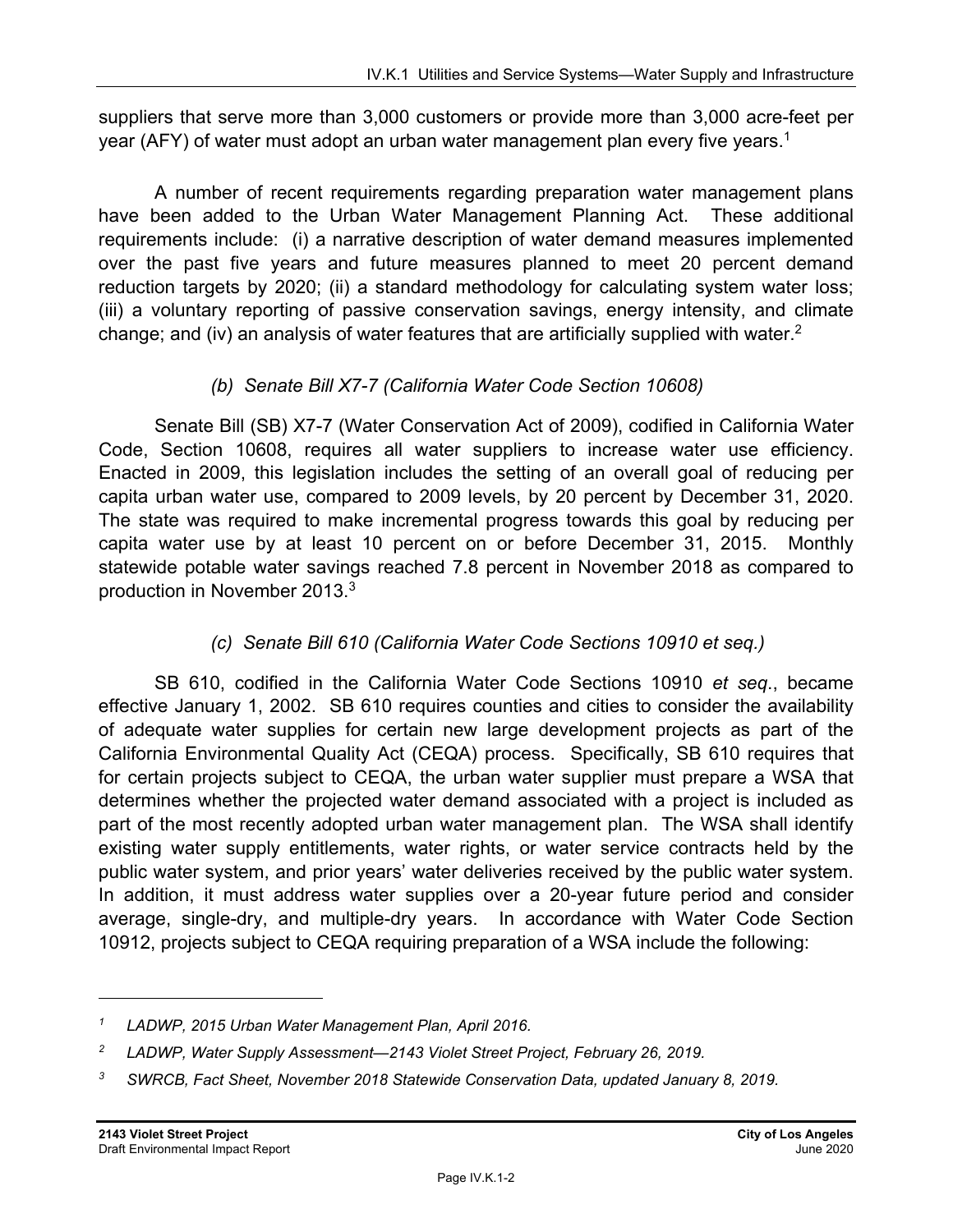- Residential developments of more than 500 dwelling units;
- Shopping center or business establishment employing more than 1,000 persons or having more than 500,000 square feet of floor space;
- Commercial office buildings employing more than 1,000 persons or having more than 250,000 square feet of floor space;
- Hotels, motels, or both, having more than 500 rooms;
- Industrial, manufacturing, or processing plant, or industrial park of more than 40 acres of land, more than 650,000 square feet of floor area, or employing more than 1,000 persons;
- Mixed-use projects that include one or more of the above-identified categories; or
- A project that would demand an amount of water equivalent to or greater than the amount of water required by a 500-dwelling unit project.

The WSA must be approved by the public water system at a regular or special meeting and must be incorporated into the CEQA document. The lead agency must then make certain findings related to water supply based on the WSA.

As described in Section II, Project Description, of this Draft EIR, the Project would include approximately 569,448 square feet of floor area, consisting of 347 new live-work units, approximately 187,374 square feet of new office space, 21,858 square feet of new retail/restaurant floor area, and a 926 square-foot community room that residents could use for art creation. Based on the proposed uses, the Project is anticipated to demand an amount of water equivalent to or greater than the amount of water required by a 500 dwelling unit project. Therefore, a WSA was required for the Project. The approved WSA and associated technical documents are provided in Appendix P of this Draft EIR.

#### *(d) Senate Bill 606 and Assembly Bill 1668*

On May 31, 2018, Governor Edmund G. "Jerry" Brown (Governor Brown) signed SB 606 and Assembly Bill (AB) 1668 into law.4 The pair of bills sets permanent overall targets for indoor and outdoor water consumption. The bills set an initial limit for indoor water use of 55 gallons per person per day in 2022, dropping to 50 gallons per person per day by 2030. The Department of Water Resources (DWR) and the State Water Resources Control Board (SWRCB) will recommend standards for outdoor use by October 2021.

*<sup>4</sup> Office of Edmund G. Brown, Jr., "Governor Brown Signs Legislation Establishing Statewide Water Efficiency Goals," May 31, 2018.*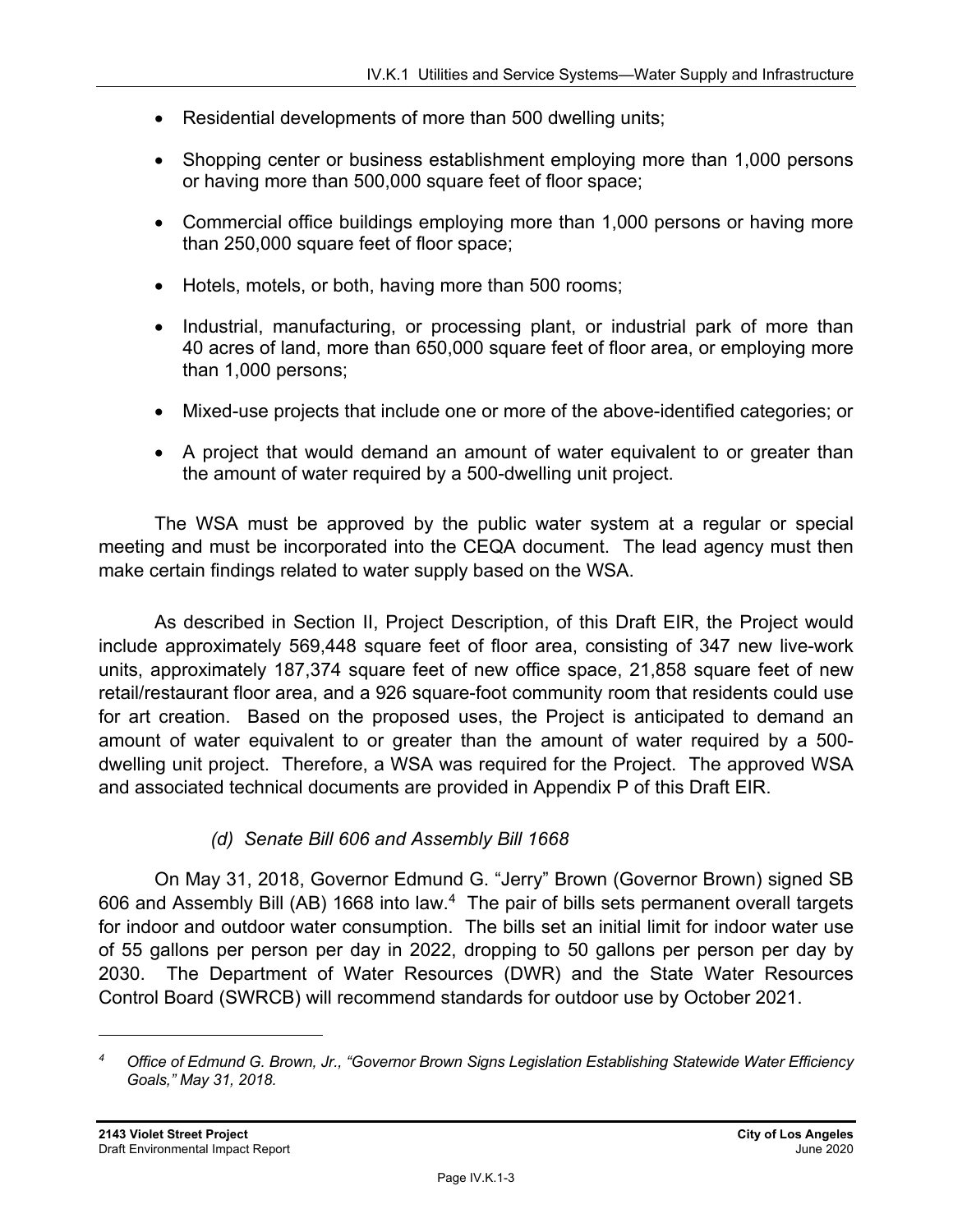#### *(d) California Plumbing Code*

Title 24, Part 5 of the California Code of Regulations (CCR), establishes the California Plumbing Code. The California Plumbing Code sets forth efficiency standards (i.e., maximum flow rates) for all new federally regulated plumbing fittings and fixtures, including showerheads and lavatory faucets. The 2019 California Plumbing Code, which is based on the 2018 Uniform Plumbing Code, has been published by the California Building Standards Commission and went into effect on January 1, 2020.

#### *(e) Sustainable Groundwater Management Act of 2014*

The Sustainable Groundwater Management Act of 2014,<sup>5,6</sup> passed in September 2014, is a comprehensive three-bill package that provides a framework for the sustainable management of groundwater supplies by local authorities. The Sustainable Groundwater Management Act requires the formation of local groundwater sustainability agencies to assess local water basin conditions and adopt locally based management plans. Local groundwater sustainability agencies were required to be formed by June 30, 2017. The Sustainable Groundwater Management Act provides 20 years for groundwater sustainability agencies to implement plans and achieve long-term groundwater sustainability, and protect existing surface water and groundwater rights. The Sustainable Groundwater Management Act provides local groundwater sustainability agencies with the authority to require registration of groundwater wells, measure and manage extractions, require reports and assess fees, and request revisions of basin boundaries, including establishing new subbasins. As of March 2020, no groundwater sustainability agency has been formed for the Coastal Plain of Los Angeles Groundwater Basin, which includes the Project Site.7

As required by the Sustainable Groundwater Management Act, in December 2016, DWR published on its website the best management practices (BMPs) for sustainably managing groundwater.<sup>8</sup> Furthermore, under Section 10720.7 of the Sustainable Groundwater Management Act, groundwater sustainability agencies responsible for

*<sup>5</sup> Sustainable Groundwater Management Act [And Related Statutory Provisions from SB 1168 (Pavley), AB 1739 (Dickinson), and SB 1319 (Pavley) as Chaptered], 2015 Amendments, effective January 1, 2016.* 

*<sup>6</sup> California Department of Water Resources, SGM Sustainable Groundwater Management, www.water.ca. gov/Programs/Groundwater-Management/SGMA-Groundwater-Management, accessed March 18, 2020.* 

*<sup>7</sup> California Department of Water Resources, SGMA Portal, All Posted GSA Notices, https://sgma.water.ca. gov/portal/gsa/all, accessed March 18, 2020.* 

*<sup>8</sup> California Department of Water Resources, Best Management Practices, https://water.ca.gov/Programs/ Groundwater-Management/SGMA-Groundwater-Management/Best-Management-Practices-and-Guidance-Documents, accessed March 18, 2020.*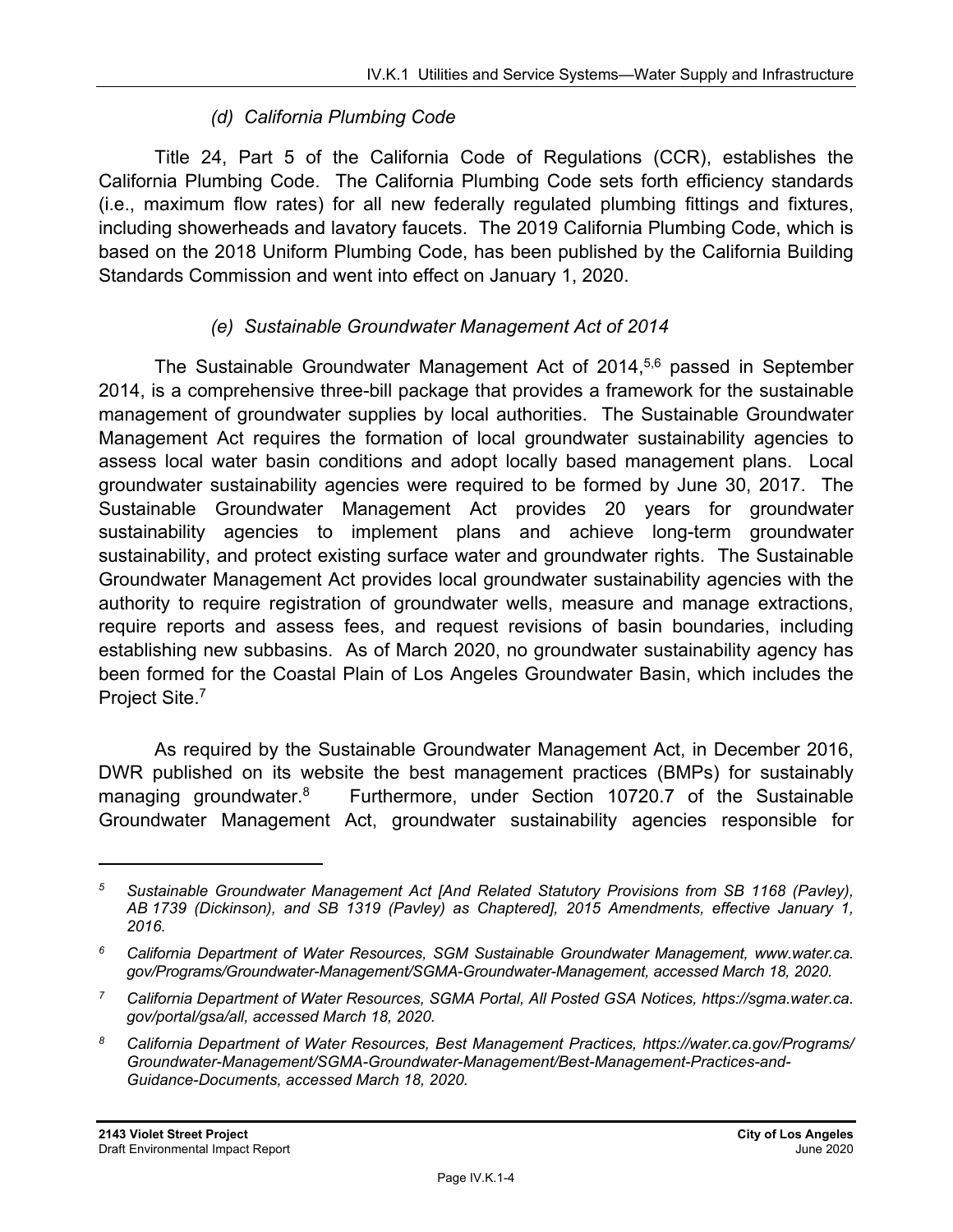high- and medium-priority basins must adopt groundwater sustainability plans by January 31, 2020 or January 31, 2022, depending on whether the basin is in critical overdraft.

#### *(f) Article 22.5 Drought Emergency Water Conservation, California Code of Regulations (Emergency Declaration and Executive Orders)*

In response to California's drought conditions, Governor Brown issued numerous Executive Orders regarding water conservation. Executive Order B-37-16, which was issued in May 2016, extended the mandatory water reduction measures outlined in a previous Executive Order B-29-15 and further directed DWR and the SWRCB to develop long term efficiency targets that go beyond the 20-percent reductions mandated by SB X7-7, discussed above. The executive order also established longer-term water conservation measures that include permanent monthly water use reporting, new urban water use targets, reducing system leaks and eliminating wasteful practices, strengthening urban drought contingency plans, and improving agricultural water management and drought plans.

On November 30, 2016, State agencies, including the SWRCB released a public draft of *Making Water Conservation A California Way of Life*, which addresses elements of Executive Order B-37-16 that require State agencies to develop a framework for using water more wisely, eliminating water waste, strengthening local drought resilience, and improving agricultural water use efficiency and drought planning. $9$ 

Due to improved hydrologic conditions statewide, on April 7, 2017, Governor Brown issued Executive Order B-40-17 lifting the drought emergency in all but four California counties.10 Executive Order B-40-17 also rescinds the Drought Emergency Proclamations issued in January and April 2014, as well as four drought-related Executive Orders issued in 2014 and 2015. However, Executive Order B-40-17 also directs the SWRCB to maintain urban water use reporting requirements and prohibitions on wasteful practices. Water agencies will continue to strengthen drought readiness and water use efficiency.<sup>11</sup> The regulatory requirements resulting from the existing Executive Orders have been codified in Article 22.5, Drought Emergency Water Conservation, of the CCR.

*<sup>9</sup> California State Water Resources Control Board, Water Conservation Portal—Emergency Conservation Regulation, State Plan Seeks to Make Water Conservation A Way of Life, November 30, 2016.* 

*<sup>10</sup> The Counties of Fresno, Kings, Tulare, and Tuolumne remain under a drought state of emergency, per Executive Order B-40-17* 

*<sup>11</sup> Governor Brown Lifts Drought Emergency, Retains Prohibition on Wasteful Practices, Executive Order B-40-17.*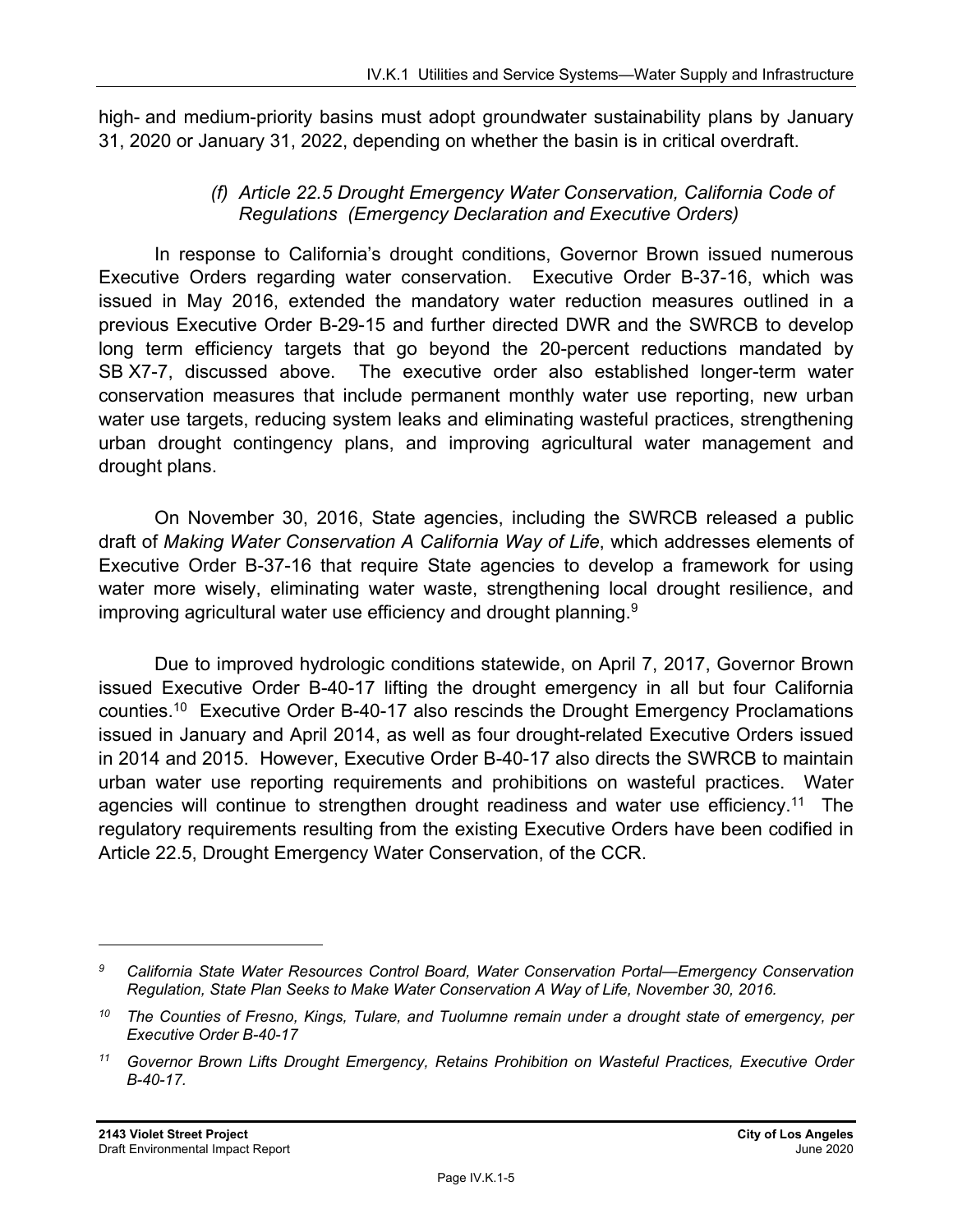#### *(g) California Water Plan*

The California Water Plan, updated every five years, presents the status and trends of California's water-dependent natural resources; water supplies; and agricultural, urban, and environmental water demands for a range of plausible future scenarios. The Water Plan also evaluates different combinations of regional and statewide resource management strategies to reduce water demand, increase water supply, reduce flood risk, improve water quality, and enhance environmental and resource stewardship. The evaluations and assessments performed for the plan help identify effective actions and policies for meeting California's resource management objectives in the near term and for several decades to come. California Water Plan Update 2018 represents the latest update to the Water Plan.

#### *(h) California Water Action Plan*

The first California Water Action Plan (Action Plan) was published in January 2014 to provide a roadmap for the State's path toward sustainable water management.<sup>12</sup> The Action Plan discusses the challenges for managing the State's water resources supply, scarcity, and quality, and also considers the effects of ecosystems, flooding, population growth, and climate change and floods. The following ten actions were presented: $13$ 

- 1. Make conservation a California way of life;
- 2. Increase regional self-reliance and integrated water management across all levels of government;
- 3. Achieve the co-equal goals for the Delta;
- 4. Protect and restore important ecosystems;
- 5. Manage and prepare for dry periods;
- 6. Expand water storage capacity and improve groundwater management;
- 7. Provide safe water for all communities;
- 8. Increase flood protection;
- 9. Increase operational and regulatory efficiency; and

*<sup>12</sup> California Department of Natural Resources, California Water Action Plan Implementation Report, 2014– 2018 Summary of Accomplishments, January 2019.* 

*<sup>13</sup> California Department of Natural Resources, California Water Action Plan Implementation Report, 2014– 2018 Summary of Accomplishments, January 2019.*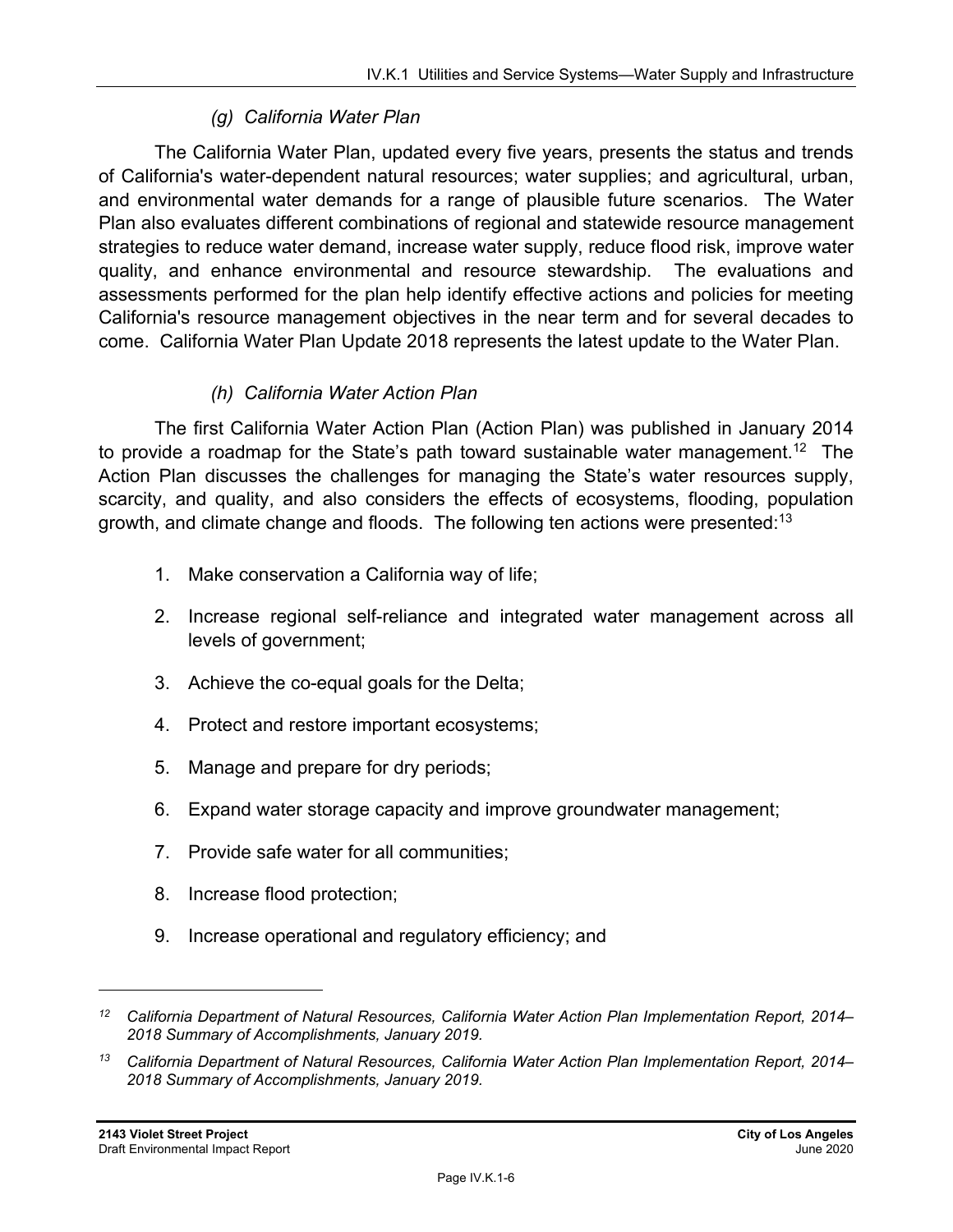#### 10. Identify sustainable and integrated financing opportunities.

In complementing local efforts, the Action Plan emphasizes collaboration between different levels of government, water agencies, conservationists, tribes, farmers, and other stakeholders. Since the Action Plan Update for 2016 was released, its implementation progress has also been documented with focuses on policy, funding, and coordinated projects. The Action Plan will continue to be implemented simultaneously with the California Water Plan Update 2018.

### (2) Regional

As discussed in detail below, the Metropolitan Water District of Southern California (MWD) is a primary source of water supply within Southern California. Based on the water supply planning requirements imposed on its member agencies and ultimate customers, MWD has adopted a series of official reports on the state of its water supplies. As described in further detail below, in response to recent developments in the Sacramento Delta, MWD has developed plans intended to provide solutions that, when combined with the rest of its supply portfolio, will ensure a reliable long-term water supply for its member agencies, including the LADWP.

#### *(a) MWD's Integrated Water Resources Plan*

MWD first adopted its Integrated Water Resources Plan (IRP) in 1996. The IRP is updated every five years. The goal of the IRP is for Southern California to have a reliable water system that extends to the future. The 2015 IRP Update, adopted in January 2016, provides MWD's strategy for water resource reliability through the year 2040. The 2015 IRP Update calls for stabilizing and maintaining imported water supplies, meeting future growth through increased water conservation and sustaining and developing new local supplies, pursuing a comprehensive transfers and exchanges strategy, building storage in wet and normal years to manage risks and drought, and preparing for uncertainty with Future Supply Actions. Overall, the strategies presented in the 2015 IRP Update include investments to maintain the reliability of imported water supplies, expansion of local water supplies, and reduction in water demand through a variety of conservation and water use efficiency initiatives.14

*<sup>14</sup> Metropolitan Water District of Southern California, Integrated Water Resources Plan Draft 2015 Update, January 12, 2016.*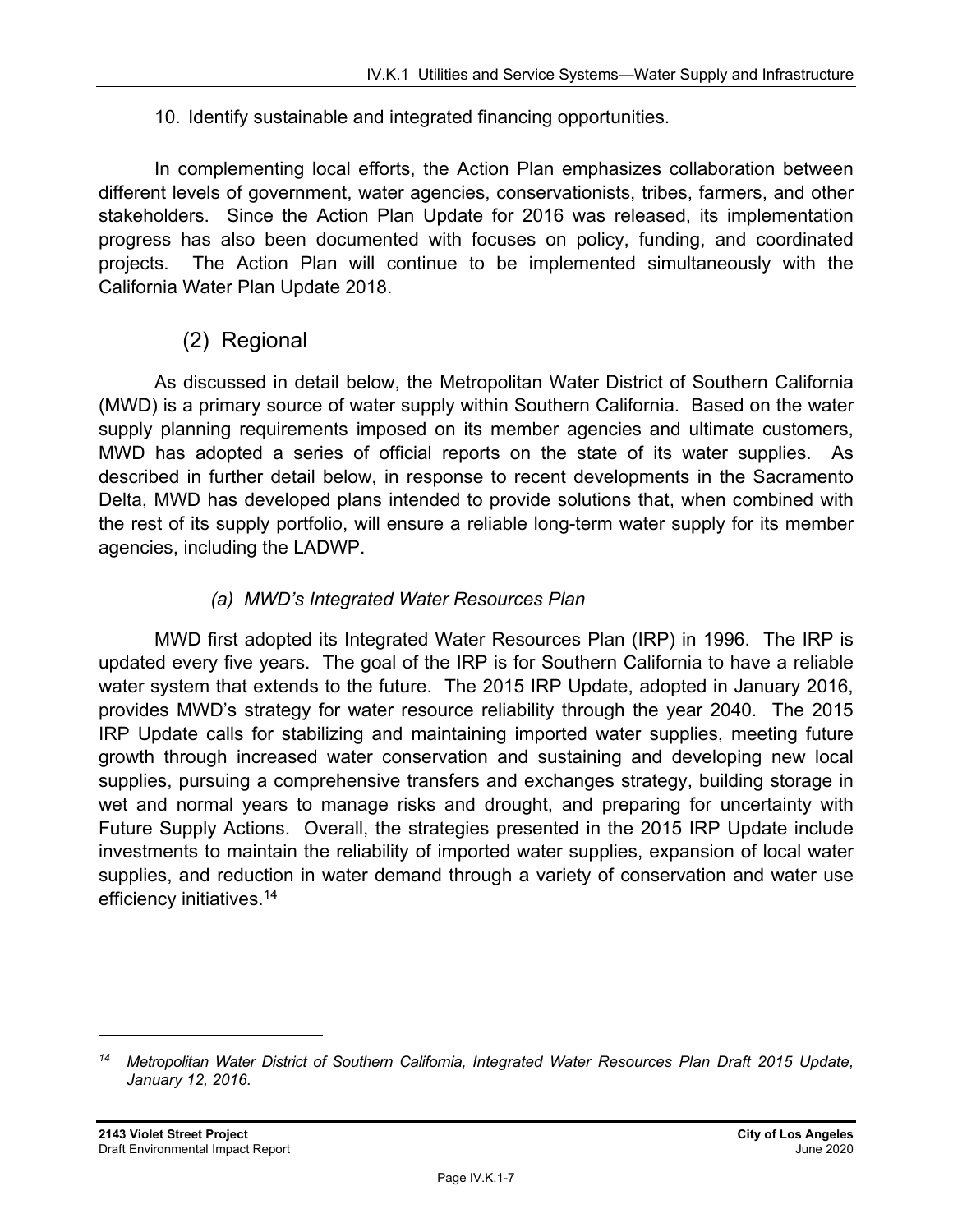#### *(b) MWD's 2015 Regional Urban Water Management Plan*

MWD's 2015 Urban Water Management Plan (UWMP) addresses the future of MWD's water supplies and demand through the year 2040.<sup>15</sup> Based on its 2015 UWMP, MWD has supply capabilities that would be sufficient to meet expected demands from 2020 through 2040 under single dry-year and multiple dry-year hydrologic conditions. MWD has comprehensive plans for stages of actions it would undertake to address up to a 50-percent reduction in its water supplies and a catastrophic interruption in water supplies through its Water Surplus and Drought Management and Water Supply Allocation Plans. MWD has also developed an Emergency Storage Requirement to mitigate against potential interruption in water supplies resulting from catastrophic occurrences within the Southern California region and is working with the State to implement a comprehensive improvement plan to address catastrophic occurrences that could occur outside of the Southern California region. MWD is also working with the State on the Delta Risk Management Strategy to reduce the impacts of a seismic event in the Delta that would cause levee failure and disruption of State Water Project deliveries. In addition, MWD has plans for supply implementation and continued development of a diversified resource mix including programs in the Colorado River Aqueduct, State Water Project (SWP), Central Valley transfers, local resource projects, and in-region storage that enables the region to meet its water supply needs. As set forth in its 2015 UWMP, MWD will also continue investments in water use efficiency measures to help the region achieve a 20-percent-per-person potable water use reduction by 2020.

#### *(c) MWD's Water Surplus and Drought Management Plan*

In 1999, MWD incorporated the water shortage contingency analysis that is required as part of any urban water management plan into a separate, more detailed plan, called the Water Surplus and Drought Management Plan. The overall objective of the Water Surplus and Drought Management Plan is to ensure that shortage allocation of MWD's imported water supplies is not required.<sup>16</sup> The Water Surplus and Drought Management Plan provides policy guidance to manage MWD's supplies and achieve the goals laid out in the agency's IRP. The Water Surplus and Drought Management Plan separates resource actions into two major categories: Surplus Actions and Shortage Actions. The Water Surplus and Drought Management Plan considers the region to be in surplus only after MWD has met all demands for water, including replenishment deliveries. The Surplus Actions store surplus water, first inside and then outside of the region. The Shortage Actions of the Water Surplus and Drought Management Plan are separated into three subcategories: Shortage, Severe Shortage, and Extreme Shortage. Each category has

*<sup>15</sup> Metropolitan Water District of Southern California, 2015 Urban Water Management Plan, June 2016.* 

*<sup>16</sup> Metropolitan Water District of Southern California, Water Surplus and Drought Management Plan: Report No. 1150, August, 1999.*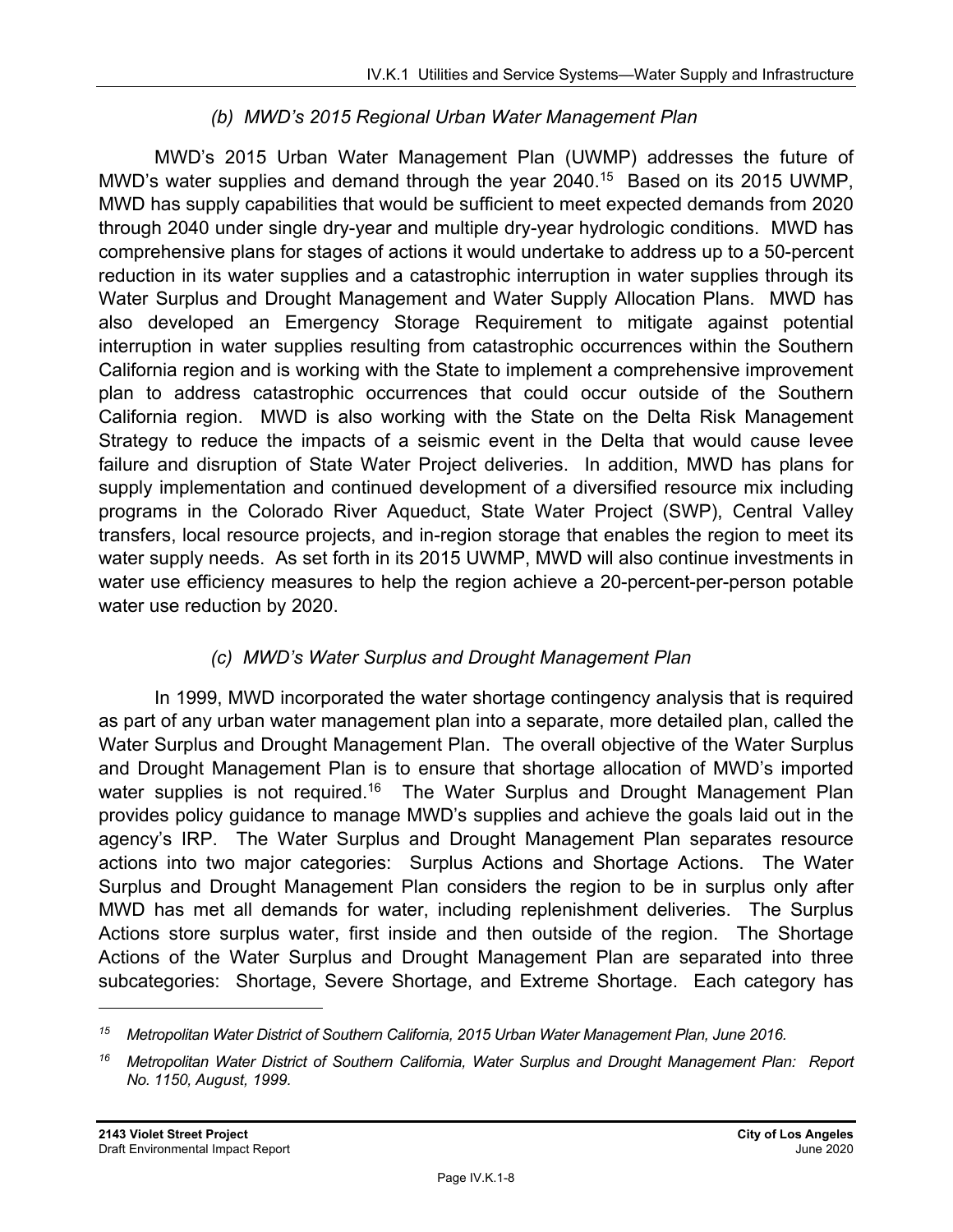associated actions that could be taken as a part of the response to prevailing shortage conditions. Conservation and water efficiency programs are part of MWD's resource management strategy through all categories.

#### *(d) MWD's Water Supply Allocation Plan*

While the Water Surplus and Drought Management Plan included a set of general actions and considerations for MWD staff to address during shortage conditions, it did not include a detailed water supply allocation plan or implementation approach. Therefore, MWD adopted a water supply plan called the Water Supply Allocation Plan in February 2008, which has since been implemented three times, most recently in April 2015. The Water Supply Allocation Plan includes a formula for determining reductions of water deliveries to member agencies during extreme water shortages in MWD's service area conditions (i.e., drought conditions or unforeseen cuts in water supplies). The formula allocates shortages of MWD supplies and seeks to balance the impacts of a shortage at the retail level while maintaining equity on the wholesale level, and takes into account growth, local investments, changes in supply conditions and the demand hardening aspects of non-potable recycled water use and the implementation of conservation savings programs. The allocation period covers 12 consecutive months from July of a given year through the following June.

### (3) Local

#### *(a) Los Angeles Department of Water and Power's 2015 Urban Water Management Plan*

In June 2016, LADWP adopted its 2015 Urban Water Management Plan (2015 LADWP UWMP), which addresses the future of LADWP's water supplies and demand through the year 2040. The 2015 LADWP UWMP serves two purposes: (i) achieve full compliance with the requirements of California's Urban Water Management Planning Act (described above); and (ii) serve as a master plan for water supply and resource management consistent with the City's goals and objectives.<sup>17</sup>

A number of important changes have occurred since the LADWP prepared its 2010 UWMP. The year 2012 marked the start of a multi-year drought in California, in response to which Governor Brown proclaimed a drought state of emergency in January 2014. In addition, as discussed above, in 2014, the SWRCB implemented its Drought Emergency Water Conservation Regulation, which mandates 25-percent reductions in water use statewide. In October 2014, City of Los Angeles Mayor Eric Garcetti (Mayor Garcetti)

*<sup>17</sup> LADWP, Water Supply Assessment—2143 Violet Street Project, February 26, 2019.*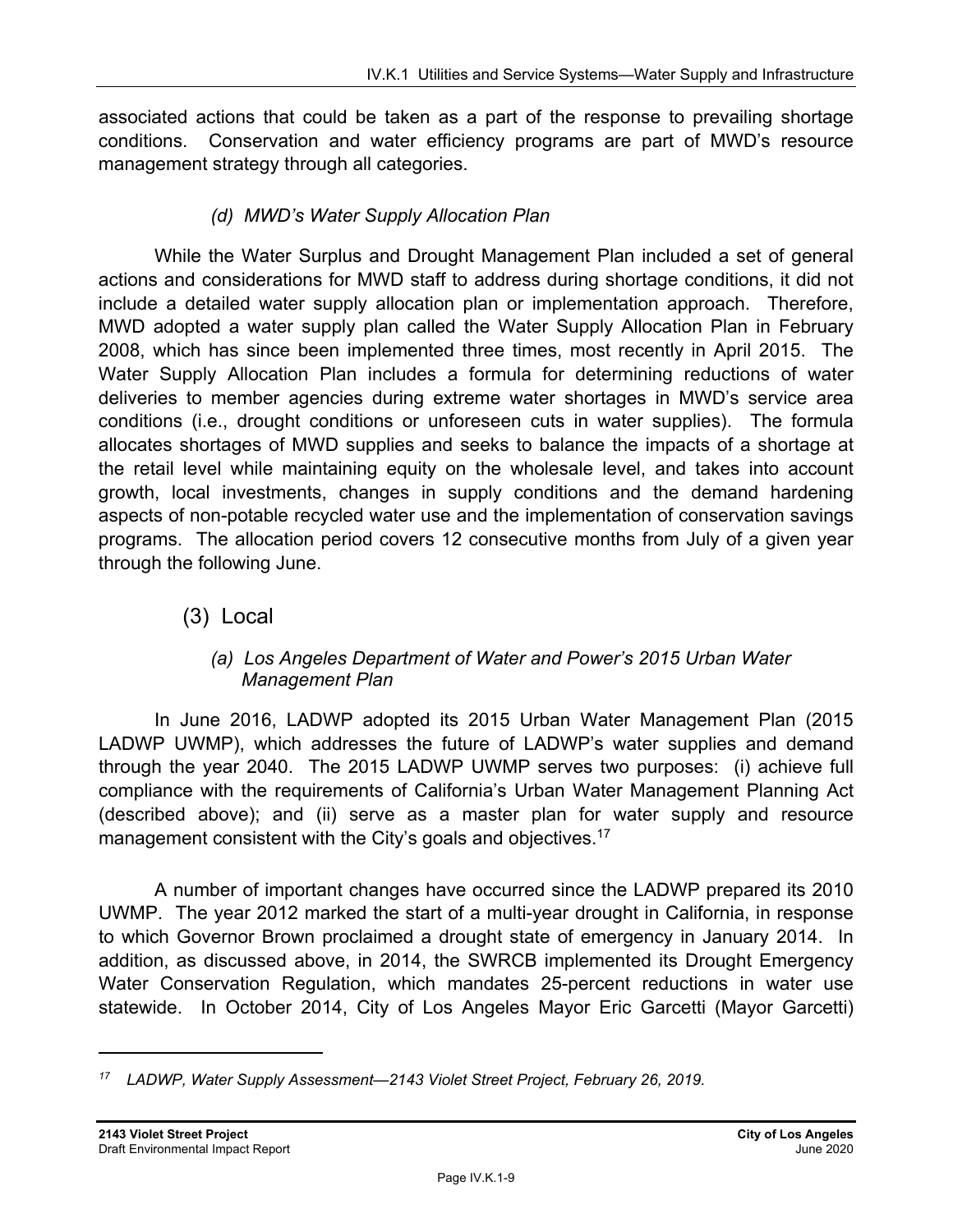issued Executive Directive No. 5 (ED 5), which set goals to reduce per capita water use, reduce purchases of imported potable water by 50 percent, and create an integrated water strategy to increase local supplies and improve water security considering climate change and seismic vulnerability. In addition, in April 2015, Mayor Garcetti's Sustainable City pLAn (discussed below) was released, establishing targets for the City over the next 20 years to strengthen and promote sustainability. The 2015 LADWP UWMP incorporates the objectives of these recent initiatives. Overall, the 2015 LADWP UWMP projects a 7-percent lower water demand trend than what was projected in LADWP's previous 2010 UWMP.<sup>18</sup> On February 2, 2017, Mayor Garcetti announced that the City's 20-percent water reduction target had been met.<sup>19</sup>

#### *(b) Sustainable City pLAn/L.A.'s Green New Deal*

In April 2015, Mayor Garcetti released the City's first Sustainable City pLAn (pLAn), a directive to address challenges of the environment, economy, and equity in the City of Los Angeles. Among its different focuses, the pLAn included a multi-faceted approach to developing a locally sustainable water supply to reduce reliance on imported water, reducing water use through conservation, and increasing local water supply and availability. The pLAn built on ED 5's goals and incorporates water savings goals of reduction in per capita potable water by 20 percent by 2017, by 22.5 percent by 2025, and by 25 percent by 2035, using a 2014 baseline of 131 gallons per capita per day. The pLAn also included targets to continue the remediation of the San Fernando Groundwater Basin aquifer, to reduce LADWP purchases of imported water by 50 percent by 2025, and to source 50 percent of water locally by 2035. As the pLAn presented specific strategies and desired outcomes for conservation, recycled water, and stormwater capture, proposed investments will also contribute to the progress and implementation of state-of-the art technology, rebates and incentives promoting water-efficient appliances, tiered water pricing, a technical assistance program for business and industry, and large landscaped irrigation and water-efficiency programs.<sup>20</sup> In March 2017, the Sustainable City pLAn's Second Annual Report for 2016–2017 was released. It reported that the City had reduced per capita water use by 20 percent to achieve both the City's and the pLAn's water use reduction goal.<sup>21</sup>

*<sup>18</sup> LADWP, Water Supply Assessment—2143 Violet Street Project, February 26, 2019.* 

*<sup>19</sup> City of Los Angeles, Mayor Eric Garcetti, Press Release, Los Angeles Achieves Mayor Garcetti's Goal of 20 Percent Water Savings, released February 2, 2017, https://www.lamayor.org/los-angeles-achievesmayor-garcetti%E2%80%99s-goal-20-percent-water-savings, accessed March 18, 2020.* 

*<sup>20</sup> Mayor's Office of Sustainability, Sustainable City pLAn, April 2015.* 

*<sup>21</sup> Mayor's Office of Sustainability, Sustainable City pLAn, Second Annual Report for 2016–2017, March 2017.*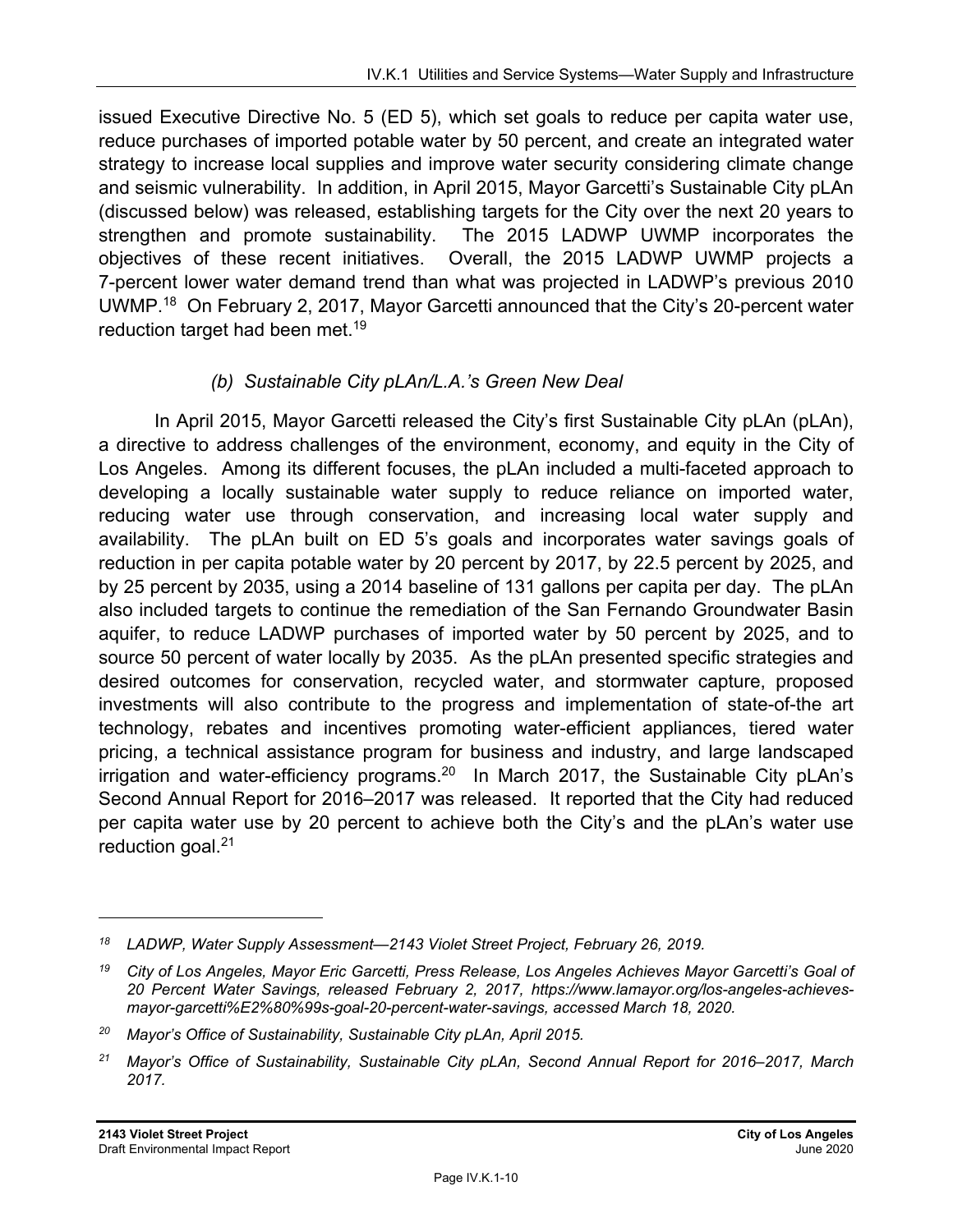The pLAn's Third Annual Report was released in April 2018, noting that on January 17, 2018, Mayor Garcetti broke ground on the North Hollywood West Wellhead Remediation Project (NHWWRP), a project to clean up and restore the use of groundwater for safe, high-quality drinking water in the San Fernando Valley and in the City at large. LADWP was awarded a 44.5 million dollar Proposition 1 grant from the SWRCB in January 2018 to help fund the NHWWRP, which is slated to be complete by 2020. The NHWWRP, in combination with three other planned remediation projects in the San Fernando Valley, advances two key pLAn goals—reducing the purchase of imported water by 50 percent by 2025 and producing 50 percent of City's water locally by 2035. By facilitating the use of additional groundwater from the San Fernando Basin, this project also furthers the goals of increasing recycled water use and stormwater capture. <sup>22</sup>

The Sustainable City pLAn was updated in April 2019 and renamed L.A.'s Green New Deal. The 2019 Sustainable City pLAn/L.A.'s Green New Deal has established targets such as sourcing 70 percent of all water locally and recycling 100 percent of wastewater by 2035.<sup>23</sup>

#### *(c) Los Angeles Municipal Code*

The City has adopted several ordinances in the Los Angeles Municipal Code (LAMC) in an effort to reduce water consumption. A summary of the City's key regulations regarding water conservation is provided below.

- Ordinance Nos. 166,080, 181,288, 183,608, and 184,250—amending LAMC Chapter XII, Article 1 to clarify prohibited uses of water and modify certain water conservation requirements of the City's Emergency Water Conservation Plan. The City's Emergency Water Conservation Plan sets forth six different phases of water conservation, which shall be implemented based on water conditions. As part of these requirements, watering is limited to specific days and hours. In determining which phase of water conservation shall be implemented, LADWP monitors and evaluates the projected water supply and demand. In addition, the Emergency Water Conservation Plan includes penalties for those that violate its requirements.
- City Ordinance No. 180,822—amended LAMC Chapter XII, Article 5 to establish water efficiency requirements for new development and renovation of existing buildings, and mandate installation of high efficiency plumbing fixtures in residential and commercial buildings.

*<sup>22</sup> Mayor's Office of Sustainability, Sustainable City pLAn, Third Annual Report for 2017–2018, April 2018.* 

*<sup>23</sup> L.A.'s Green New Deal, Sustainability Plan 2019.*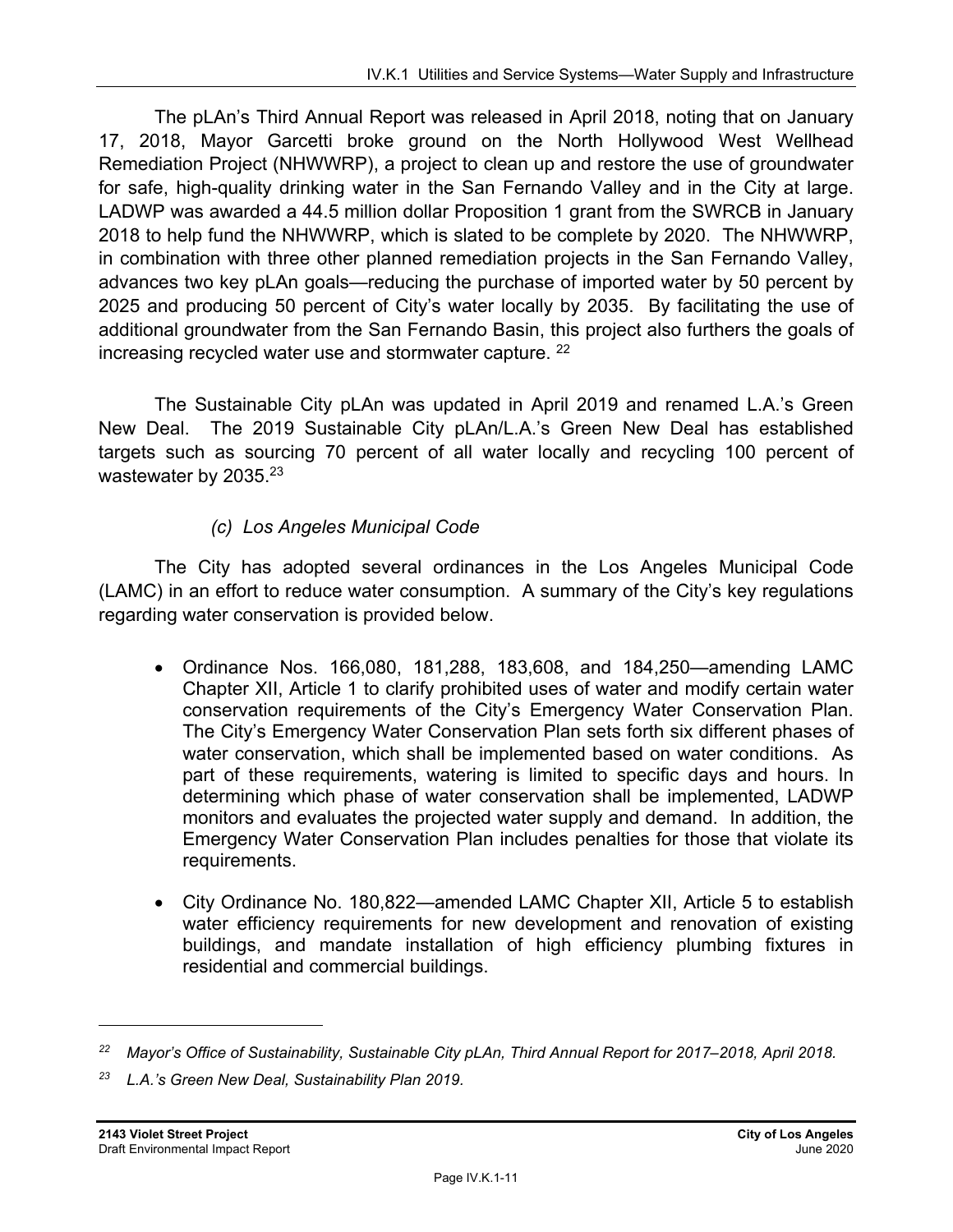- City Ordinance No. 181,480—amended LAMC Chapter IX by adding Article 9 (Green Building Code) to the LAMC to incorporate various provisions of the California Green Building Standards Code. This ordinance added mandatory measures for newly constructed low-rise residential and non-residential buildings to reduce indoor water use by at least 20 percent by: (1) using water saving fixtures or flow restrictions; and/or (2) demonstrating a 20-percent reduction in baseline water use.
- City Ordinance Nos. 181,899 and 183,833—amended LAMC Chapter VI, Article 4.4, Section 64.72 regarding stormwater and urban runoff to include new requirements, including Low Impact Development (LID) requirements that promote water conservation.
- Ordinance No. 182,849—amended LAMC Chapter IX, Article 9 (Green Building Code) to mandate that for new water service or for additions or alterations requiring upgraded water service for landscaped areas of at least 1,000 square feet, separate sub-meters or metering devices shall be installed for outdoor potable water use. This ordinance also required that for new non-residential construction with at least 1,000 square feet of cumulative landscaped area, weather- or soil moisture-based irrigation controllers and sensors be installed.
- City Ordinance No. 184,692—amended LAMC Chapter IX, Article 4 (Plumbing Code) by adopting by reference various sections of the California Plumbing Code. This ordinance also added requirements for plumbing fixtures and fixture fitting.
- Ordinance No. 184,248—amended LAMC Chapter IX, Article 4 (Plumbing Code) and Article 9 (Green Building Code) to establish citywide water efficiency standards and mandate a number of new fixture requirements and methods of construction for plumbing and irrigation systems.

The City of Los Angeles also has adopted numerous requirements related to the provision of water for purposes of fire protection. These requirements are set forth in the Fire Code (LAMC Chapter V, Article 7). LAMC Section 57.507.3.1 establishes fire water flow standards. Fire water flow requirements, as determined by the Los Angeles Fire Department (LAFD), vary by project site as they are dependent on land use (e.g., higher intensity land uses require higher flow from a greater number of hydrants), life hazard, occupancy, and fire hazard level. As set forth in LAMC Section 57.507.3.1, fire water flow requirements vary from 2,000 gpm in low density residential areas to 12,000 gpm in high density commercial or industrial areas. A minimum residual water pressure of 20 psi is to remain in the water system with the required gpm flowing. As set forth in LAMC Section 57.507.3.1, Industrial and Commercial land uses such as those of the Project have a required fire flow of 6,000 to 9,000 gpm from four adjacent hydrants flowing simultaneously with a residual pressure of 20 psi. LAMC Section 57.507.3.2 also addresses land usebased requirements for fire hydrant spacing and type. Land uses in the Industrial and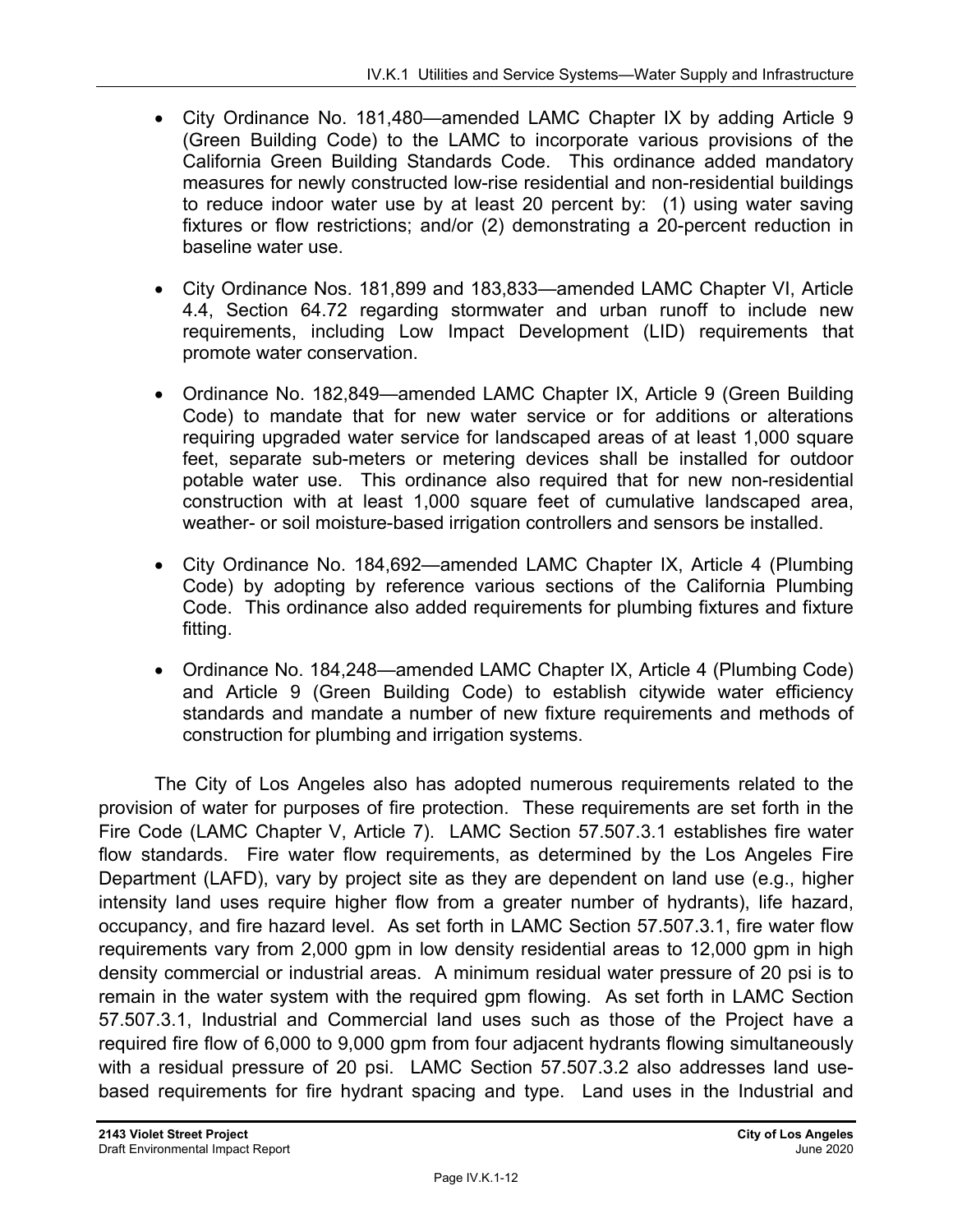Commercial category require one hydrant per 80,000 square feet of land with 300-foot distances between hydrants, and 2.5-inch by 4-inch or 4-inch by 4-inch double fire hydrants. Regardless of land use, every first story of a residential, commercial, and industrial building must be within 300 feet of an approved hydrant.

#### *(c) Los Angeles Water Rate Ordinance*

The City's Water Rate Ordinance was adopted in June 1995 and last amended in 2016 by the City's Board of Water and Power Commissioners pursuant to Ordinance No. 184,130. Effective since April 15, 2016, this City Water Rate Ordinance restructured water rates to help further promote conservation. Specifically, the goal of the ordinance is to incentivize water conservation while recovering the higher costs of providing water to high volume users and accelerating development of sustainable local water supplies. Tiered water rate schedules were established for single-dwelling unit customers; multi-dwelling unit customers; commercial, industrial, and governmental customers and temporary construction; recycled water service; private water service; publicly sponsored irrigation, recreational; agricultural, horticultural, and floricultural uses; community gardens; and youth sports. The new water rate structure increases the number of tiers from two to four for single-dwelling unit customers. In addition, this ordinance intends to maintain cost-ofservice principles, incremental tier pricing based on the cost of water supply, and added pumping and storage costs.

## **b. Existing Conditions**

### (1) Water Supply

LADWP is responsible for providing water within the City of Los Angeles limits and ensuring that the water quality meets applicable California health standards for drinking water. As the Project Site is located within the City, LADWP is the water provider for the Project Site. Water is supplied to the City from four primary sources: the Los Angeles Aqueducts (LAA), local groundwater, purchased water from MWD, and recycled water.  $24$ As shown in Table IV.K.1-1 on page IV.K.1-14, in 2017, the most recent year for which data are available, LADWP had an available water supply of 510,835 acre-feet. LADWP water sources are described in further detail below.

### *(a) Los Angeles Aqueducts*

Snowmelt runoff from the Eastern Sierra Nevada Mountains is collected and conveyed to the City via the LAA. The LAA's supplies come primarily from snowmelt and

*<sup>24</sup> LADWP, Water Supply Assessment—2143 Violet Street Project, February 26, 2019.*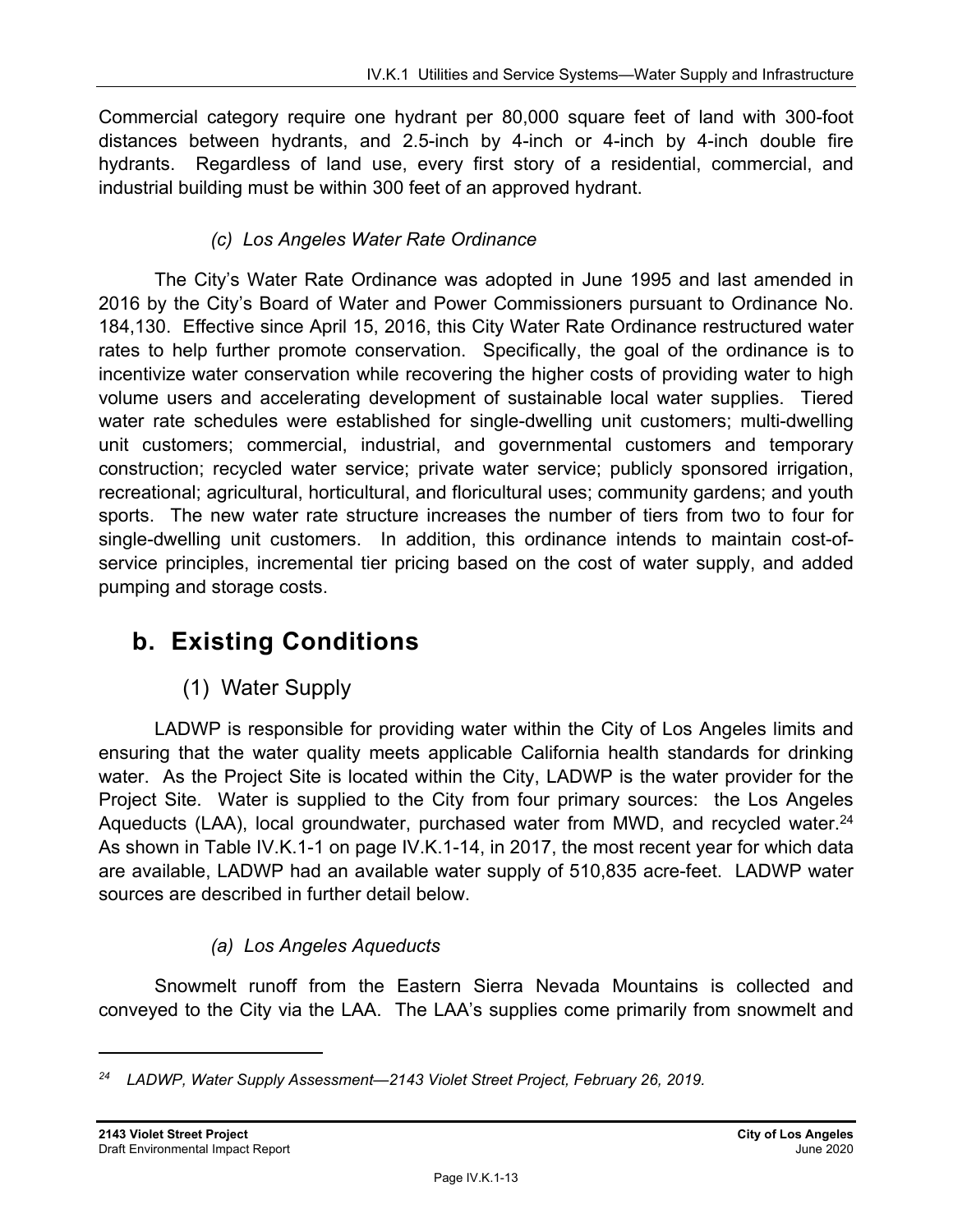| Calendar<br>Year        | <b>Los Angeles</b><br><b>Aqueducts</b> | Local<br>Groundwater | <b>MWD</b> | <b>Recycled</b><br><b>Water</b> | Transfer,<br>Spread,<br>Spills, and<br><b>Storage</b> | Total   |
|-------------------------|----------------------------------------|----------------------|------------|---------------------------------|-------------------------------------------------------|---------|
| 2007                    | 127,392                                | 88,041               | 439,353    | 3,595                           | 57                                                    | 658,438 |
| 2008                    | 148,407                                | 64,604               | 427,422    | 7,048                           | (1,664)                                               | 645,817 |
| 2009                    | 137,261                                | 66,998               | 351,959    | 7,570                           | (554)                                                 | 563,234 |
| 2010                    | 251,126                                | 68,346               | 205,240    | 6,900                           | 938                                                   | 532,550 |
| 2011                    | 357,752                                | 49,915               | 119,481    | 7,708                           | 153                                                   | 535,009 |
| 2012                    | 166,858                                | 59,109               | 326,123    | 5,965                           | (1, 182)                                              | 556,873 |
| 2013                    | 64,690                                 | 66,272               | 438,534    | 9,253                           | 2,404                                                 | 581,153 |
| 2014                    | 63,960                                 | 96,394               | 391,307    | 11,307                          | (2,020)                                               | 560,948 |
| 2015                    | 33,244                                 | 80,155               | 378,539    | 9,829                           | (430)                                                 | 501,337 |
| 2016                    | 95,573                                 | 72,503               | 314,336    | 9,095                           | 981                                                   | 492,487 |
| 2017                    | 380,329                                | 14,695               | 113,033    | 8,509                           | (5,730)                                               | 510,835 |
| Units are in acre-feet. |                                        |                      |            |                                 |                                                       |         |

**Table IV.K.1-1 Los Angeles Department of Water and Power 2007–2016 Water Supply** 

*Source: LADWP, Water Supply Assessment—2143 Violet Street Project, February 26, 2019, Table III.* 

secondarily from groundwater pumping, and can fluctuate yearly due to the varying hydrological conditions.

The City holds water rights in the Eastern Sierra Nevada where the LAA's water supplies originate. These supplies originate from both streams and groundwater. As indicated in Table IV.K.1-1, approximately 380,329 acre-feet of LADWP's water supplies were from the LAA in 2017. Average deliveries from the LAA system from 2011 through 2016 were approximately 111,293 acre-feet of water annually. In recent years, LAA supplies have been less than the historical average due to environmental restoration obligations in Mono and Inyo Counties.

Various lawsuits and injunctions, and resulting agreements, affect water supplies from the LAA. These include an agreement with the County of Inyo regarding groundwater levels and enhancement and mitigation projects in the Owens Valley, and the imposition of new regulatory requirements by the SWRCB regarding export from Mono Lake and restoration and monitoring programs for the Mono Basin. In addition, in November 2014, an agreement between the City and the Great Basin Unified Air Pollution Control District was reached wherein LADWP will continue to implement measures to address dust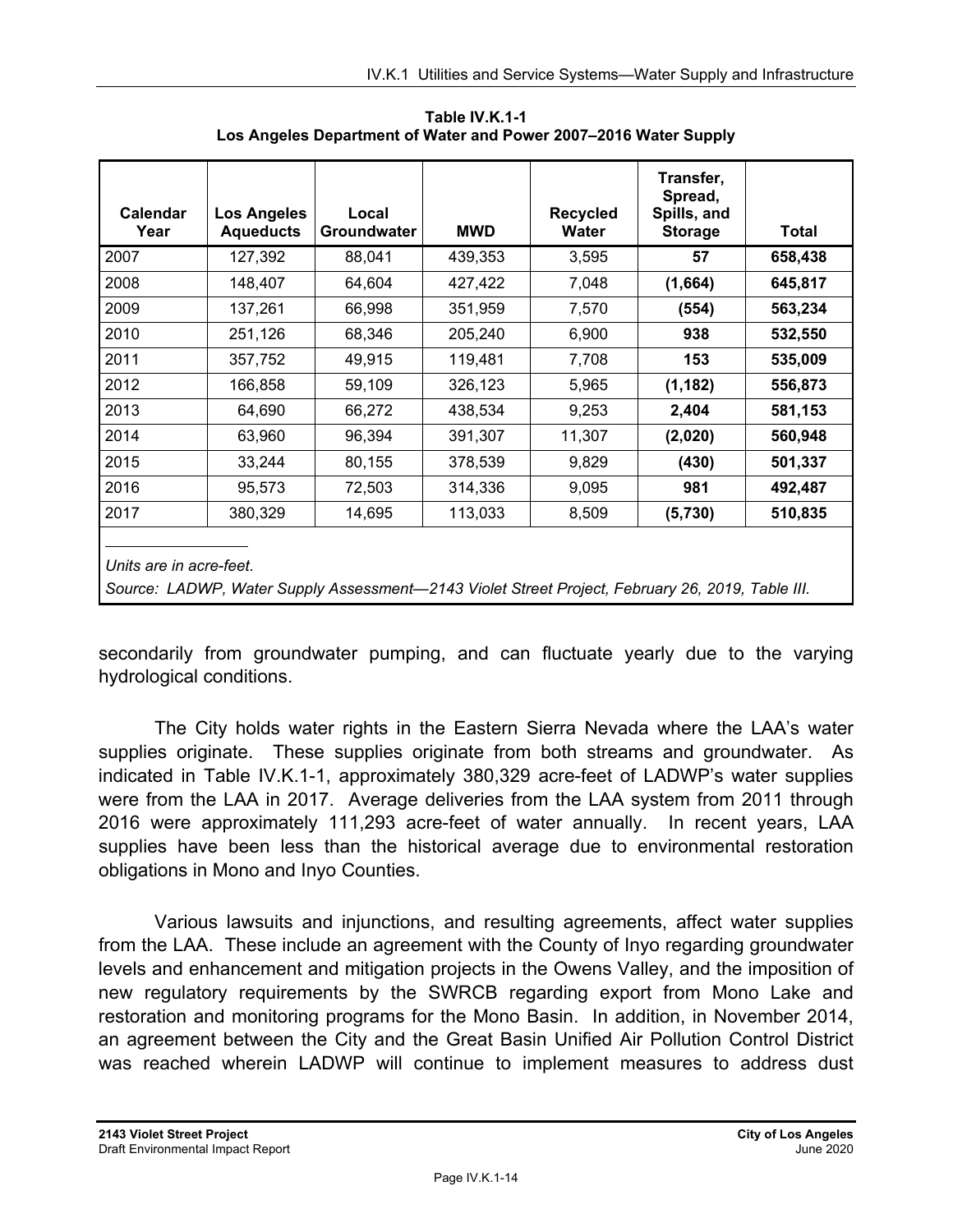emissions at Owens Lake and implement additional water conservation through increasing use of water efficient and waterless dust control measures.

Based on modeling results provided in their 2015 UWMP, LADWP projects that the average annual long-term LAA delivery over the next 25 years is expected to be approximately 278,000 AFY and gradually decline to 267,000 AFY due to projected climate change impacts.25 However, with completion of the Owens Lake improvements, the projected LAA delivery may increase to 286,000 AFY due to water conserved at Owens Lake, which would off-set most of the anticipated long-term losses.<sup>26</sup>

#### *(b) Groundwater*

LADWP owns water rights in the San Fernando, Sylmar, Eagle Rock, Central, and West Coast Basins.<sup>27</sup> All of these basins are adjudicated by judicial decisions of the Superior Court of the State of California.

LADWP currently has combined water rights of approximately 109,809 AFY, of which approximately 87,000 AFY are located in the San Fernando Basin, 500 AFY in the Eagle Rock Basin, 1,503 AFY in the West Coast Basin, 17,236 AFY in the Central Basin, and 3,570 AFY in Sylmar Basin.<sup>28</sup> LADWP has accumulated nearly 523,529 acre-feet of stored water credits in the San Fernando Basin as of October 1, 2016.<sup>29</sup> This water can be withdrawn from the basin during normal and dry years or in an emergency, in addition to LADWP's approximately 87,000 AFY entitlement in the basin.

As shown in Table IV.K.1-2 on page IV.K.1-16, during the 2017–2018 fiscal year (July through June), LADWP extracted 22,259 acre-feet from the San Fernando Basin and 0.77 acre-feet from the Central Basin. $30$  LADWP plans to continue production from its groundwater basins in the coming years to offset reductions in imported water supplies. Extraction from the basins will, however, be limited by water quality and overdraft protection. Both LADWP and DWR have programs in place to monitor wells to prevent overdrafting. LADWP's groundwater pumping practice is based on a "safe yield" operation. Furthermore, basin management is achieved by collective efforts of a court-appointed Watermaster and the Upper Los Angeles River Area (ULARA) Administrative Committee of

*<sup>25</sup> LADWP, Water Supply Assessment—2143 Violet Street Project, February 26, 2019.* 

*<sup>26</sup> LADWP, Water Supply Assessment—2143 Violet Street Project, February 26, 2019.* 

*<sup>27</sup> LADWP, 2015 Urban Water Management Plan, June 2016.* 

*<sup>28</sup> LADWP, 2015 Urban Water Management Plan, June 2016.* 

*<sup>29</sup> LADWP, Water Supply Assessment—2143 Violet Street Project, February 26, 2019.* 

<sup>&</sup>lt;sup>30</sup> LADWP, Water Supply Assessment—2143 Violet Street Project, February 26, 2019.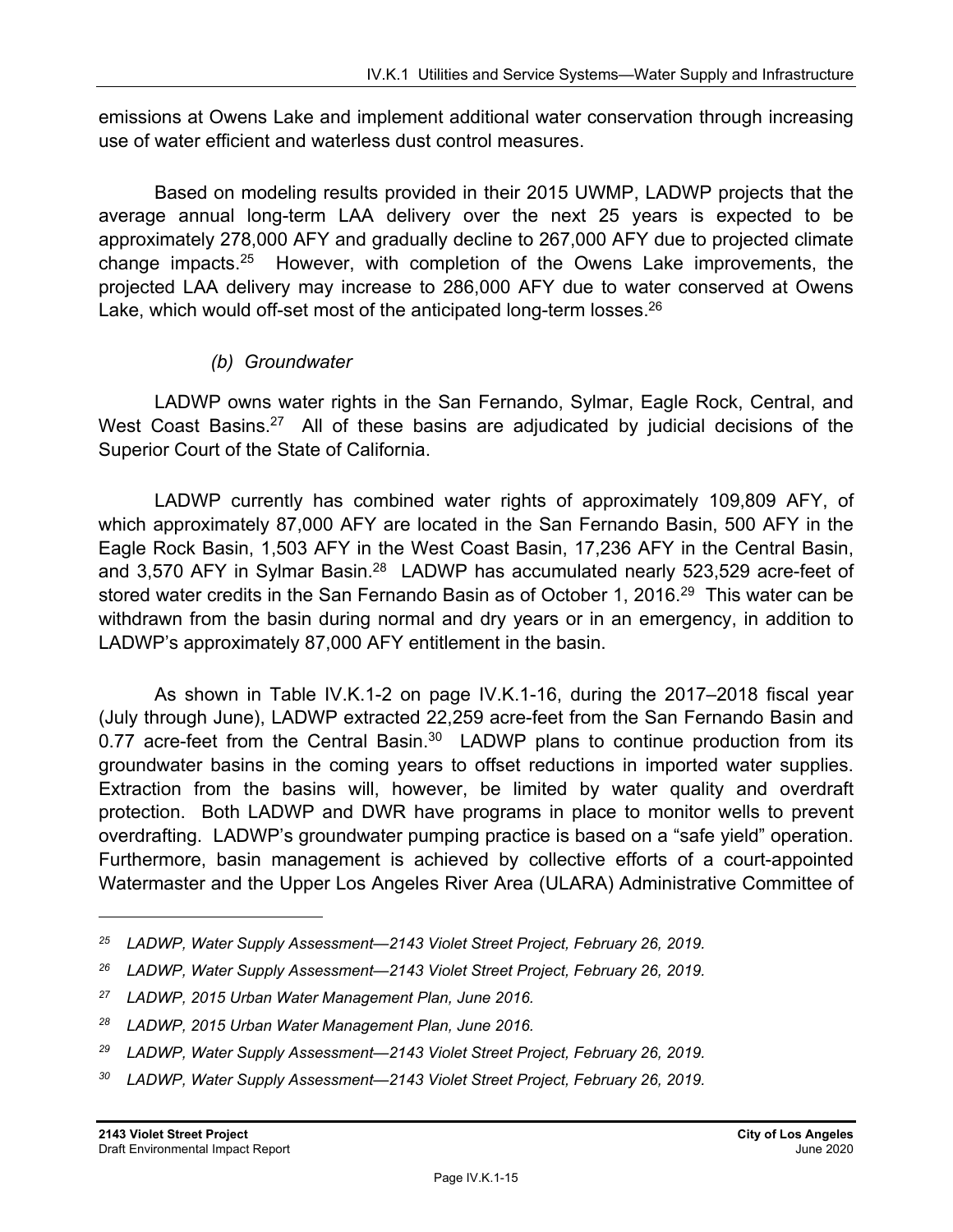| <b>Fiscal Year</b><br>(Jul-Jun)                                                                                                                           | San Fernando Basin | <b>Sylmar Basin</b> | <b>Central Basin</b> |  |  |
|-----------------------------------------------------------------------------------------------------------------------------------------------------------|--------------------|---------------------|----------------------|--|--|
| 2012-2013                                                                                                                                                 | 50,550             | 1,952               | 6,310                |  |  |
| 2013-2014                                                                                                                                                 | 68,784             | 891                 | 9,727                |  |  |
| 2014-2015                                                                                                                                                 | 80,097             |                     | 6,948                |  |  |
| 2015-2016                                                                                                                                                 | 75,958             | 683                 | 8,395                |  |  |
| 2016-2017                                                                                                                                                 | 55,116             | 0                   | 3,005                |  |  |
| 2017-2018                                                                                                                                                 | 22,259             | 0                   |                      |  |  |
| 2019-2020*                                                                                                                                                | 90,000             | 4,170               | 18,500               |  |  |
| 2024-2025*                                                                                                                                                | 88,000             | 4,170               | 18,500               |  |  |
| 2029-2030*                                                                                                                                                | 84,000             | 4,170               | 18,500               |  |  |
| 2034-2035*                                                                                                                                                | 92,000             | 4,170               | 18,500               |  |  |
| 2039-2040*                                                                                                                                                | 92,000             | 3,570               | 18,500               |  |  |
| Units are in acre-feet.<br>*Projected production from 2015 UWMP.<br>Source: LADWP, Water Supply Assessment-2143 Violet Street Project, February 26, 2019. |                    |                     |                      |  |  |

**Table IV.K.1-2 Local Groundwater Basin Supply** 

representatives from five public water supply agencies overlying the ULARA Basins. $31$ These efforts include operation of groundwater remediation systems, use of an extensive network of groundwater monitoring wells, routine reporting on groundwater elevation and water quality, management and mitigation of urban runoff water quality, and development of enhanced stormwater recharge and groundwater replenishment.

### *(c) Metropolitan Water District of Southern California*

MWD is the largest water wholesaler for domestic and municipal uses in Southern California. MWD imports a portion of its water supplies from Northern California through the State Water Project's California Aqueduct and from the Colorado River through MWD's own Colorado River Aqueduct. As one of the 26 member agencies of MWD, LADWP purchases water from MWD to supplement LADWP water supplies from the LAA and local groundwater. As of June 30, 2017, LADWP has a preferential right to purchase 18.51 percent of MWD's total water supply.32

*<sup>31</sup> LADWP, 2015 Urban Water Management Plan, June 2016.* 

<sup>&</sup>lt;sup>32</sup> LADWP, Water Supply Assessment—2143 Violet Street Project, February 26, 2019.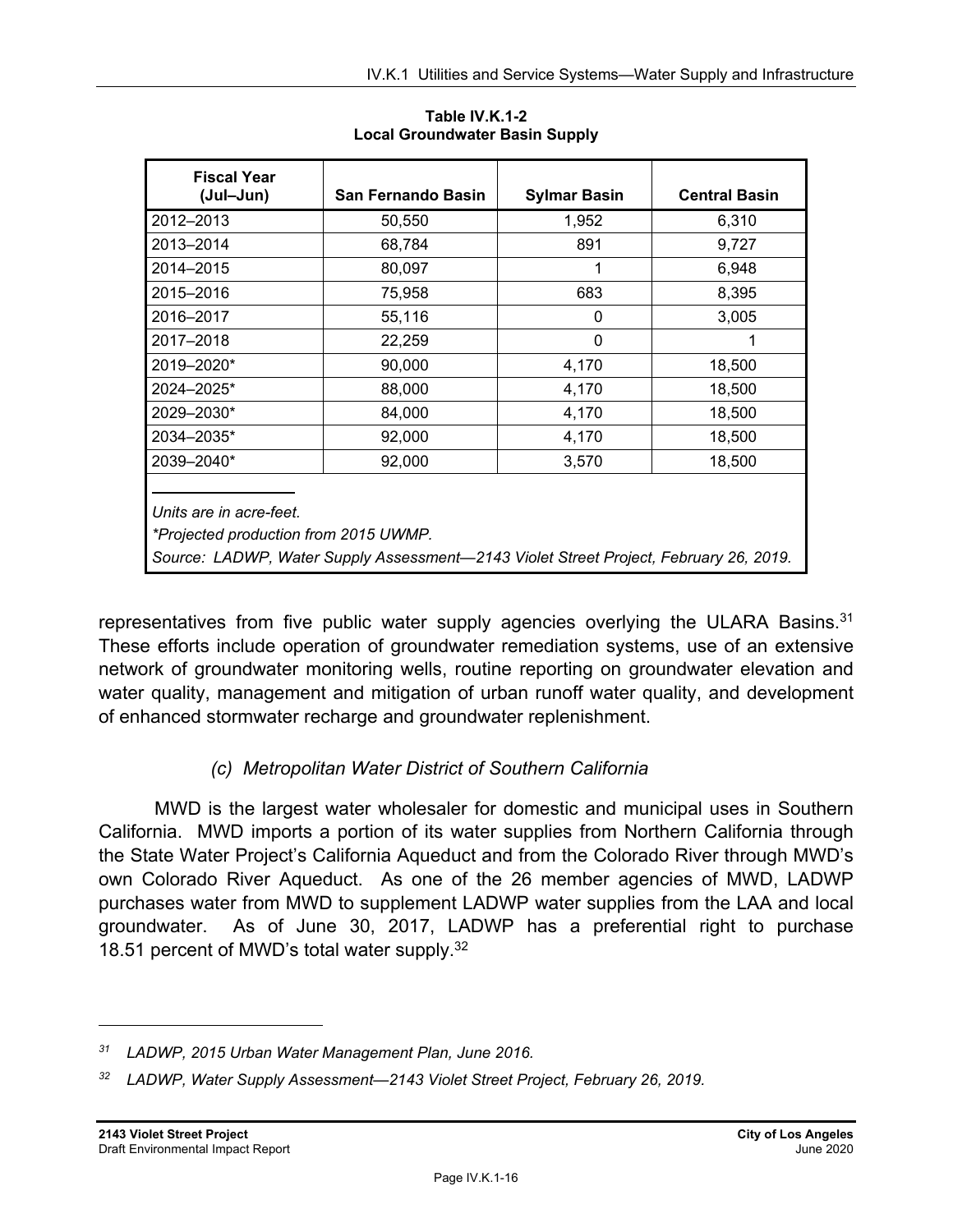The pLAn, discussed above, calls for a reduction in purchased imported water by 50 percent by 2025 from the Fiscal Year 2013–2014 level, which was approximately 441,870 acre-feet.<sup>33</sup> To meet these targets, LADWP plans to increase conservation, enhance the ability for groundwater pumping through increased stormwater capture projects and groundwater replenishment with highly treated recycled water, as well as remediation of contaminated groundwater supplies in the San Fernando Basin. LADWP also plans to increase recycled water use for non-potable purposes. With these initiatives and under average hydrologic conditions, LADWP's 2015 UWMP projects MWD purchases to be approximately 65,930 acre-feet per year in 2025.<sup>34</sup>

Over the next 25 years, through continued and additional local supply development and conservation savings, LADWP's reliance on MWD water supplies may be reduced significantly from the five-year average from Fiscal Years 2010–2011 through 2014–2015 of 57 percent of total demand to 11 percent under average weather conditions and to 44 percent under single-dry year conditions by fiscal year  $2040$ .<sup>35</sup> As indicated in Table IV.K.1-1 on page IV.K.1-14, LADWP received approximately 113,033 acre-feet of water from MWD in 2017, which was a reduction from previous years. Summaries of MWD's individual supplies, along with each supply's challenges and specific responsive actions taken by MWD, are presented below.

#### *(i) State Water Project*

MWD imports water from the SWP, owned by the state of California and operated by DWR. The SWP is a water storage and delivery system of pump stations, reservoirs, aqueducts, tunnels, and power plants. The main purpose of the SWP is to divert and store surplus water during wet periods and distribute it to areas throughout the State. Other purposes of the SWP include flood control, power generation, recreation, fish and wildlife protection, and water quality management in the Sacramento–San Joaquin River Delta. The SWP transports Feather River water stored in and released from Oroville Dam and conveyed through the Bay-Delta, as well as unregulated flows diverted directly from the Bay-Delta south via the California Aqueduct to four delivery points near the northern and eastern boundaries of MWD's service area.

MWD is one of the 29 agencies that have long-term contracts for water service from DWR and is the largest agency in terms of the number of people it serves (approximately 18.8 million), the share of the SWP that it has contracted to receive (approximately

*<sup>33</sup> LADWP, Water Supply Assessment—2143 Violet Street Project, February 26, 2019.* 

*<sup>34</sup> LADWP, Water Supply Assessment—2143 Violet Street Project, February 26, 2019.* 

*<sup>35</sup> LADWP, 2015 Urban Water Management Plan, April 2016.*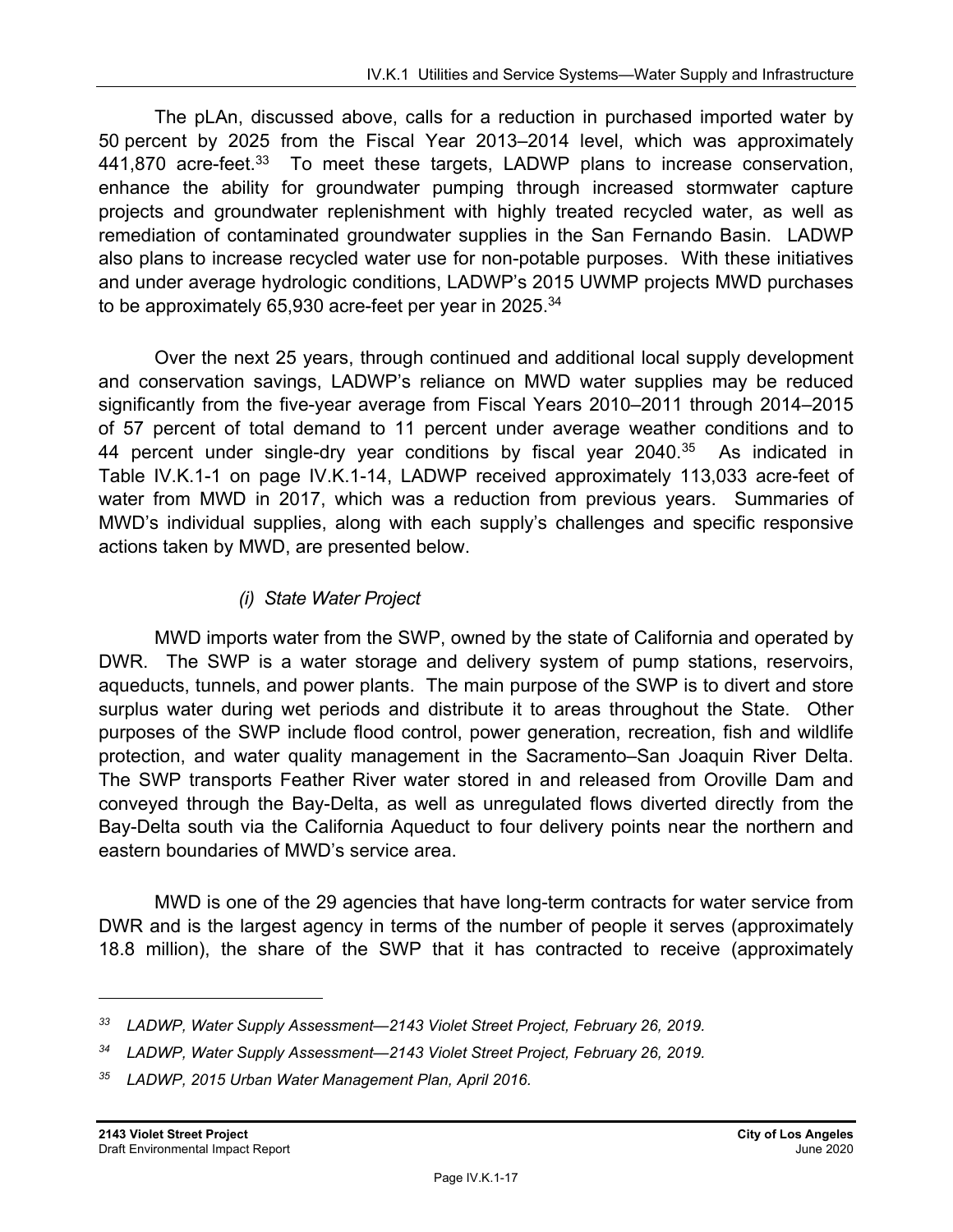46 percent), and the percentage of total annual payments made to DWR by agencies with state water contracts (approximately 52 percent in 2016).<sup>36</sup>

The SWP, under the original contracted amount at 100 percent allocation, provides MWD with 1,911,500 acre-feet of water each calendar year.<sup>37</sup> However, due to water quality and supply reliability challenges and conflicts due to variable hydrology and environmental standards that limit pumping operations, SWP deliveries in the most critically dry years have varied. The initial allocation for 2018 was 15 percent,  $38$  but due to observed changes in hydrologic and water supply conditions, the allocation levels were subsequently increased to 20 percent<sup>39</sup> in January, 30 percent<sup>40</sup> in April, and 35 percent<sup>41</sup> in May.

For the 2019 calendar year, DWR allocation levels were initially further reduced to 15 percent in January, but levels were subsequently increased to 35 percent in February and 75 percent in June.<sup>42</sup> DWR approval of allocation levels are based on precipitation, runoff, and water conditions. Other considerations include the existing storage in SWP conservation reservoirs, State Water Project operational regulatory constraints (e.g., conditions of the Biological Opinions for Delta Smelt and Salmonids, and the Longfin Smelt incidental take permit), and 2019 contractor demands. Furthermore, DWR may revise the allocation and subsequent allocations if warranted by the year's developing hydrologic and water supply conditions.<sup>43</sup>

Litigation and various regulations have created challenges for the SWP.<sup>44</sup> In particular, the listing of several fish species in the Delta as threatened or endangered under the federal and/or California Endangered Species Acts (ESA/CESA) has constrained SWP operations and created more uncertainty in SWP supply reliability. Based on DWR's 2015 *State Water Project Delivery Capability Report*, future SWP deliveries will continue to be

- *40 California Department of Water Resources, Notice to State Water Project Contractors, Number 18-03, 2018 State Water Project Allocation Increase—30 Percent.*
- *41 California Department of Water Resources, Notice to State Water Project Contractors, Number 18-05, 2018 State Water Project Allocation Increase—35 Percent.*
- *42 CA DWR, Notice to State Water Project Contractors, Nos. 19-03, 19-06, and 19-10.*
- *43 CA DWR, Notice to State Water Project Contractors, No. 19-10.*
- *44 Metropolitan Water District of Southern California, 2015 Urban Water Management Plan, June 2016.*

*<sup>36</sup> LADWP, Water Supply Assessment—2143 Violet Street Project, Appendix F, February 26, 2019.* 

*<sup>37</sup> LADWP, Water Supply Assessment—2143 Violet Street Project, Appendix F, February 26, 2019.* 

*<sup>38</sup> California Department of Water Resources, Notice to State Water Project Contractors, Number 17-10, 2018 State Water Project Initial Allocation—15 Percent.* 

*<sup>39</sup> California Department of Water Resources, Notice to State Water Project Contractors, Number 18-02, 2018 State Water Project Allocation Increase—20 Percent.*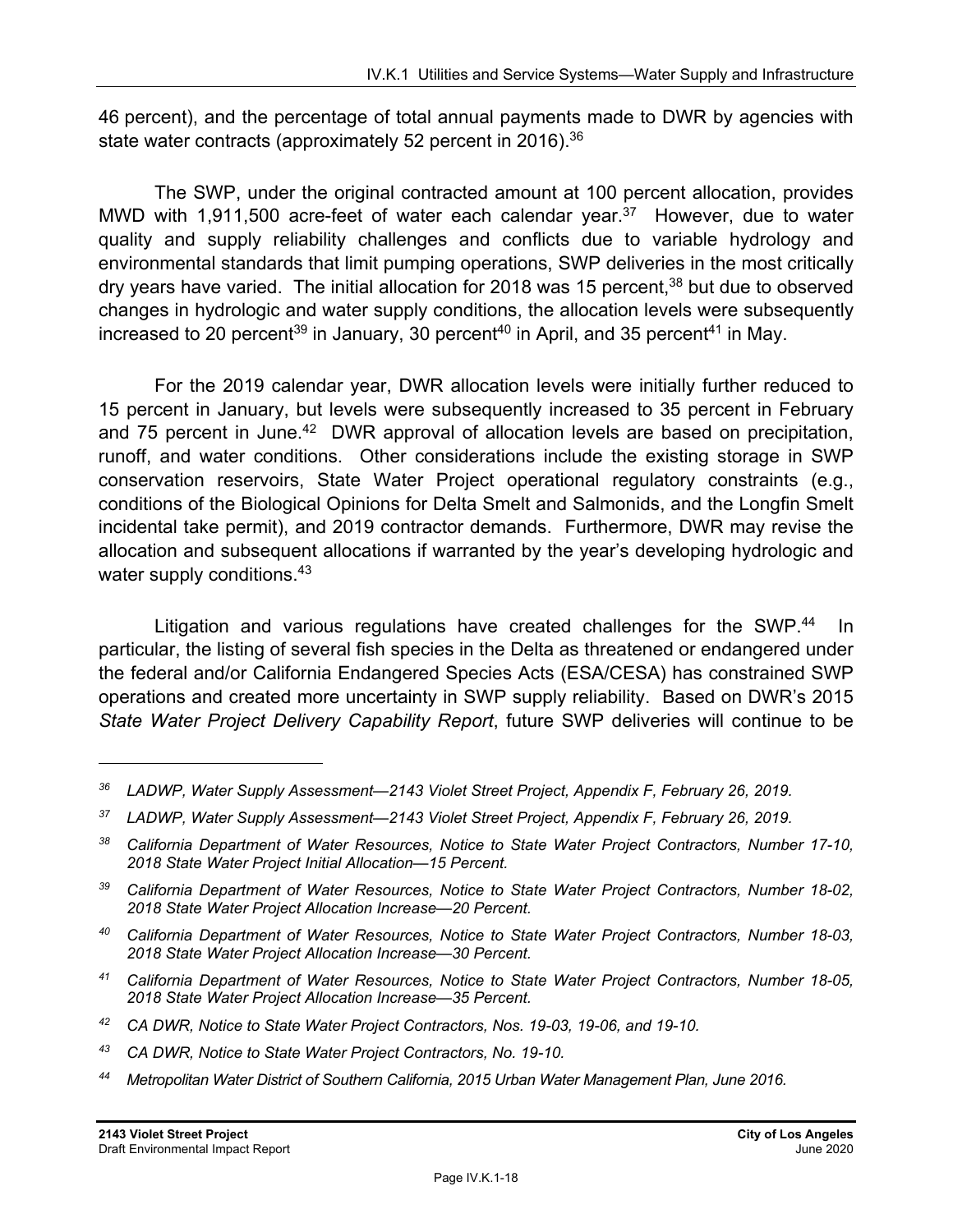impacted by restrictions on SWP and Central Valley Project Delta pumping, and climate change, which is altering the hydrologic conditions in the State.

#### *(ii) The Colorado River*

MWD owns and operates the Colorado River Aqueduct, which has delivered water from the Colorado River to Southern California since 1942.<sup>45</sup> The Colorado River currently supplies approximately 17 percent of Southern California's water needs, and on average makes up about 15 percent of LADWP's purchases from MWD. $46$  MWD has a legal entitlement to receive water from the Colorado River under a permanent service contract with the Secretary of the Interior. California is apportioned the use of 4.4 million acre-feet of water from the Colorado River each year plus one-half of any surplus that may be available for use collectively in Arizona, California, and Nevada.<sup>47</sup> In addition, California has historically been allowed to use Colorado River water apportioned to, but not used by, Arizona or Nevada. Since 2003, due to increased consumption, no such unused apportioned water has been available to California. Historically, MWD has been able to claim most of its legal entitlement of Colorado River water and could divert over 1.2 million acre-feet in any year, but persistent drought conditions have contributed to a decrease in these claims.<sup>48</sup> MWD's total supply from the Colorado River for Calendar Year 2016 was approximately 985,000 acre-feet.49

There are various agreements and guidelines that affect the management of Colorado River water supplies, and MWD has taken steps to augment its share of Colorado River water supplies by entering into agreements with other agencies that have rights to use such water. Specifically, under a 1988 water conservation agreement between MWD and the Imperial Irrigation District, MWD provided funding for the Imperial Irrigation District to construct and operate a number of conservation projects that are currently conserving up to 109,460 acre-feet of water per year that is provided to MWD.<sup>50</sup> In addition, in August 2004, MWD and the Palo Verde Irrigation District signed an agreement for a Land Management, Crop Rotation and Water Supply Program, which provides up to 133,000 acre-feet of water to be available to MWD in certain years. Furthermore, in May 2008, MWD joined the Central Arizona Water Conservation District and the Southern Nevada Water Authority in funding the Warren H. Brock Reservoir, which conserves approximately

*<sup>45</sup> LADWP, Water Supply Assessment—2143 Violet Street Project, February 26, 2019.* 

*<sup>46</sup> LADWP, Water Supply Assessment—2143 Violet Street Project, February 26, 2019.* 

*<sup>47</sup> LADWP, Water Supply Assessment—2143 Violet Street Project, February 26, 2019.* 

*<sup>48</sup> LADWP, Water Supply Assessment—2143 Violet Street Project, February 26, 2019.* 

*<sup>49</sup> LADWP, Water Supply Assessment—2143 Violet Street Project, February 26, 2019.* 

*<sup>50</sup> Metropolitan Water District of Southern California, 2015 Urban Water Management Plan, June 2016.*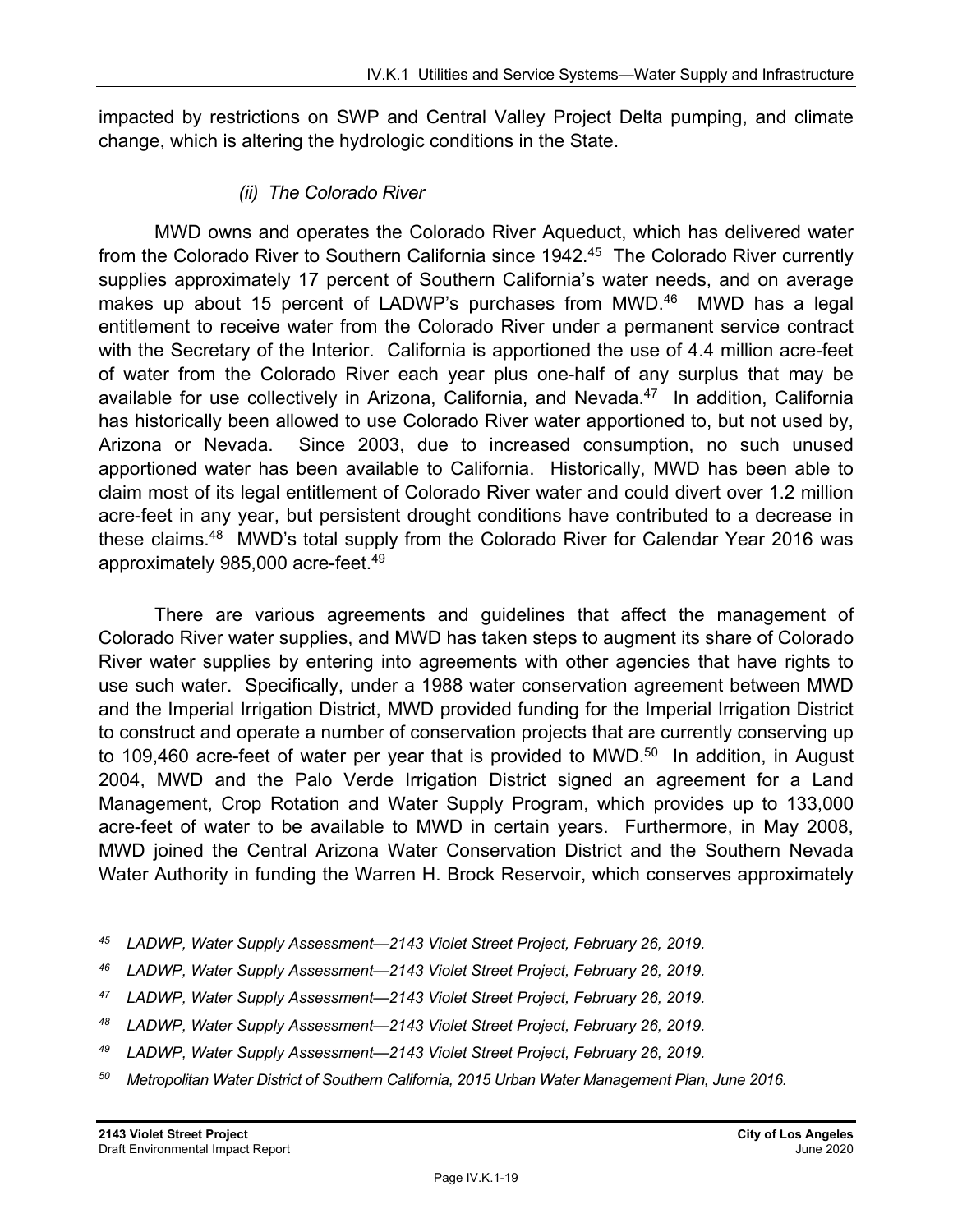70,000 AFY of water. MWD is also participating in numerous pilot programs to augment its water supplies. Other agreements and guidelines that continue to affect the management of water supplies from the Colorado River include the Quantification Settlement Agreement, executed in October 2003, and the Transfer Agreement executed in 1998. Additional guidelines and programs that influence management of the Colorado River water supplies include the Interim Surplus Guidelines, the Lower Basin Shortage Guidelines and Coordinated Management Strategies for Lake Powell and Lake Mead, the Intentionally Created Surplus Program, and the Quagga Mussel Control Program.

#### *(iii) Additional MWD Actions to Address Supply*

To improve water supply reliability for the entire Southern California region, MWD has also been pursuing voluntary water transfer and exchange programs with State, federal, public and private water districts, and individuals. Programs include the Arvin-Edison Storage Program; the Semitropic Storage Program; the San Bernardino Storage Program; the San Gabriel Valley MWD Exchange Program; the Antelope Valley–East Kern Water Agency Exchange and Storage Program; the Kern-Delta Water District Storage Program; the Mojave Storage Program; and the Central Valley Transfer Programs.<sup>51</sup>

In addition, MWD continues to develop plans and make efforts to provide additional water supply reliability for the entire Southern California region. LADWP coordinates closely with MWD to ensure implementation of these water resource development plans.<sup>52</sup> As discussed above, MWD's long-term plans to meet its member agencies reliability needs include improvements to the State Water Project as outlined in the California WaterFix and EcoRestore Plans, conjunctive management efforts on the Colorado River, water transfer programs and outdoor conservation measures, and development of additional local resources, such as recycling brackish water desalination and seawater desalination.<sup>53</sup>

Additionally, MWD and has more than 5 million acre-feet of storage capacity of available reservoirs and banking/transfer programs, with approximately 1.29 million acre-feet of water in Water Surplus Drought Management storage and an additional 626,000 acre-feet in emergency storage as of January 1, 2017.<sup>54</sup> With implementation of new and modified existing storage programs to manage the available surplus supplies, MWD was able to store approximately 1.18 million acre-feet of water in 2017 and began 2018 with approximately 2.46 million acre-feet of water in its dry-year storage portfolio. As

*<sup>51</sup> Metropolitan Water District of Southern California, 2015 Urban Water Management Plan, June 2016.* 

*<sup>52</sup> LADWP, Water Supply Assessment—2143 Violet Street Project, February 26, 2019.* 

*<sup>53</sup> LADWP, Water Supply Assessment—2143 Violet Street Project, February 26, 2019.* 

*<sup>54</sup> LADWP, Water Supply Assessment—2143 Violet Street Project, February 26, 2019.*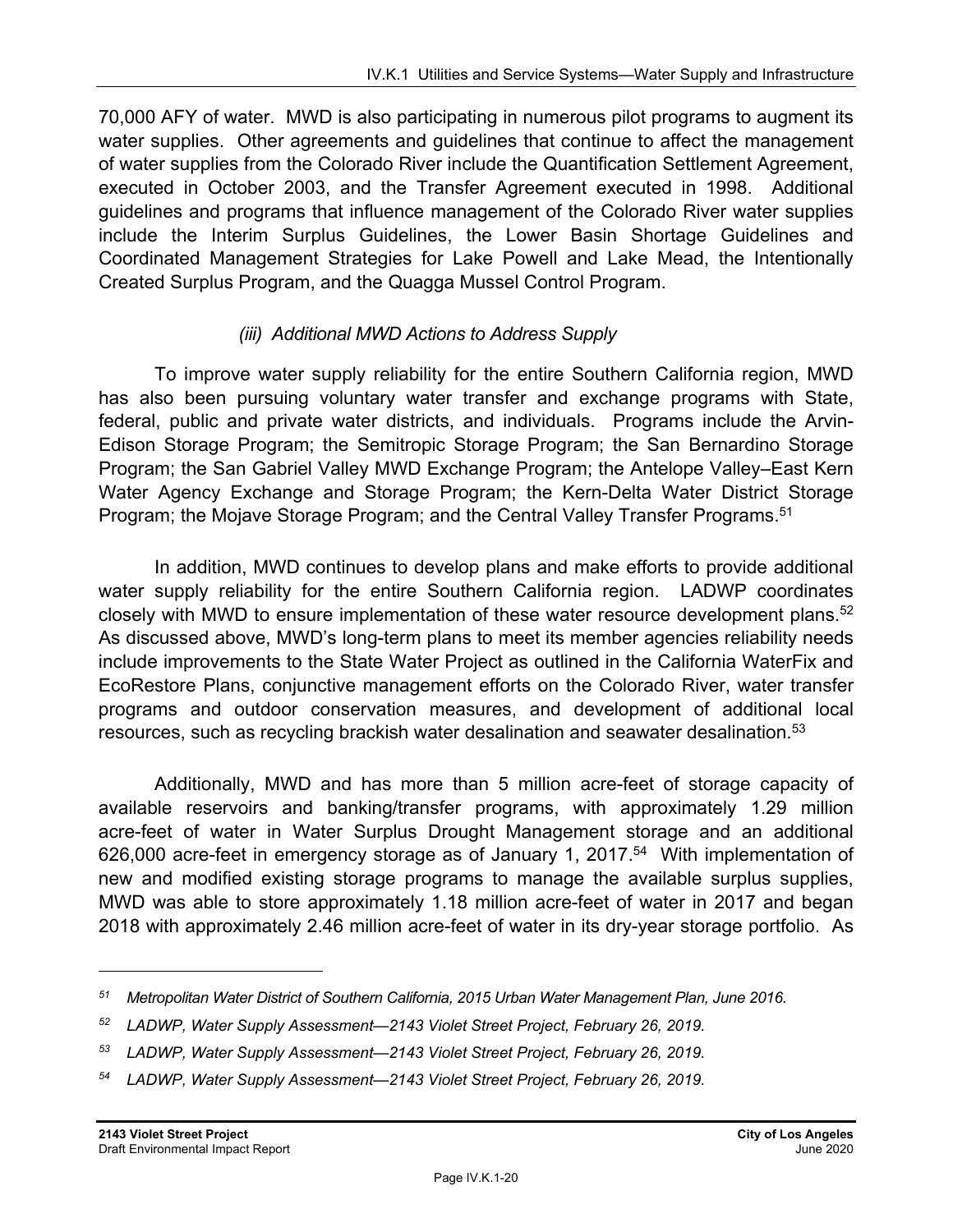described in the MWD's 2015 UWMP, MWD has supply capabilities that would be sufficient to meet expected demands from 2020 through 2040 under average-year, single dry-year, and multiple dry-year hydrologic conditions.

#### *(d) Precipitation Conditions*

During the 2018 water year (i.e., October 1, 2017 through September 30, 2018), California experienced dry conditions statewide, with nearly all the state experiencing below precipitation and much of Southern California receiving half or less of its average annual precipitation. Water year 2018 followed California's second-wettest year of record as measured by statewide runoff, ending a historic five-year drought.<sup>55</sup> The City of Los Angeles receives an average of 14.77 inches of precipitation per year according to the National Weather Service.

The 2019 water year (i.e., October 1, 2018 to September 30, 2019) ended with significantly more water in storage than the previous year due to above-average snow and precipitation.56 Nevertheless, according to the National Drought Mitigation Center, as of March 10, 2020, approximately 78.5 percent of the California was abnormally dry or experiencing drought conditions.<sup>57</sup>

California continues to experience variable weather and precipitation, as does the City of Los Angeles with its many periods of dry years and wet years. Therefore, the State continues to develop and implement necessary strategies and actions to address future drought conditions and account for year-to-year fluctuations in precipitation.

### *(e) Global Warming and Climate Change*

As discussed in the LADWP's 2015 UWMP, generally speaking, any water supplies that are dependent on natural hydrology are vulnerable to climate change, especially if the water source originates from mountain snowpack. For LADWP, the most vulnerable water sources subject to climate change impacts are imported water supplies from MWD and the LAA, though local sources can also expect to see some changes in the future. In addition to water supply impacts, changes in local temperature and precipitation are expected to alter water demand patterns. However, there is still general uncertainty within the scientific

*<sup>55</sup> California Department of Water Resources, Water Year 2018: Hot and Dry Conditions Return, October 1, 2018.* 

*<sup>56</sup> DWR, Water Year 2020 Begins with Robust Reservoir Storage, October 1, 2019, https://water.ca.gov/ News/News-Releases/2019/October-19/Water-Year-2020-Begins-with-Robust-Reservoir-Storage, accessed March 18, 2020.* 

*<sup>57</sup> United States Drought Monitor, State Drought Monitor, California, March 10, 2020, https://droughtmonitor. unl.edu/CurrentMap/StateDroughtMonitor.aspx?CA, accessed March 18, 2020.*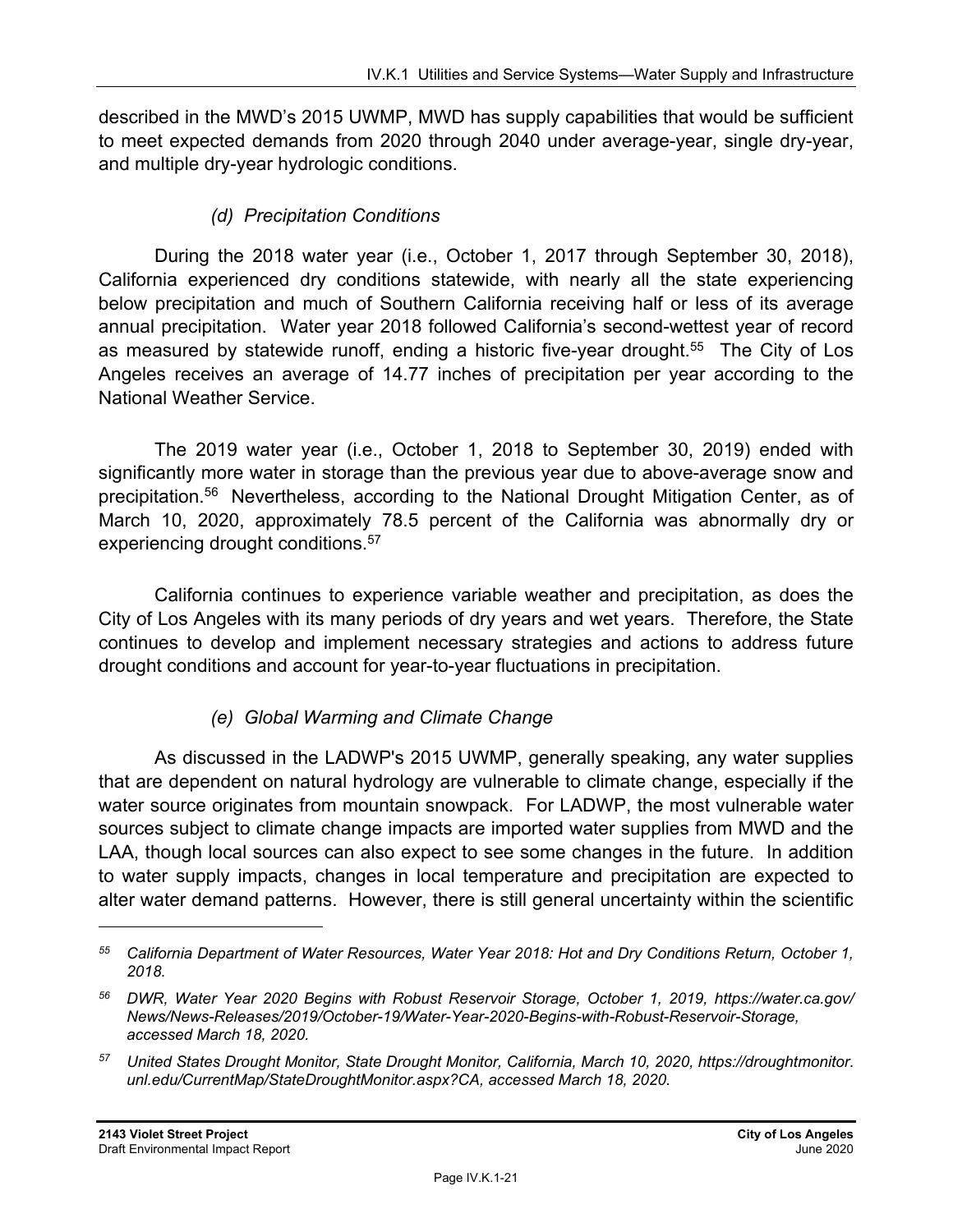community regarding the potential impacts of climate change within the City. LADWP continues to monitor the latest developments in scientific knowledge and will continue to assess future research for the potential impacts of climate change on its water resources.<sup>58</sup>

MWD and DWR also continue to study climate change and address the implications of climate change on water supplies. MWD has established a technical process to identify key vulnerabilities from various sources, including climate change, in order to provide comprehensive analyses within its Integrated Water Resources Plans. In addition, DWR addresses climate change impacts on water supply in its California Water Plan Updates, which also account for uncertainty, risk, and sustainability in planning for the future.<sup>59</sup> As mentioned above, with updates published every five years, the recently released *California Water Plan Update 2018* built on its predecessor by identifying specific performance tracking metrics, recommending financing methods with stable revenues, and incorporating principles of sustainability.60

DWR has also been in the process of completing its Climate Action Plan since 2012. Phases I and II of the Climate Action Plan include the guidance of DWR in reducing greenhouse gas emission and the expertise of a climate change technical advisory group formed in 2012, respectively. Phase III of the plan was completed in 2017 with a vulnerability assessment and adaptation plan DWR assets and activities, as related to the projected changes in temperature, wildfire, sea level rise, hydrology, and water supply.<sup>61</sup> As such, climate change and its impacts on water supplies are key factors of new water supply regulations and urban water management plans.

### *(f) Water Conservation and Recycling*

LADWP's 2015 UWMP details the City's efforts to promote the efficient use and management of its water resources and provides the basic policy principles that guide LADWP's decision-making process to secure a sustainable water supply for the City of Los Angeles in the next 25 years. To meet multiple water conservation goals established in ED 5, the pLAn62, and the Water Conservation Act of 2009, LADWP's 2015 UWMP aims to

*62 As noted above, the Sustainable City pLAn is now known as L.A.'s Green New Deal. However, this change occurred after adoption of the LADWP's 2015 UWMP.* 

*<sup>58</sup> Los Angeles Department of Water and Power, 2015 Urban Water Management Plan, June 2016, page 12-1.* 

*<sup>59</sup> California Department of Water Resources, California Water Plan Update 2013, Investing in Innovation & Infrastructure, Highlights, October 2014.* 

*<sup>60</sup> California Department of Water Resources, California Water Plan Update 2018, https://water.ca.gov/ Programs/California-Water-Plan/Update-2018, accessed March 18, 2020.* 

*<sup>61</sup> California Department of Water Resources, DWR Climate Action Plan, www.water.ca.gov/Programs/All-Programs/Climate-Change-Program/Climate-Action-Plan, accessed March 18, 2020.*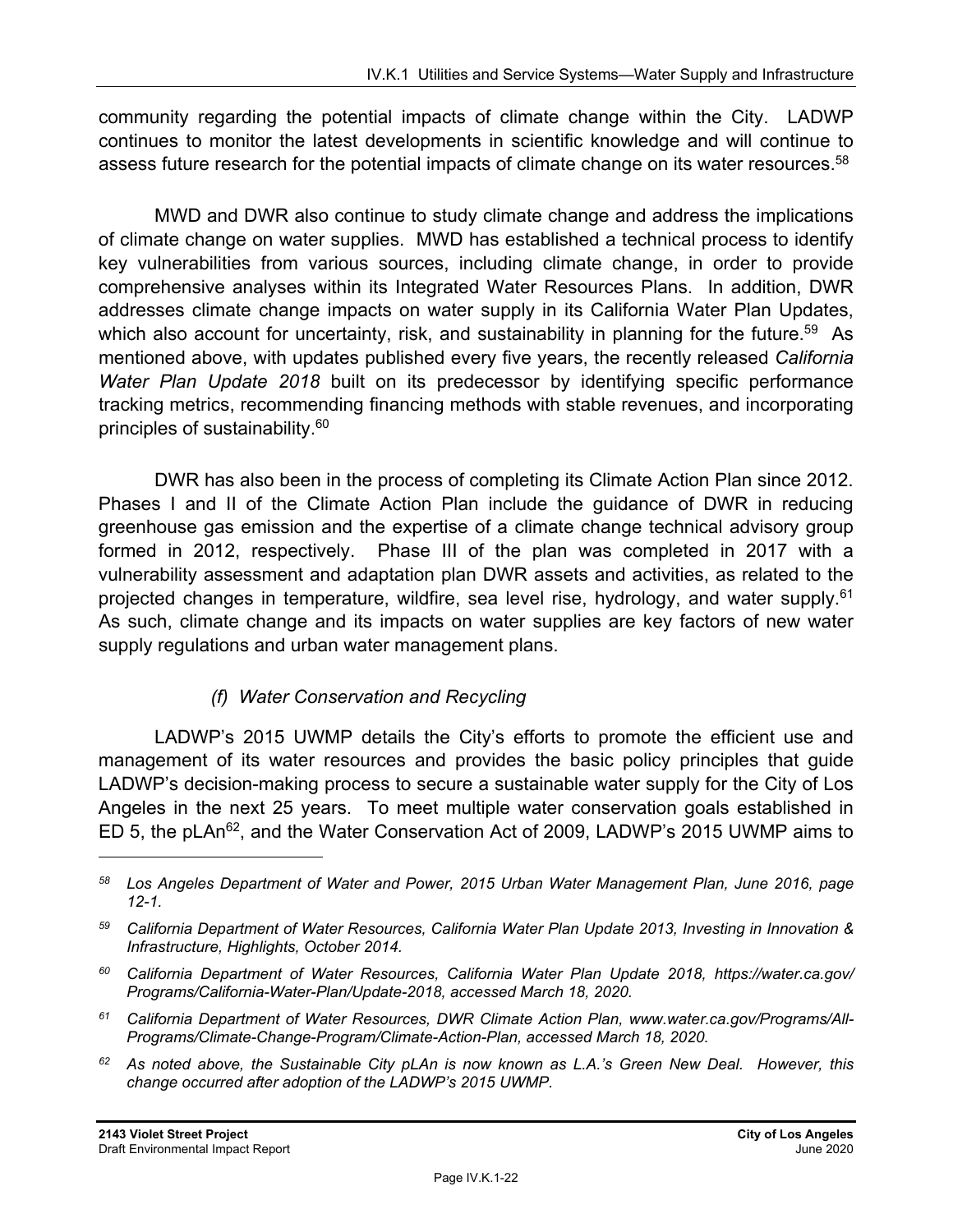reduce per capita potable water use by 20 percent by 2017, by 22.5 percent by 2025, and by 25 percent by 2035.<sup>63</sup> As of February 2, 2017, the City has met its goal established by ED 5 and the pLAn to reduce the per capita water use by 20 percent by 2017. The City's potable water consumption has been reduced to 104 gallons per capita per day, which equates to a 20-percent reduction from the 131 gallons per capita per day baseline in Fiscal Year 2013–2014.<sup>64</sup> Further, based on LADWP's 2015 UWMP, recycled water use is projected to reach 59,000 AFY by 2025 and further increase to 75,400 AFY by 2040.<sup>65</sup>

Overall, the 2015 LADWP UWMP projects a seven-percent lower water demand trend than what was projected in the previous 2010 UWMP.<sup>66</sup> In addition, based on programs and improvements contemplated in the 2015 LADWP UWMP, locally developed water supplies will increase from the current 14 percent to 49 percent in dry years or to 47 percent in average years by 2040.<sup>67</sup>

### (2) Water Demand

#### *(a) Citywide Water Demand*

LADWP's 2015 UWMP provides water supply and demand projections in five-year increments to 2040, based on projected population estimates provided by the Southern California Association of Governments (SCAG) in its 2012–2035 Regional Transportation Plan/Sustainable Communities Strategy (2012–2035 RTP/SCS).<sup>68</sup> Table IV.K.1-3 on page IV.K.1-24 shows the projected water demand from the year 2020 through 2040 for the City of Los Angeles.

As shown in Table IV.K.1-3, in 2040 during average year hydrological conditions, the City's water demand is forecasted to be approximately 675,700 AFY. Use of the current demand per capita within this demand forecast provides a conservative estimate of projected future water demand to ensure that water supplies are available to meet

*<sup>63</sup> LADWP, 2015 Urban Water Management Plan, June 2016.* 

*<sup>64</sup> City of Los Angeles, Mayor Eric Garcetti, Press Release, Los Angeles Achieves Mayor Garcetti's Goal of 20 Percent Water Savings, released February 2, 2017, https://www.lamayor.org/los-angeles-achievesmayor-garcetti%E2%80%99s-goal-20-percent-water-savings, accessed March 18, 2020.* 

*<sup>65</sup> LADWP, 2015 Urban Water Management Plan, June 2016.* 

*<sup>66</sup> LADWP, 2015 Urban Water Management Plan, June 2016.* 

*<sup>67</sup> LADWP, 2015 Urban Water Management Plan, June 2016.* 

*<sup>68</sup> Since preparation of the 2015 UWMP, new growth forecasts have become available in SCAG's 2016– 2040 Regional Transportation Plan/Sustainable Communities Strategy (2016 RTP/SCS). According to*  SCAG, the 2016 forecast is lower than the 2012 forecast in terms of current estimates and future *projections. Therefore, LADWP's 2015 UWMP is based on a more conservative overall growth scenario.*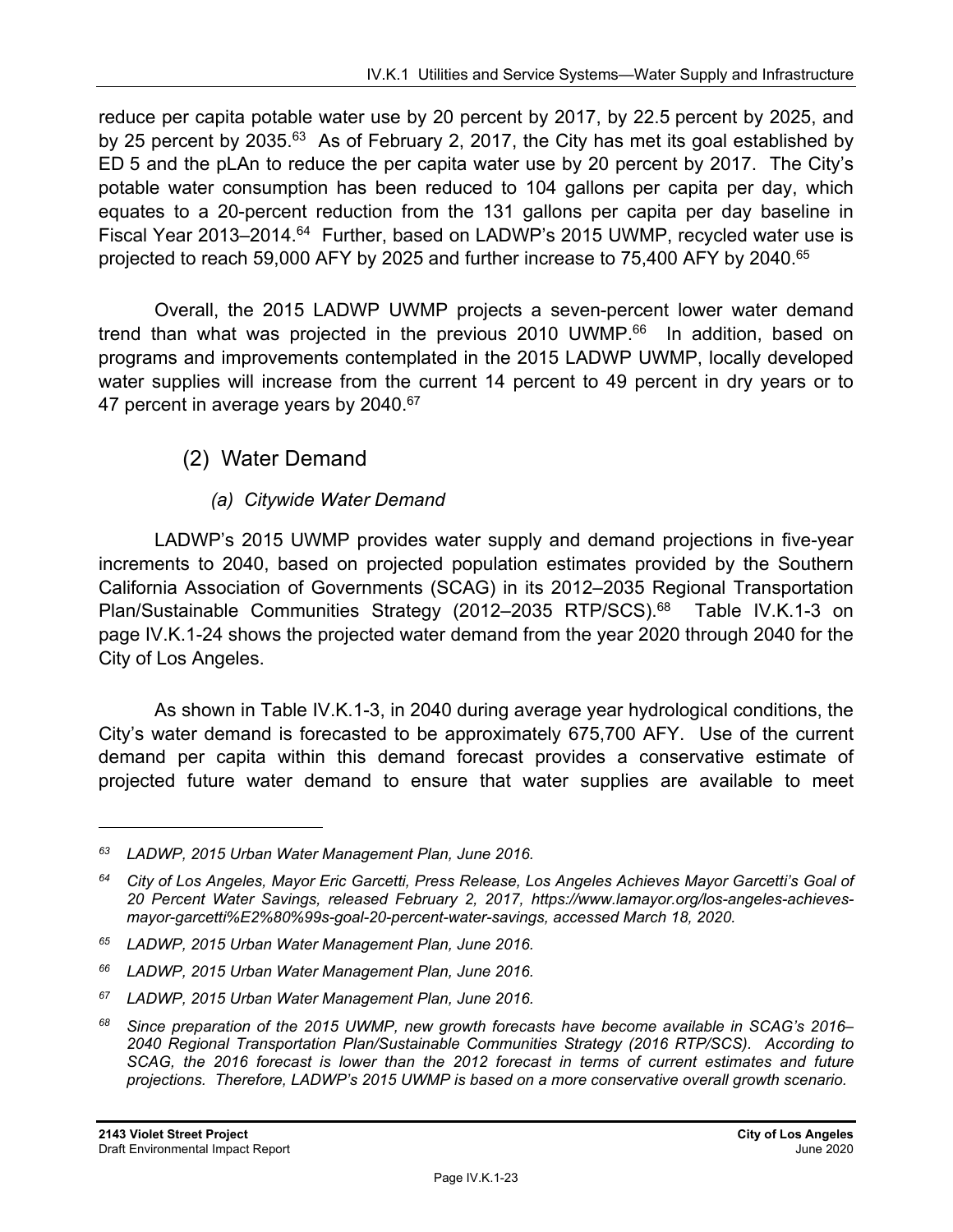|                                                                                                            | Years |       |       |       |       |
|------------------------------------------------------------------------------------------------------------|-------|-------|-------|-------|-------|
| <b>Hydrological Conditions</b>                                                                             | 2020  | 2025  | 2030  | 2035  | 2040  |
| Average Year                                                                                               | 611.8 | 644.7 | 652.9 | 661.8 | 675.7 |
| Single Dry Year (FY 2014-2015)                                                                             | 642.4 | 676.9 | 685.5 | 694.9 | 709.5 |
| Multi-Dry Year (2011–2015)                                                                                 | 642.4 | 676.9 | 685.5 | 694.9 | 709.5 |
| $AFY = acre-free$ per year<br>Source: LADWP, 2015 Urban Water Management Plan, Exhibits 11F, 11G, and 11H. |       |       |       |       |       |

**Table IV.K.1-3 City of Los Angeles Water Demand Projections Based on Hydrological Conditions (thousand AFY)** 

projected demands. LADWP's 2015 UWMP anticipates adequate water supplies would be available to meet the projected demands of the service areas under normal, single-dry, and multi-dry year conditions through 2040.<sup>69</sup>

### *(b) On-Site Water Demand*

As discussed in Section II, Project Description, of this Draft EIR, the Project Site is currently developed with seven buildings that comprise approximately 63,530 square feet of floor area with 6,983 square feet of office, 25,739 square feet of retail, 2,109 square of warehouse, and 10 live-work units comprising 28,699 square feet. The Project Site also includes two sheds and surface parking lots generally located on the southern half of the Project Site. Two buildings that comprise approximately 6,844 square feet and four livework units, as well as two open sheds and surface parking spaces, would be removed. As provided in Table IV.K.1-4 on page IV.K.1-32 in the Project Impacts analysis below, the existing uses to be removed on the Project Site generate a water demand of 2,382 gallons per day (2.67 AFY).

### (3) Water Infrastructure

Water infrastructure in the vicinity of the Project Site is maintained and operated by LADWP. LADWP ensures the reliability and quality of its water supply through an extensive distribution system that includes 118 storage tanks and reservoirs, 96 pump stations, 7,337 miles of distribution mains and trunk lines within the City, and a total storage capacity of 311,000 acre-feet according to the estimates for Fiscal Year 2017–2018.<sup>70</sup>

*<sup>69</sup> LADWP, 2015 Urban Water Management Plan, June 2016.* 

*<sup>70</sup> LADWP, 2017–2018 Briefing Book, June 2016.*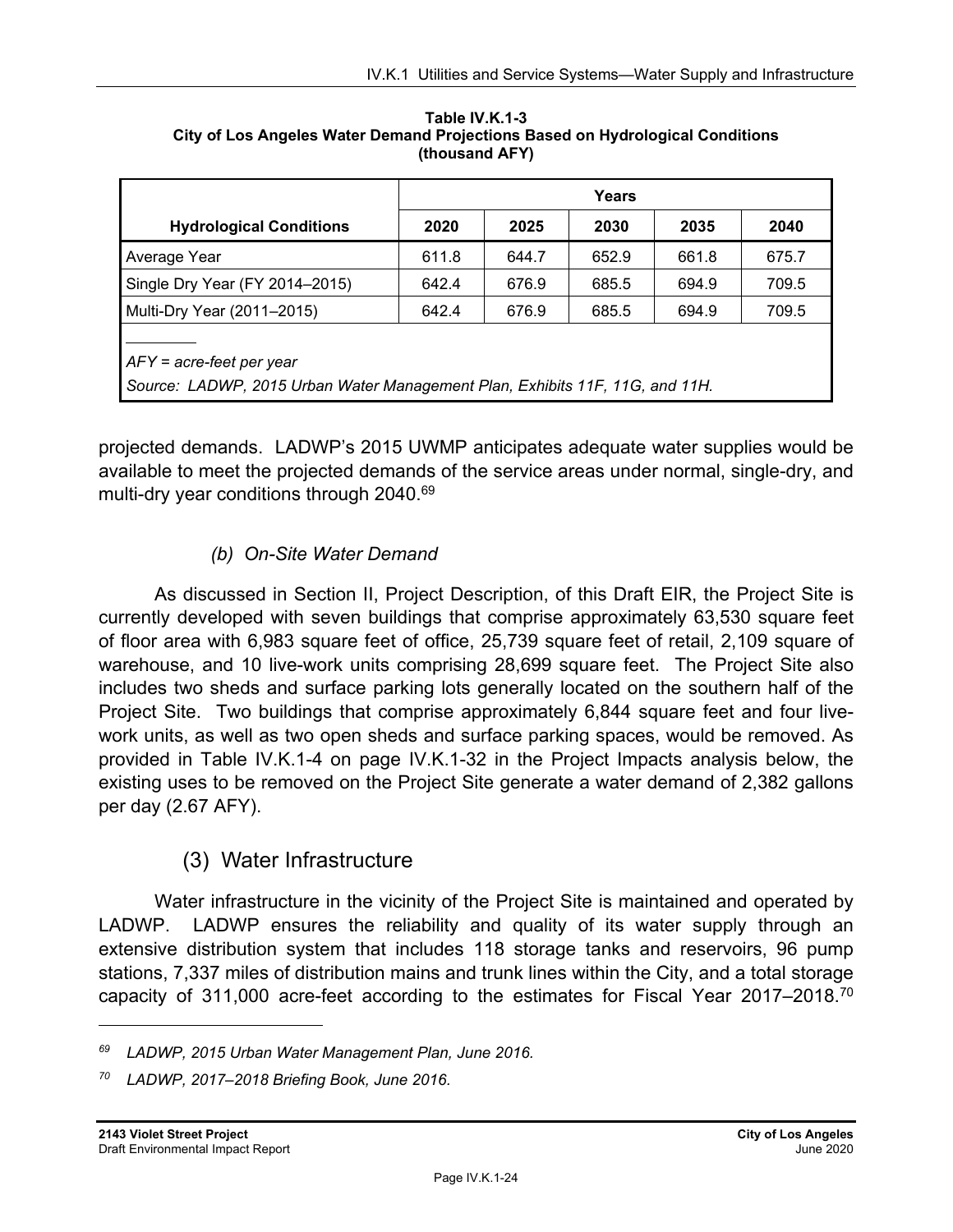Much of the water flows north to south, entering Los Angeles at the LAA Filtration Plant in Sylmar, which is owned and operated by LADWP. Water entering the LAA Filtration Plant undergoes treatment and disinfection before being distributed throughout the LADWP's water service area.<sup>71</sup>

Domestic water service is available to the Project Site via LADWP water lines within the adjacent streets. According to the Utility Report, included as Appendix E of this Draft EIR, there is a 6-inch water main in 7th Place and a 6-inch water main in Violet Street.

In addition to providing domestic water service, LADWP also provides water for fire protection services in accordance with the City's Fire Code (LAMC Chapter V, Article 7). As discussed in Section IV.H.1, Public Services—Fire Protection, of this Draft EIR, the Information of Fire Flow Availability Report (IFFAR) submitted to LADWP shows six nearby hydrants flowing simultaneously for a combined 7,000 gpm.

# **3. Project Impacts**

## **a. Thresholds of Significance**

In accordance with the State CEQA Guidelines Appendix G, the Project would have a significant impact related to water supply and infrastructure if it would:

#### *Threshold (a): Require or result in the relocation or construction of new or expanded water, wastewater treatment or storm water drainage, electric power, natural gas, or telecommunications facilities, the construction or relocation of which could cause significant environmental effects.*

#### *Threshold (b): (Not) Have sufficient water supplies available to serve the project and reasonably foreseeable future development during normal, dry, and multiple dry years.*

For this analysis, the Appendix G Thresholds listed above are relied upon. The analysis utilizes factors and considerations identified in the City's 2006 L.A. CEQA Thresholds Guide, as appropriate, to assist in answering the Appendix G Threshold questions. Refer to Section IV.K.2, Utilities and Service Systems—Wastewater, of this Draft EIR for a discussion of wastewater impacts; the Project's Initial Study included as Appendix A of this Draft EIR for a discussion of stormwater impacts; Section IV.K.3, Utilities and Service Systems—Energy Infrastructure, of this Draft EIR for a discussion of electric

*<sup>71</sup> LADWP, 2015 Urban Water Management Plan, June 2016.*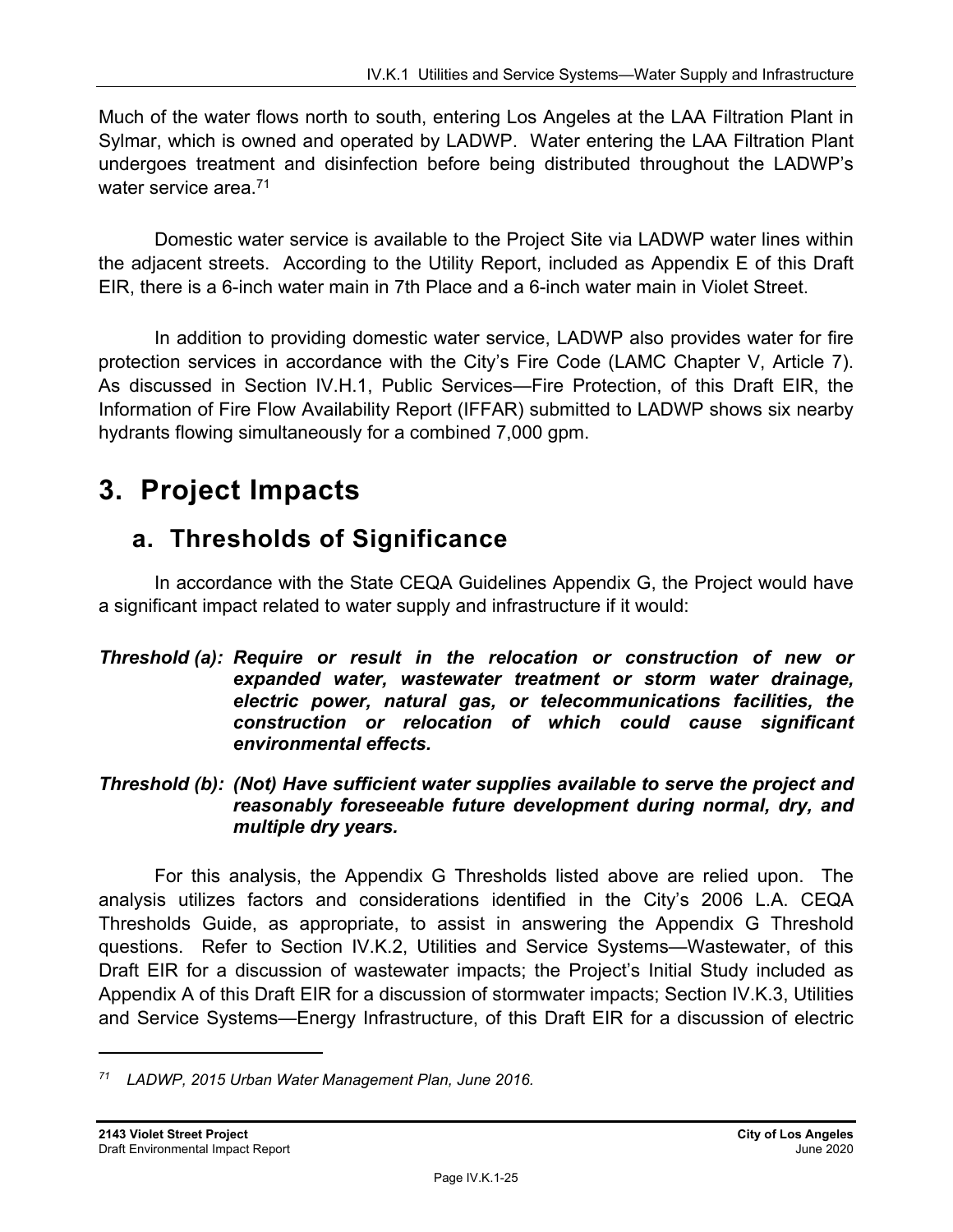power and natural gas impacts; and Section VI, Other CEQA Considerations for a discussion of telecommunications facility impacts.

The *L.A. CEQA Thresholds Guide* identifies the following factors to evaluate water supply and infrastructure:

- The total estimated water demand for the project;
- Whether sufficient capacity exists in the water infrastructure that would serve the project, taking into account the anticipated conditions at project buildout;
- The amount by which the project would cause the projected growth in population, housing or employment for the Community Plan area to be exceeded in the year of project completion; and
- The degree to which scheduled water infrastructure or project design features would reduce or offset service impacts.

## **b. Methodology**

The analysis of water supply is based on a calculation of the Project's anticipated net water demand. Consistent with LADWP's methodology, the estimated net water demand for the Project is calculated by applying the City of Los Angeles Bureau of Sanitation's (LASAN) sewer generation factors to the Project's proposed uses. The water demand of the existing uses to be removed was then subtracted from the Project's total water demand to determine the Project's net water demand. The resulting net demand for water associated with the Project is then analyzed to determine if LADWP would be able to accommodate the Project's water demands during average, single-dry, and multiple-dry years hydrologic conditions. The analysis with regard to water infrastructure is based on the Utility Report prepared for the Project by KPFF Consulting Engineers, which is included in Appendix E of this Draft EIR. The Utility Report includes a comparison of the estimated net water demand for the Project to the available capacity of the existing water infrastructure.

## **c. Project Design Features**

The following Project Design Feature, based on the Project's WSA commitment letter, is applicable to the Project with regard to water supply and infrastructure:

 **Project Design Feature WAT-PDF-1:** In addition to regulatory requirements, the Project design shall incorporate the following water conservation features to support water conservation in addition to those measures required by the City's current codes and ordinances: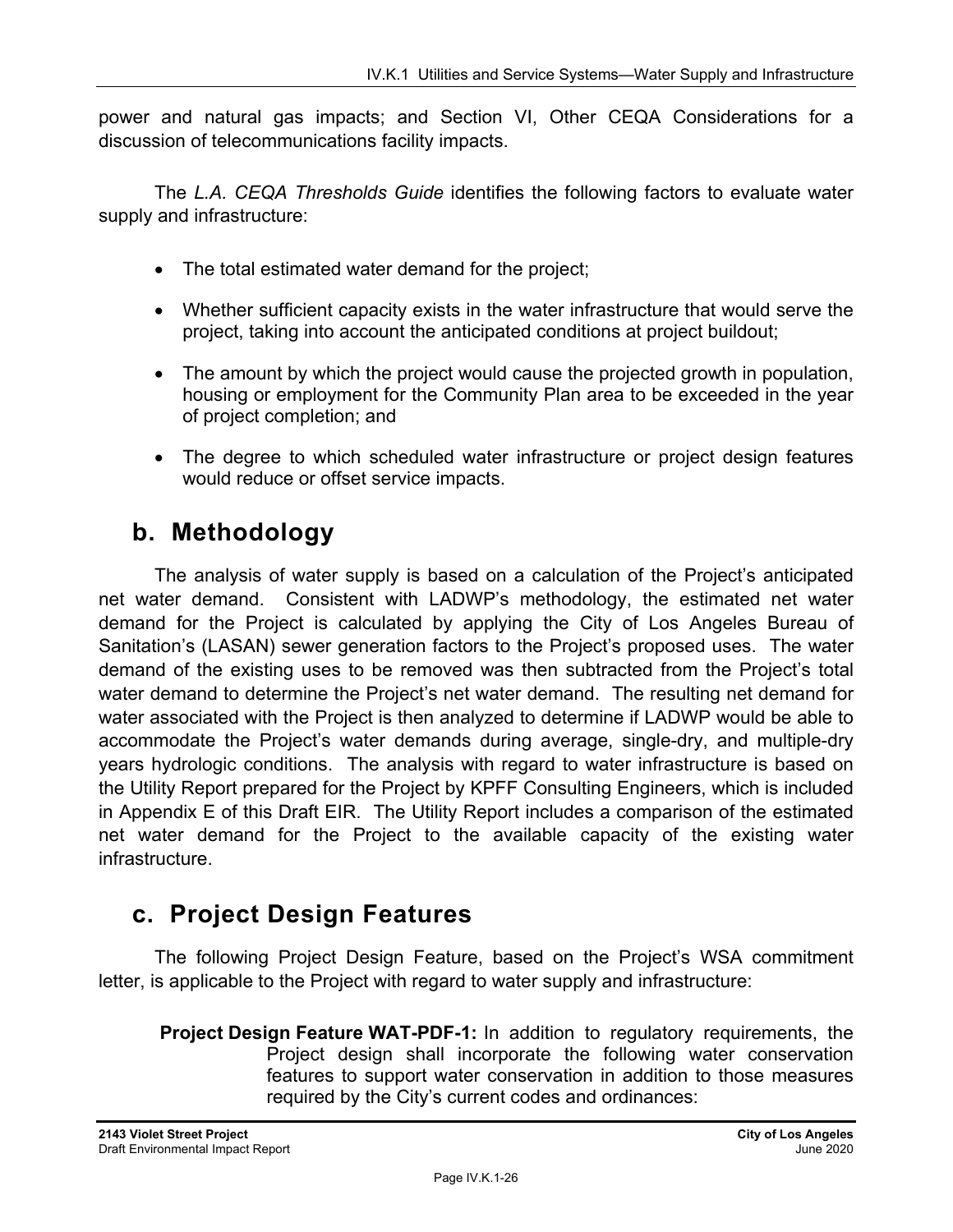- High-Efficiency Toilets with a flush volume of 1.0 gallon per flush;
- Showerheads with a flow rate of 1.5 gallons per minute, or less;
- Domestic Water Heating System located in close proximity of point(s) of use;
- Individual metering and billing for water use for commercial space;
- Drip/ Subsurface Irrigation (Micro-Irrigation);
- Proper Hydro-Zoning/Zoned Irrigation (groups plants with similar water requirements together);.
- Drought-Tolerant Plants—60 percent of total landscaping; and
- Weather-based irrigation system and water efficient landscaping.

## **d. Analysis of Project Impacts**

#### *Threshold (a): Would the Project require or result in the relocation or construction of new or expanded water, wastewater treatment or storm water drainage, electric power, natural gas, or telecommunications facilities, the construction or relocation of which could cause significant environmental effects?72*

- (1) Impact Analysis
	- *(a) Construction*

As discussed in the Utility Report included as Appendix E of this Draft EIR and as summarized below, the Project Site currently does not have adequate fire flow available to demonstrate compliance with LAMC standards. In order to provide for the necessary water demands, the Project would require construction of new public water mains within the public right-of-way. This work would include replacing the existing 6-inch mains in both 7th Place and Violet Street and may require supplementary water main construction in Santa Fe Avenue. Construction impacts associated with the installation of water mains would primarily involve trenching in order to place these lines. During the permit phase, LADWP would confirm precise water system upgrades within the affected streets. The Project would secure permits from the Department of Public Works and comply with all standard City requirements during construction.

*<sup>72</sup> Refer to Section IV.K.2, Utilities and Service Systems—Wastewater, of this Draft EIR for a discussion of wastewater impacts; the Project's Initial Study included as Appendix A of this Draft EIR for a discussion of stormwater impacts; Section IV.K.3, Utilities and Service Systems—Energy Infrastructure, of this Draft EIR for a discussion of electric power and natural gas impacts; and Section VI, Other CEQA Considerations for a discussion of telecommunications facility impacts.*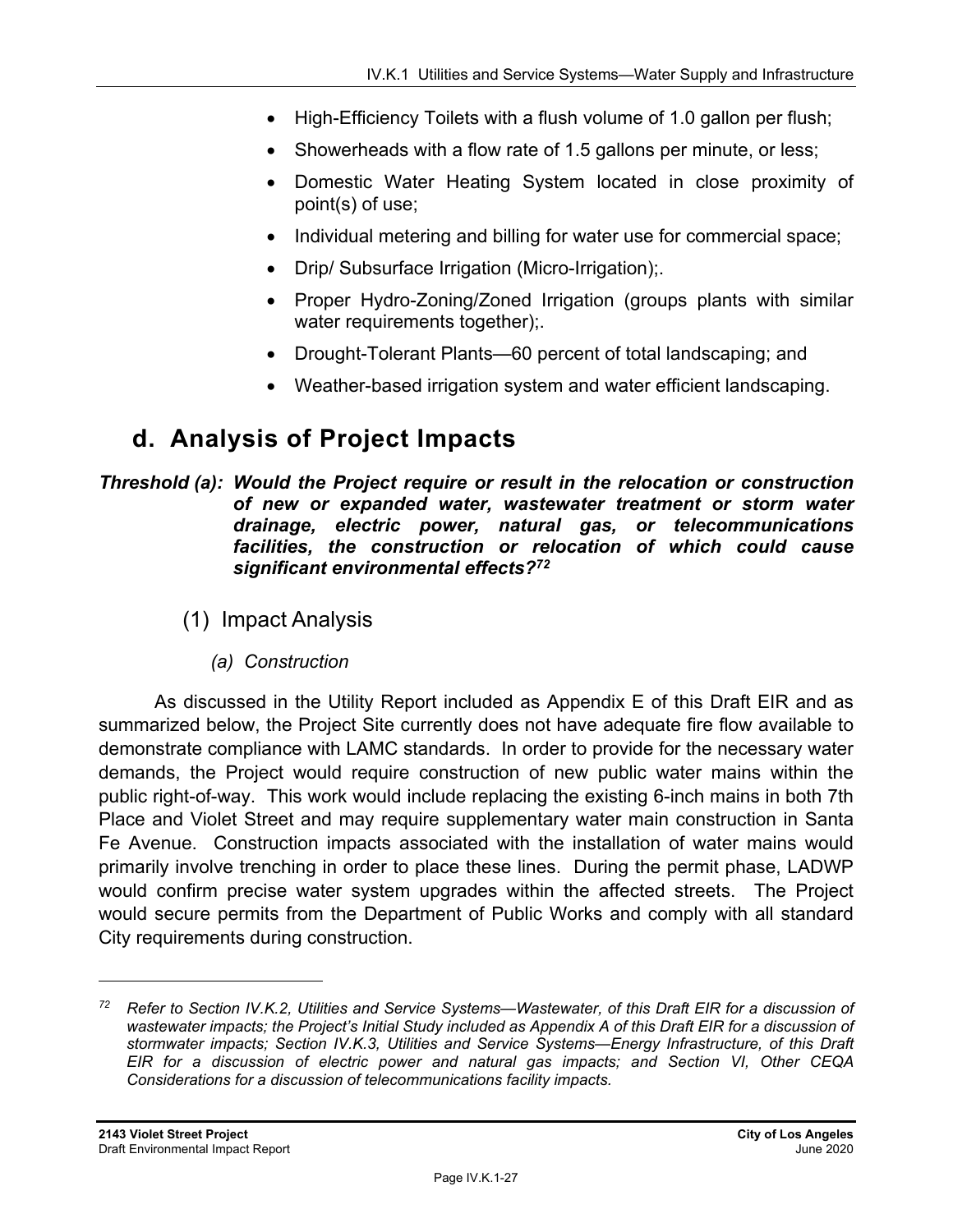The Project would also require construction of new, on-site water distribution lines to serve the new buildings included in the proposed Project. The design and installation of new service connections would be required to meet applicable City standards. Installation of the new water distribution lines would primarily involve on-site trenching to place the lines below the surface and minor off-site trenching to connect to the existing public water mains or meter lateral locations. Prior to ground disturbance, Project contractors would coordinate with LADWP to identify the locations and depths of all lines. Furthermore, LADWP would be notified in advance of proposed ground disturbance activities to avoid disruption of water service.

The limited off-site connection activities could also temporarily affect access in adjacent rights-of-way. However, as discussed Section IV.I, Transportation, of this Draft EIR, a Construction Traffic Management Plan would be included to ensure that adequate and safe access remains available within and near the Project Site during construction activities. The Construction Traffic Management Plan would identify the location of any temporary street parking or sidewalk closures, warning signs, and access to abutting properties. Appropriate construction traffic control measures (e.g., detour signage, delineators, etc.) would also be implemented, as necessary, to ensure emergency access to the Project Site and traffic flow is maintained on adjacent rights-of-way.

Overall, construction activities associated with the Project would not require or result in the relocation or construction of new or expanded water facilities, including infrastructure, the construction or relocation of which could cause significant environmental effects. **As such, construction-related impacts related to water infrastructure would be less than significant.**

### *(b) Operation*

As discussed above beginning on page IV.I-26, water service to the Project Site would continue to be supplied by LADWP for domestic and fire protection uses. While domestic water demand is typically the main contributor to operational water consumption, fire flow demands have a much greater instantaneous impact on infrastructure and, therefore, are the primary means for analyzing infrastructure capacity.<sup>73</sup> Nevertheless, conservative analyses for both fire suppression and domestic water flows have been completed by LADWP for the Project. These analyses are summarized below beginning on page IV.I-31 and described in more detail in the Utility Report included as Appendix E of this Draft EIR.

*<sup>73</sup> Utility Infrastructure Technical Report: Water, Wastewater, and Energy, KPFF Consulting Engineers, February 27, 2018, p. 21 (included as Appendix E of this Draft EIR).*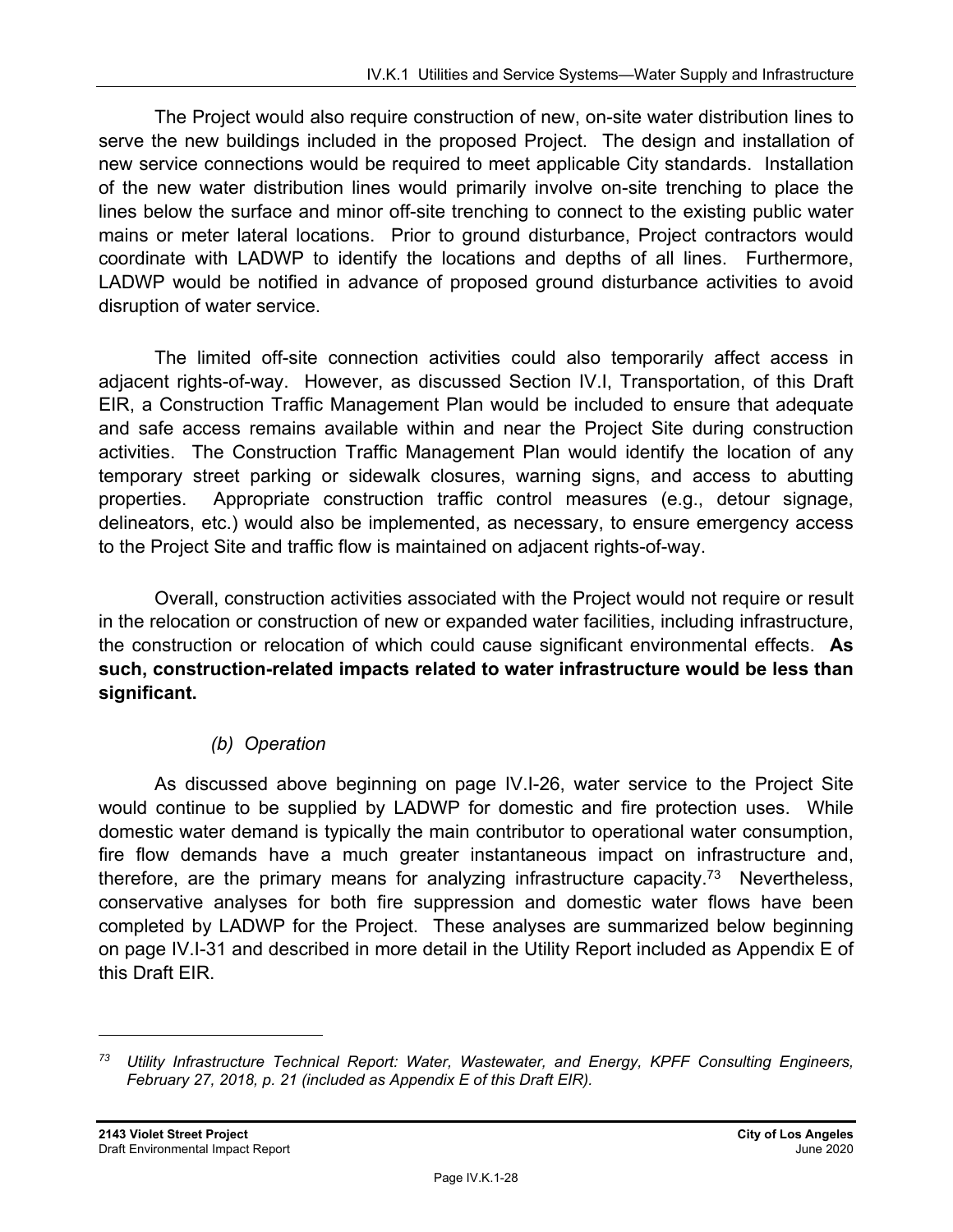Fire flow to the proposed buildings of the Project would be required to meet City fire flow requirements. Specifically, the Project would comply with LAMC Section 57.507.3.1, which establishes fire flow standards by development type. The Project falls within the Industrial and Commercial category, which has a required fire flow of 6,000 to 9,000 gpm from four adjacent hydrants flowing simultaneously with a residual pressure of 20 psi. This translates to a required flow of 1,500 gpm for each hydrant. As noted above, as part of the Utility Report included in Appendix E of this Draft EIR, an IFFAR was submitted to LADWP to determine available fire hydrant flow from six existing public fire hydrants. Based on the completed IFFAR (see Exhibit 1 of Appendix E of this Draft EIR), the six existing public fire hydrants flowing simultaneously can deliver combined flows of 7,000 gpm. Therefore, based on the IFFAR, the Project Site currently does not have adequate fire flow available to demonstrate compliance with the standards specified in LAMC Section 57.507.3.1. However, as discussed above, the Project would include necessary upgrades to improve the adjacent water mains that would facilitate the necessary flow and pressure requirements. Furthermore, LAMC Section 57.507.3.1 states that the installation of supplemental equipment or systems can be substituted in lieu of required fire flow standards. As such, in accordance with in accordance with LAFD Regulation No. 10 Option 2, the Project would incorporate a fire sprinkler suppression system to reduce or eliminate the public hydrant demands, which will be subject to LAFD review and approval during the design and permitting of the Project. In addition, based on the results of the Service Advisor Request (SAR) performed as part of the Utility Report, LADWP has outlined potential improvements to the water supply infrastructure. As any improvements would be completed to ensure that the system will be able to provide the necessary flow and pressure, and through compliance with LAFD and LADWP requirements, the Project's fire flow impacts to water infrastructure would be less than significant.

With respect to the distribution infrastructure, as discussed in greater detail below and stated in the WSA, LADWP concluded that the projected water supplies for normal, single-dry, and multiple-dry years reported in LADWP's 2015 UWMP would be sufficient to meet the Project's estimated water demand, in addition to the existing and planned future water demands within LADWP's service area through the year 2040. The distribution infrastructure in the service area can, therefore, be assumed to be adequate to meet the Project's demand. However, to ensure its infrastructure is sufficient to meet ongoing demand, LADWP will continue to implement its \$6.3 billion five-year water system capital improvement plan, which includes replacement of distribution mainlines, trunk lines, large valves, and water meters, as well as ongoing maintenance and rehabilitation of facilities such as pump stations, pressure regulators, and in-city reservoirs and tanks.<sup>74</sup>

*<sup>74</sup> LADWP, 2017-18 Water Infrastructure Plan, revised June 2018.*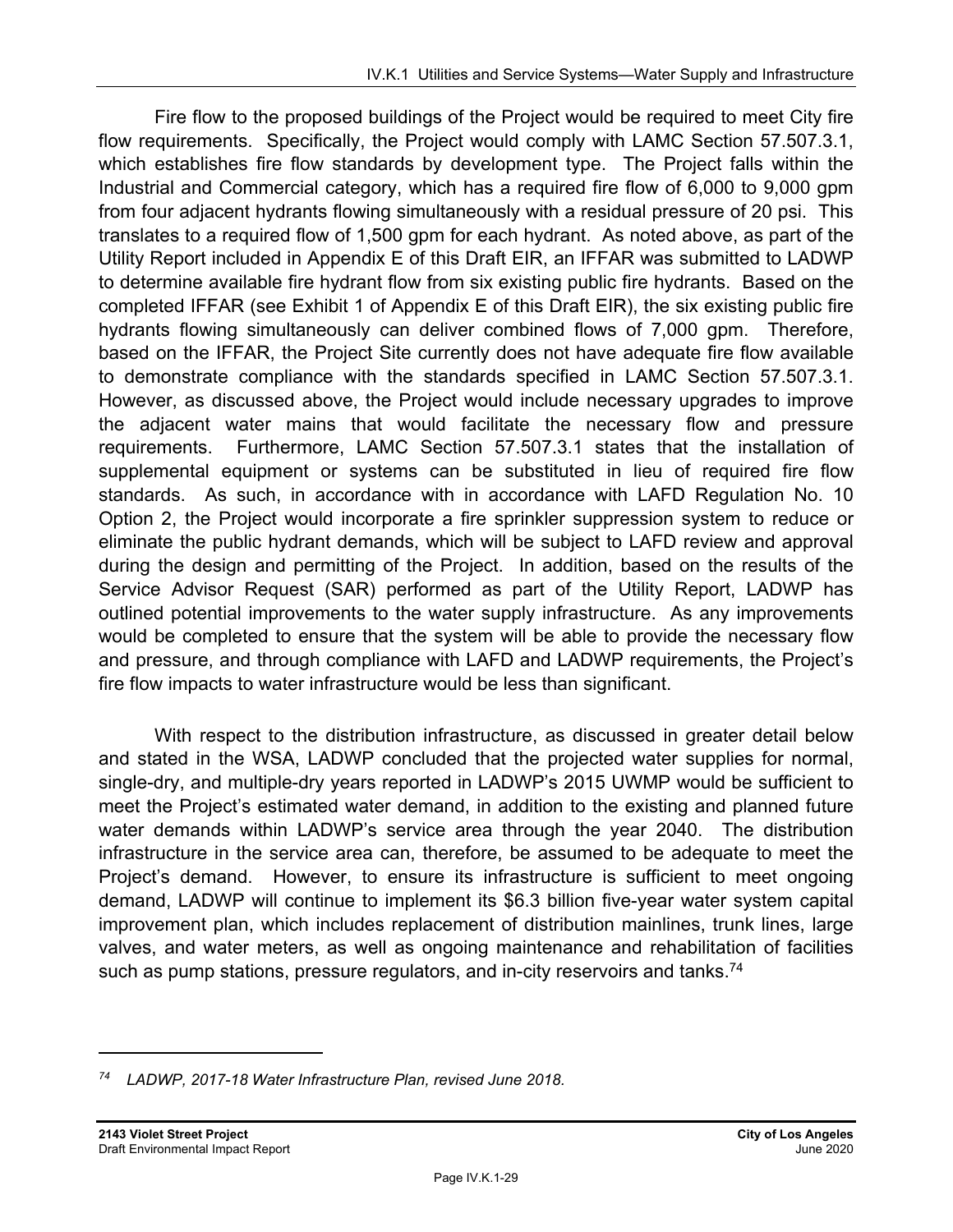**Based on the above, upon completion of the necessary upgrades to improve the surrounding adjacent water mains, the Project would not exceed the available capacity of existing water facilities, including the distribution infrastructure, that would serve the Project Site. Accordingly, the Project would not require or result in the relocation or construction of new or expanded water facilities, the construction or relocation of which could cause significant environmental effects. Therefore, the Project's operational impacts would be less than significant.** 

#### (2) Mitigation Measures

Project impacts with regard to water infrastructure would be less than significant. Therefore, no mitigation measures are required.

#### (3) Level of Significance After Mitigation

Project impacts with regard to water infrastructure would be less than significant without mitigation.

#### *Threshold (b): Would the Project have sufficient water supplies available to serve the project and reasonably foreseeable future development during normal, dry, and multiple dry years?*

- (1) Impact Analysis
	- *(a) Construction*

Construction activities for the Project would result in a temporary demand for water associated with soil compaction and earthwork, dust control, mixing and placement of concrete, equipment and site cleanup, irrigation for plant and landscaping establishment, testing of water connections and flushing, and other short-term related activities. These activities would occur incrementally throughout construction of the Project (from the start of construction to project buildout). The amount of water used during construction would vary depending on soil conditions, weather, and the specific activities being performed. However, given the temporary nature of construction activities, the short-term and intermittent water use during construction of the Project would be less than the net new water consumption of the Project at buildout. As described on page 19 of the Utility Report included as Appendix E of this Draft EIR, based on a review of construction projects that are similar in size and duration to that of the Project, a conservative estimate of construction water use ranges from 1,000 to 2,000 gpd. This would be less than the estimated existing water consumption of the existing uses to be removed of 2,382 gpd. Furthermore, as concluded in LADWP's 2015 UWMP, projected water demand for the City would be met by the available supplies during an average year, single-dry year, and multiple-dry year in each year from 2015 through 2040. If approved, Project construction is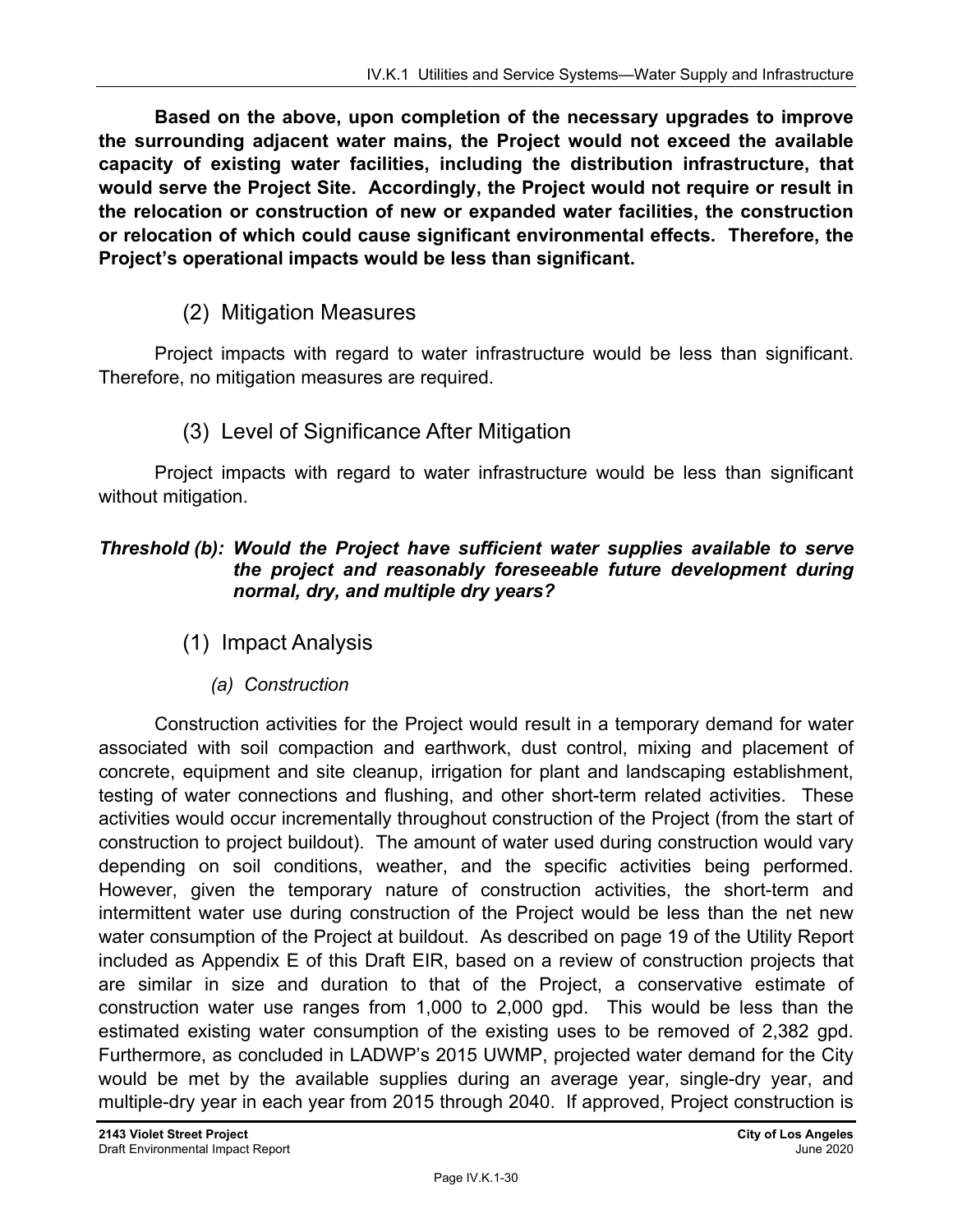anticipated to be completed by 2024. Therefore, the Project's temporary and intermittent demand for water during construction could be met by the City's available supplies during each year of Project construction. As such, construction-related impacts to water supply would be less than significant.

**Based on the above, LADWP would have sufficient water supplies available to serve the project and reasonably foreseeable future development during normal, single-dry, and multiple-dry years. Therefore, the Project's construction-related impacts on water supply would be less than significant.** 

### *(b) Operation*

As described in Section II, Project Description, of this Draft EIR, the Project would include approximately 569,448 square feet of floor area including up to 347 new live-work units, approximately 187,374 square feet of new office space, 21,858 square feet of new retail/restaurant floor area, and a 926 square-foot community room that residents could use for art creation. In addition, five existing buildings within the northern portion of the Project Site that comprise approximately 56,686 square feet would be retained. The existing uses to be retained would be retrofitted with the same water conservation measures as the new buildings, although this water savings is not included in the calculations below to present a conservative estimate of water demand. Development of the Project would result in an increase in long-term water demand for consumption, operational uses, maintenance, and other activities on the Project Site. Consistent with LADWP's methodology, the analysis of the Project's impacts relative to water supply is based on a calculation of the Project's water demand by applying the sewage generation rates established by LASAN, which also serve to estimate water demand, to the proposed uses.

Based on the proposed land uses and the Project's resulting estimated water demand, the Project is subject to the requirements of SB 610 (preparation of a WSA, as described above in Section 1.a.(1)c)). Specifically, the Project is anticipated to demand an amount of water equivalent to or greater than the amount of water required by a 500-dwelling unit project. Therefore, a WSA was prepared for the Project and is provided in Appendix P of the Draft EIR.

As shown in Table IV.K.1-4 on page IV.K.1-32, assuming constant water use throughout the year, it is estimated that the Project would result in a net increase in the Project Site's average daily water demand of approximately 109,015 gpd, or approximately 122.13 AFY, including water savings as required by the LAMC and additional water saving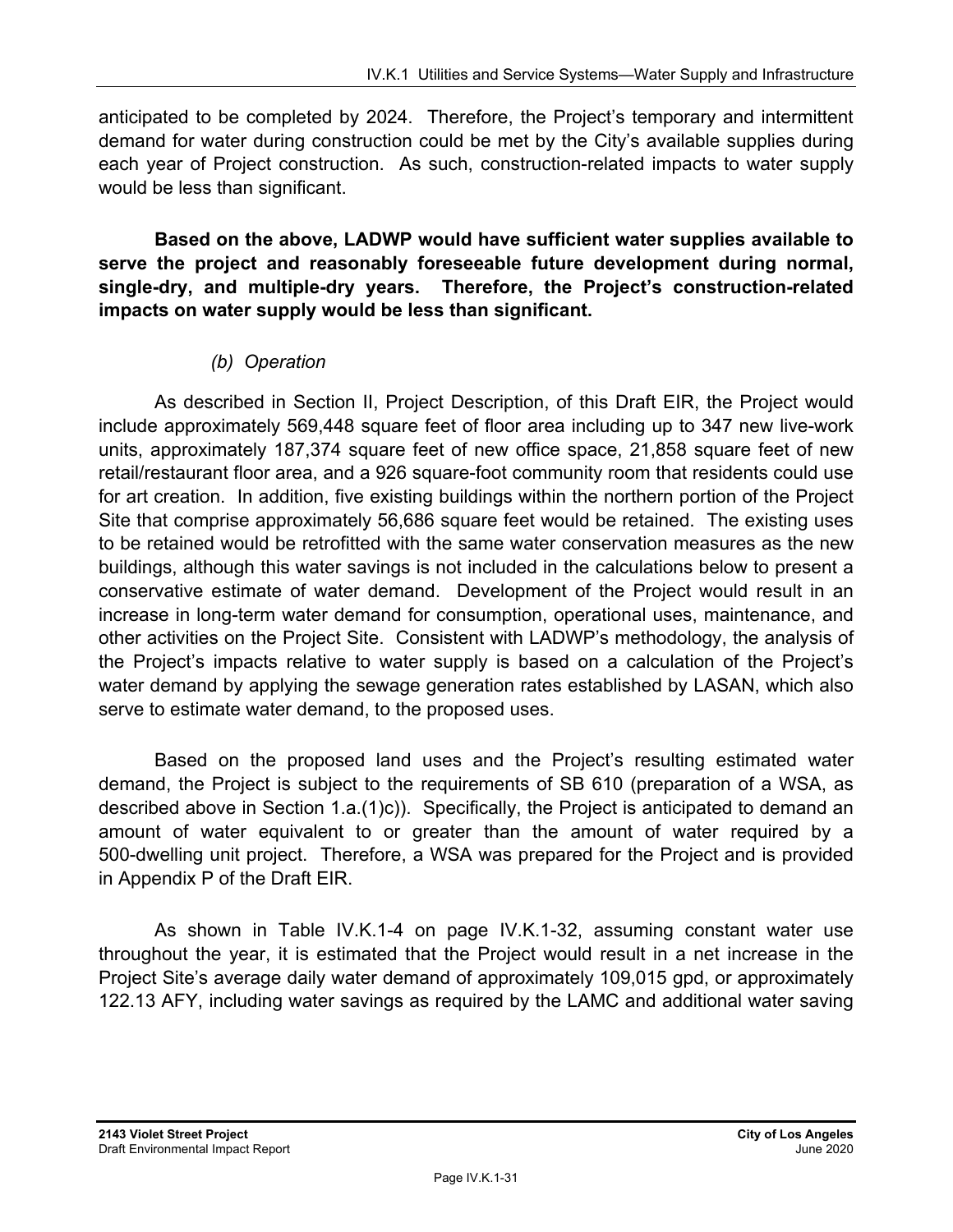**Table IV.K.1-4 Estimated Project Water Demand** 

|                                                                                       | No. of Units/     | Water<br><b>Demand Rate</b> | <b>Demand</b> |
|---------------------------------------------------------------------------------------|-------------------|-----------------------------|---------------|
| <b>Land Use</b>                                                                       | <b>Floor Area</b> | (gpd/unit) $\circ$          | (gpd)         |
| <b>EXISTING TO BE REMOVED<sup>a</sup></b>                                             |                   |                             |               |
| <b>Existing Buildings</b>                                                             | 6,844 sf          | N/A                         | 2,382         |
| <b>Total Existing</b> <sup>b</sup>                                                    |                   |                             | 2,382         |
| <b>PROPOSED<sup>a</sup></b>                                                           |                   |                             |               |
| <b>Residential</b>                                                                    |                   |                             |               |
| Live/Work 1-bd                                                                        | 144 du            | 185                         | 26,640        |
| Live/Work 2-bd, 1-bd + den, townhouse                                                 | 149 du            | 225                         | 33,525        |
| Live/Work 3-bd, 2-bd + den                                                            | 60 du             | 265                         | 15,900        |
| <b>Base Demand Adjustment</b>                                                         |                   |                             | 6,428         |
| <b>Total Residential</b>                                                              |                   |                             | 82,493        |
| <b>Other</b>                                                                          |                   |                             |               |
| Retail/Restaurant                                                                     | 1,077 seat        | 30                          | 32,310        |
| Office                                                                                | 187,374 sf        | 0.12                        | 22,485        |
| <b>Artist Production Amenity Space</b>                                                | 926 sf            | 0.03                        | 28            |
| Pool                                                                                  | $1,800$ sf        |                             | 169           |
| Spa                                                                                   | 234 sf            |                             | 22            |
| <b>Indoor Residential Amenities</b>                                                   | 9,601 sf          | 0.05                        | 480           |
| <b>Base Demand Adjustment</b>                                                         |                   |                             | 3,308         |
| <b>Total Other</b>                                                                    |                   |                             | 58,802        |
| Landscaping                                                                           | 8,952 sf          |                             | 836           |
| <b>Parking Structure</b>                                                              | 334,543 sf        | 0.02                        | 220           |
| <b>Cooling Tower</b>                                                                  |                   |                             |               |
| <b>Cooling Tower: Residential</b>                                                     | 700 ton           | 36                          | 24,948        |
| <b>Cooling Tower: Office</b>                                                          | 700 ton           | 18                          | 12,285        |
| <b>Cooling Tower: Retail</b>                                                          | 100 ton           | 25                          | 2,457         |
| <b>Total Cooling Tower</b>                                                            |                   |                             | 39,690        |
| <b>Subtotal Water Demand</b>                                                          |                   |                             | 182,041       |
| Less Required Ordinances Water Savings <sup>d</sup>                                   |                   |                             | (67, 804)     |
| <b>Proposed Water Demand</b>                                                          |                   |                             | 114,237       |
| Less Existing to be Removed                                                           |                   |                             | (2, 382)      |
| Less Additional Conservation <sup>k</sup>                                             |                   |                             | (2,840)       |
| <b>Net Additional Water Demand</b><br>(Proposed - Existing - Additional Conservation) |                   |                             | 109,015       |

*du = dwelling units* 

*bd = bedroom* 

 $\overline{a}$ 

*sf = square feet* 

*gpd = gallons per day* 

*a Provided by City of Los Angeles Department of City Planning in the Request for Water Supply Assessment letter and Scope Confirmation e-mail. See Appendix A of WSA.*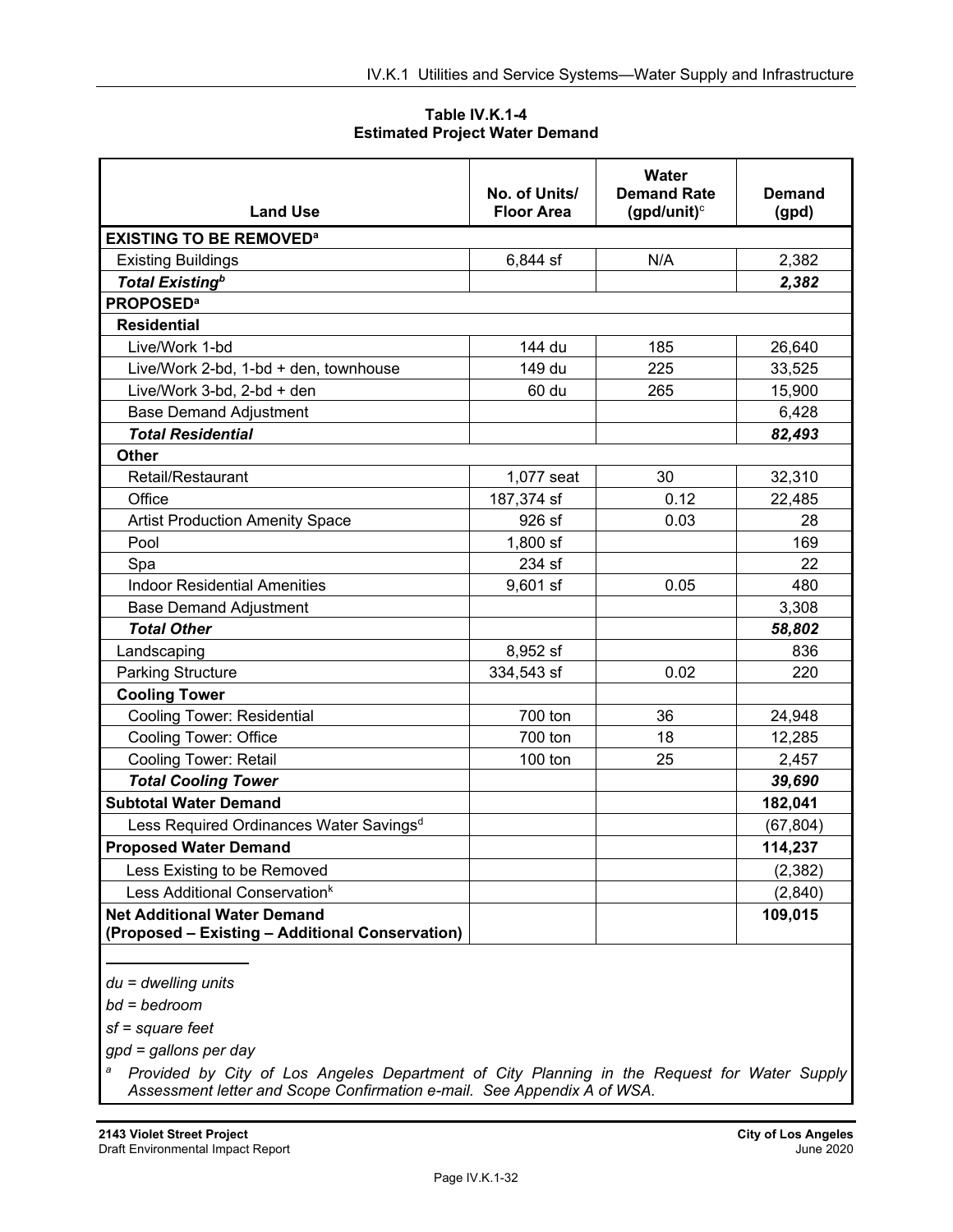#### **Table IV.K.1-4 (Continued) Estimated Project Water Demand**

|   | <b>Land Use</b>                                                                                                                                                                                                                                                                                | No. of Units/<br><b>Floor Area</b> | Water<br><b>Demand Rate</b><br>(gpd/unit) $\circ$ | Demand<br>(gpd) |  |
|---|------------------------------------------------------------------------------------------------------------------------------------------------------------------------------------------------------------------------------------------------------------------------------------------------|------------------------------------|---------------------------------------------------|-----------------|--|
| b | The existing water demand is based on the LADWP billing data.                                                                                                                                                                                                                                  |                                    |                                                   |                 |  |
| с | Proposed indoor water uses are based on 2012 LASAN Sewer Generation Rates.                                                                                                                                                                                                                     |                                    |                                                   |                 |  |
| d | The proposed development would conform to City of Los Angeles Ordinance No. 184248, 2013<br>California Plumbing Code, 2013 California Green Building Code (CALGreen) 2014 Los Angeles<br>Plumbing Code, and 2014 Los Angeles Green Building Code.                                              |                                    |                                                   |                 |  |
| e | Base Demand Adjustment is the estimated savings due to Ordinance No. 180822 accounted for in the<br>current version of LASAN Sewer Generation Rates.                                                                                                                                           |                                    |                                                   |                 |  |
| f | Includes 21,858 sf of new retail/restaurant use and conversion of 5,055 sf of existing retail/warehouse<br>uses.                                                                                                                                                                               |                                    |                                                   |                 |  |
| g | Landscaping water use is estimated per CCR Title 23, Division 2, Chapter 2.7, Model Water Efficient<br>Landscape Ordinance.                                                                                                                                                                    |                                    |                                                   |                 |  |
| h | Auto parking water uses are based on LASAN Generation Rates table, and 12 times/year cleaning<br>assumption.                                                                                                                                                                                   |                                    |                                                   |                 |  |
|   | Residential is assumed to operate 24 hours/day, 7 days/week, and 55 percent of chiller capacity. Office<br>is assumed to operate 14 hours/day, 5 days/week, and 65 percent of chiller capacity. Retail is assumed<br>to operate 14 hours/day, 7 days/week, and 65 percent of chiller capacity. |                                    |                                                   |                 |  |
| Ĵ | Water conservation due to additional conservation commitments agreed to by the Applicant. Table II of<br>the WSA provides a detailed breakdown of these conservation commitments and is included in<br>Appendix P of this Draft EIR.                                                           |                                    |                                                   |                 |  |
|   | Source: LADWP, Water Supply Assessment—2143 Violet Street Project, February 26, 2019.                                                                                                                                                                                                          |                                    |                                                   |                 |  |

features as set forth in Project Design Feature WAT-PDF-1, above.75 As stated in the WSA, LADWP concluded that the projected water supplies for normal, single-dry, and multiple-dry years reported in LADWP's 2015 UWMP would be sufficient to meet the Project's estimated water demand, in addition to the existing and planned future water demands within LADWP's service area through the year 2040.

The 2015 UWMP utilized SCAG's 2012–2035 RTP data that provided for more reliable water demand forecasts, taking into account changes in population, housing units and employment. The Project would generate a net of approximately 830 new residents,  $76$ 

*<sup>75</sup> LASAN wastewater generation rates do not account for water conservation features and therefore, the Project's estimated water demand is conservative. With implementation of Project Design Feature WAT-PDF-1, the Project would incorporate sustainability features such as efficient plumbing features, droughttolerant landscaping, and modern irrigation, that would reduce the Project's net increase in water demand by at least 20 percent pursuant to the City's Green Building Code.* 

*<sup>76</sup> Based on a rate of 2.42 persons per multi-family unit based on the 2017 American Community Survey 5- Year Average Estimates per correspondence with Jack Tsao, Data Analyst II, Los Angeles Department of City Planning, July 31, 2019.*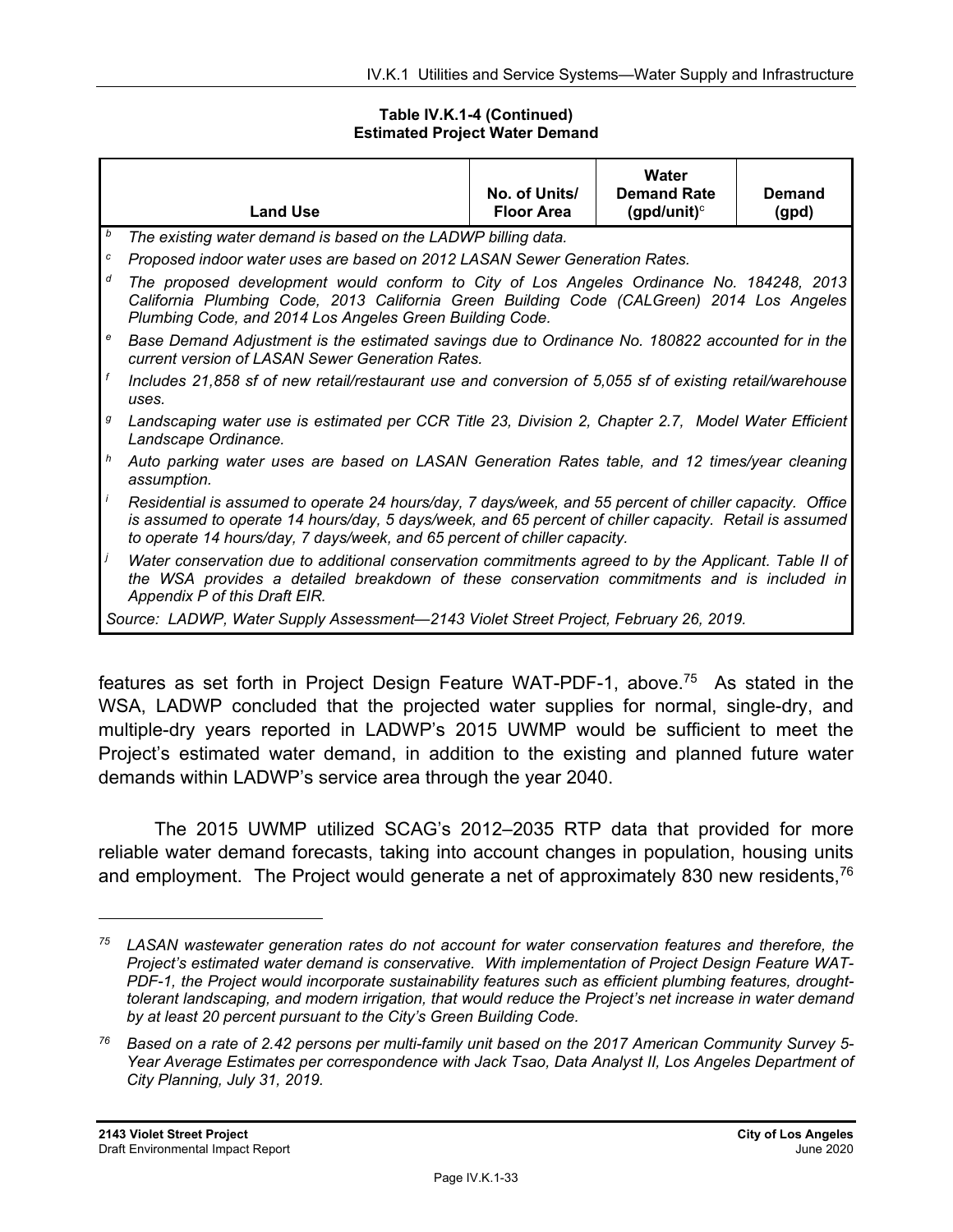347 new households, and up to 961 new employees. The Project would be consistent with growth projections anticipated by the SCAG and the demographic projection for the City in both the 2012–2035 RTP/SCS and 2016–2040 RTP/SCS. Specifically, based on SCAG's projections for the City of Los Angeles Subregion between 2018 and 2024 (buildout year), the estimated 830 residents generated by the Project would represent approximately 0.55 percent of the projected population growth, the estimated 347 households would represent approximately 0.44 percent of the projected household growth, and the estimated 961 employees would represent approximately 0.95 percent of the projected employment growth.77 Therefore, the Project would be well within SCAG's projections for the City of Los Angeles Subregion.

Based on the above, LADWP determined that the Project's net water demand of 109,015 gpd (approximately 122.13 AFY) has been accounted for in the City's overall total demand projections set forth in its 2015 UWMP. Specifically, the 2015 LADWP UWMP forecasts adequate water supplies to meet all projected water demands in the City through the year 2040 during average years, single-dry years, and multiple-dry years. LADWP, therefore, concluded that the increase in water demand for the Project falls within the available and projected water supplies during an average year, single-dry year, and multiple-dry year through the year 2040, as well as the intervening years (i.e., 2024), as described in its 2015 UWMP. As outlined in its 2015 UWMP, LADWP is committed to providing a reliable water supply for the City. The 2015 LADWP UWMP takes into account the realities of climate change and the concerns of drought and dry weather and notes that the City of Los Angeles will meet all new demand for water due to projected population growth through a combination of water conservation and water recycling. The 2015 LADWP UWMP also furthers the goals of the City's ED 5 and Sustainable City pLAn, addresses the current and future SWP supply shortages, and concludes that MWD's actions in response to the threats to the SWP will ensure continued reliability of its water deliveries. By focusing on demand reduction and alternative sources of water supplies, LADWP will further ensure that long-term dependence on MWD supplies will not be

*<sup>77</sup> Based on a linear interpolation of SCAG's 2012–2040 data, the 2018 values for population, housing, and employment are calculated using SCAG's 2012 and 2040 values to find the average increase between years and then applying that annual increase to each year until 2024.* 

*Population growth between 2018 (4,009,193 persons) and 2024 (4,172,886 persons) is approximately 163,693 persons. The Project's 830 net new residents would represent approximately 0.3 percent of this growth ((830 163,693) x 100 = 0.51).* 

*Household growth between 2018 (1,403,671 households) and 2024 (1,481,843 households) is approximately 78,171 households. The Project's 347 net new households would represent approximately 0.26 percent of this growth ((347 78,171) x 100 = 0.44).* 

*Employment growth between 2018 (1,797,693 employees) and 2024 (1,898,986 employees) is approximately 101,293 employees. The Project's 961 net new employees would represent approximately 0.69 percent of this growth ((961 101,293) x 100 = 0.95).*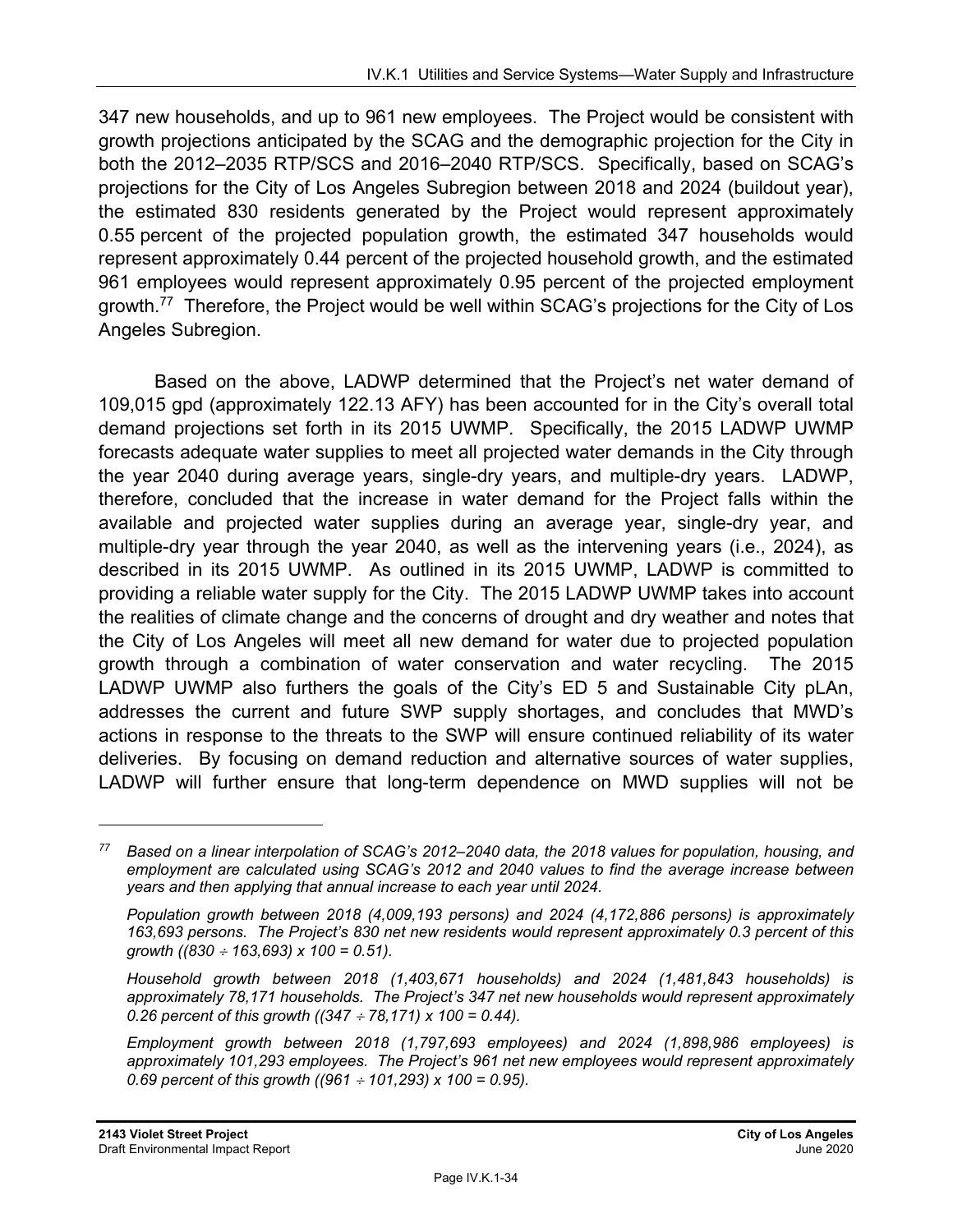exacerbated by potential future shortages. Additionally, water conservation and recycling will play an increasing role in meeting future water demands in the City.

**Based on the above, LADWP would have sufficient water supplies available to serve the project and reasonably foreseeable future development during normal, single-dry, and multiple-dry years. Therefore, the Project's operation-related impacts on water supply would be less than significant.** 

### (2) Mitigation Measures

Project impacts with regard to water supply would be less than significant. Therefore, no mitigation measures are required.

### (3) Level of Significance After Mitigation

Project impacts with regard to water supply would be less than significant without mitigation.

## **e. Cumulative Impacts**

- (1) Impact Analysis
	- *(a) Water Infrastructure*

The geographic context for the cumulative impact analysis on water infrastructure is the vicinity of the Project Site (i.e., the water infrastructure that would serve both the Project and related projects). Development of the Project and future new development in the vicinity of the Project Site would cumulatively increase demands on the existing water infrastructure system. However, as with the Project, other new development projects would be subject to LADWP review to assure that the existing public infrastructure would be adequate to meet the domestic and fire water demands of each project, and individual projects would be subject to LADWP and City requirements regarding infrastructure improvements needed to meet respective water demands, flow and pressure requirements, etc. As noted in the Utility Report and discussed above, the fire hydrants that serve the Project Site do not meet the fire flow requirement of 6,000 to 9,000 combined gpm per the LAMC. In order to supply sufficient flow and pressure to satisfy the needs of fire suppression, the Project would include construction of new public water mains within the public right of way. Furthermore, to ensure its infrastructure is sufficient to meet ongoing demand, LADWP will continue to implement its \$6.3 billion five-year water system capital improvement plan, which includes replacement of distribution mainlines, trunk lines, large valves, and water meters, as well as ongoing maintenance and rehabilitation of facilities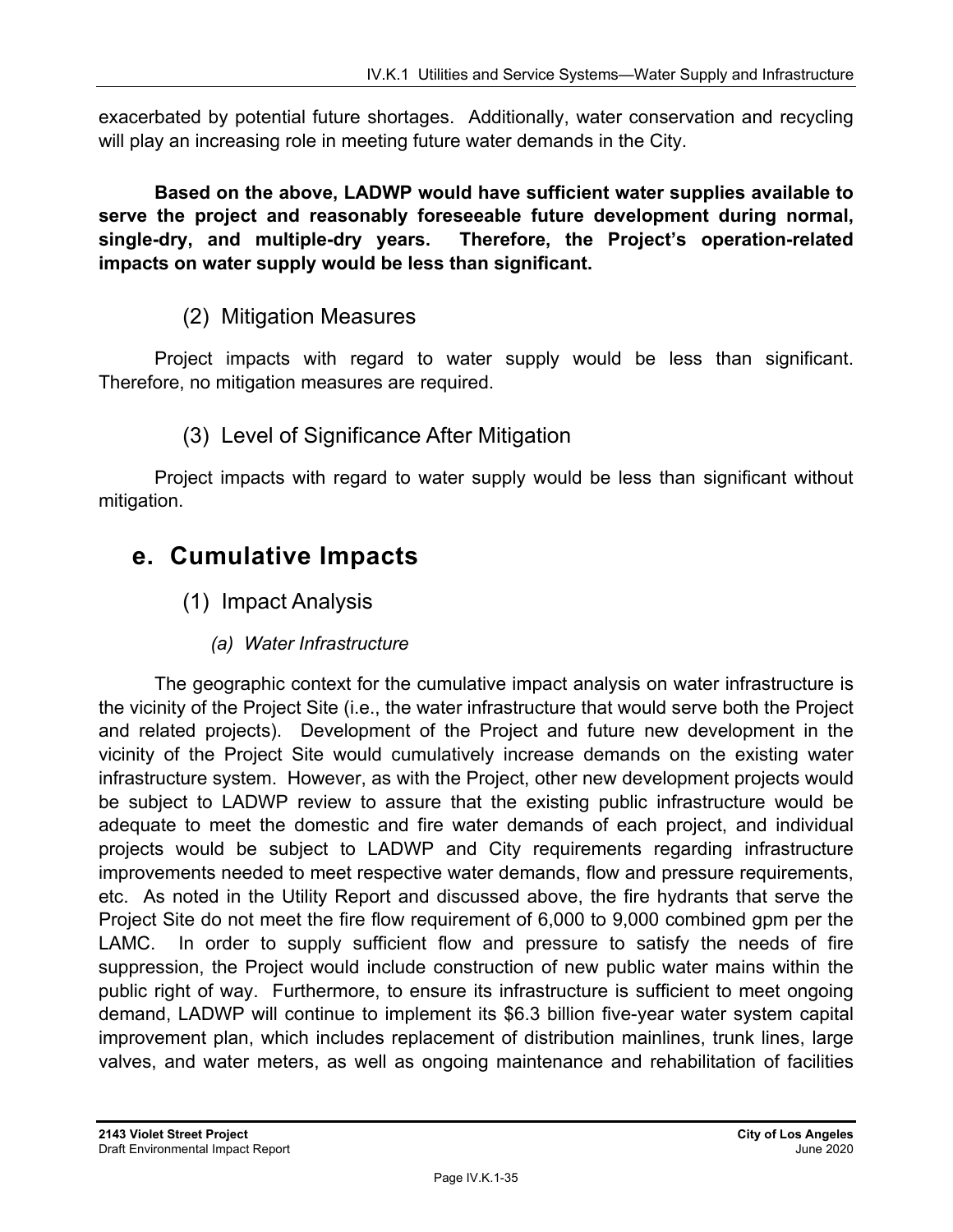such as pump stations, pressure regulators, and in-city reservoirs and tanks.78 **Therefore, Project impacts on water facilities, including infrastructure, would not be cumulatively considerable, and cumulative impacts would be less than significant**.

#### *(b) Water Supply*

The geographic context for the cumulative impact analysis on water supply is the LADWP service area (i.e., the City and portions of the cities of West Hollywood, Culver City, South Pasadena, and the Owens Valley). As discussed above, LADWP, as a public water service provider, is required to prepare and periodically update its urban water management plan to plan and provide for water supplies to serve existing and projected demands. LADWP's 2015 UWMP accounts for existing development within the City, as well as projected growth through the year 2040.

As identified in Section III, Environmental Setting, of this Draft EIR, there are 73 related projects located in the Project vicinity. The estimated water demand of the related projects is shown in Table IV.K.1-5 on page IV.K.1-37. As shown therein, the related projects would generate a total average water demand of approximately 5,178,367 gpd (or approximately 5,801 AFY). The estimate of the related projects' water demand is conservative as it does not account for water conservation measures, such as the mandatory indoor water reduction rates required by the City of Los Angeles Green Building Code. Combined with the Project's net increase in water demand of 109,015 gpd (approximately 122 AFY), this equates to a cumulative increase in average daily water use of approximately 5,287,382 gpd (approximately 5,923 AFY), or 1.12 percent of LADWP's water supply in 2017.

As previously stated, based on water demand projections through 2040 in its 2015 UWMP, LADWP determined that it will be able to reliably provide water to its customers through the year 2040, as well as the intervening years (i.e., 2024, the project buildout year) based on demographic growth projections in SCAG's 2012–2035 RTP/SCS, which includes the Project and related projects. The WSA prepared for the Project and included as Appendix P of this Draft EIR also concluded that LADWP will be able to meet proposed water demand of the Project together with the existing and planned future water demands of the City. In addition, compliance of the Project and other future development projects with the numerous regulatory requirements that promote water conservation described above would also reduce water demand on a cumulative basis. For example, certain related projects would be subject to the Los Angeles Green Building Code requirement to reduce indoor water use by at least 20 percent and all projects would be required to use fixtures that conserve water. In addition, as with the Project, certain large related projects

*<sup>78</sup> LADWP, 2017-18 Water Infrastructure Plan, revised June 2018.*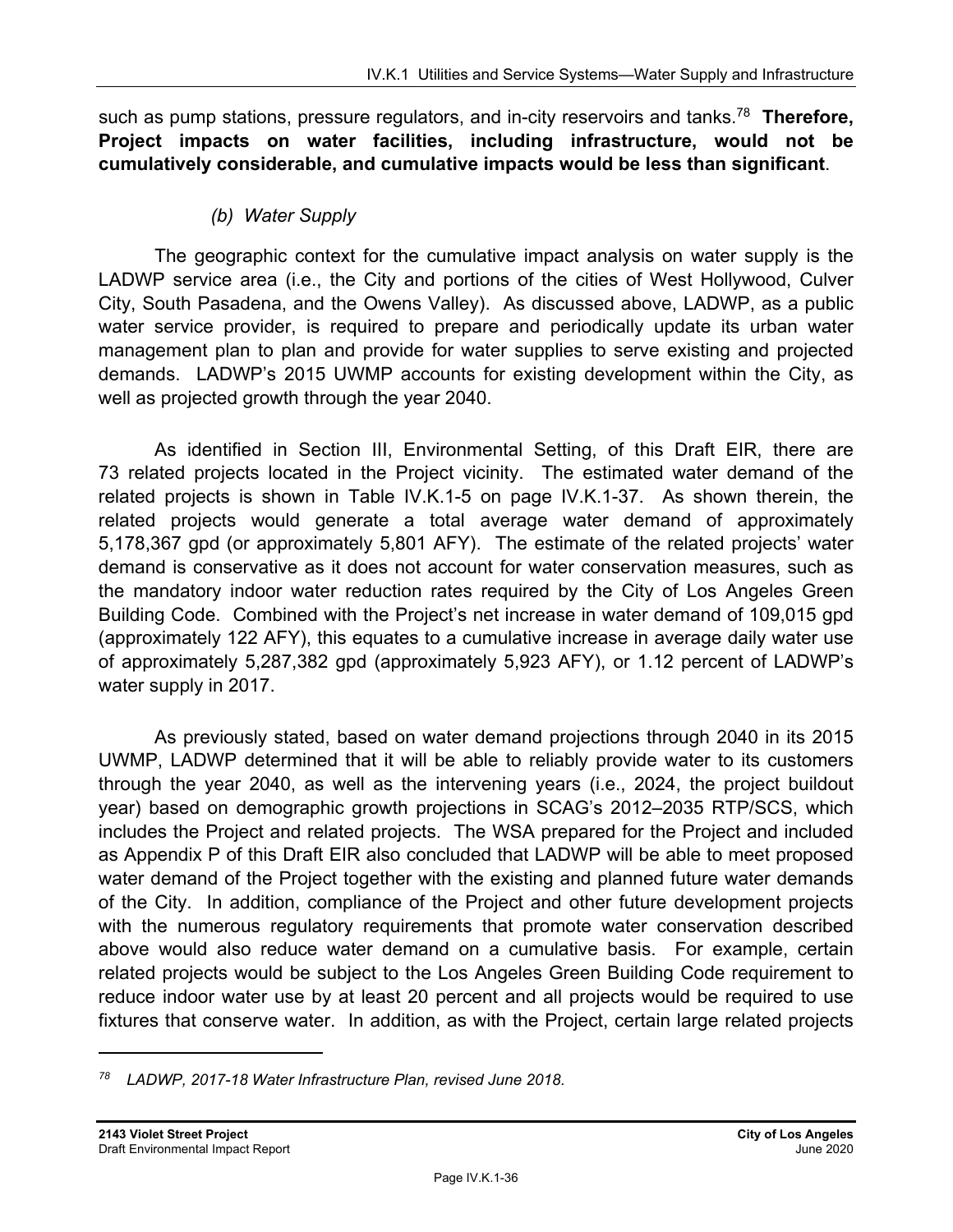| Table IV.K.1-5                 |  |
|--------------------------------|--|
| <b>Cumulative Water Demand</b> |  |

| No.            | Project                | <b>Land Use</b>                   | <b>Size</b> | Generation Factor <sup>a,b</sup> | <b>Total Daily</b><br><b>Water Demand</b><br>(gpd) |
|----------------|------------------------|-----------------------------------|-------------|----------------------------------|----------------------------------------------------|
|                | 540 S. Santa Fe Ave.   | Office                            | 65,800 sf   | $0.120$ gpd/sf                   | 7,896                                              |
| $\overline{2}$ | 601 S. Main St.        | Apartment                         | 452 du      | 190 gpd/du                       | 85,880                                             |
|                |                        | Retail                            | 25,000 sf   | $0.025$ gpd/sf                   | 625                                                |
| 3              | 150 N. Los Angeles St. | Office                            | 713,000 sf  | $0.120$ gpd/sf                   | 85,560                                             |
|                |                        | Retail                            | 35,000 sf   | $0.025$ gpd/sf                   | 875                                                |
|                |                        | Child Care $(2,500 \text{ sf})^c$ | 34 ch       | 9 gpd/ch                         | 306                                                |
| 4              | 534 S. Main St.        | Apartment                         | 160 du      | 190 gpd/du                       | 30,400                                             |
|                |                        | Retail                            | 18,000 sf   | $0.025$ gpd/sf                   | 450                                                |
|                |                        | Restaurant (3,500 sf)             | 140 seats   | 30 gpd/seat                      | 4,200                                              |
|                |                        | <b>Fast-Food Restaurant</b>       | 3,500 sf    | 25 gpd/seat                      | 87,500                                             |
| 5              | 1057 S. San Pedro St.  | Office                            | 294,600 sf  | $0.120$ gpd/sf                   | 35,352                                             |
|                |                        | Retail                            | 224,900 sf  | $0.050$ gpd/sf                   | 11,245                                             |
|                |                        | Cinema                            | 744 seats   | 3 gpd/seat                       | 2,232                                              |
|                |                        | Apartment                         | 877 du      | 190 gpd/du                       | 166,630                                            |
|                |                        | Condominium                       | 68 du       | 190 gpd/du                       | 12,920                                             |
|                |                        | Hotel                             | 210 rm      | 120 gpd/rm                       | 25,200                                             |
|                |                        | <b>Medical Office</b>             | 77,300 sf   | $0.25$ gpd/sf                    | 19,325                                             |
| 6              | 1525 E. Industrial St. | Apartment                         | 328 du      | 190 gpd/du                       | 62,320                                             |
|                |                        | Office                            | 27,300 sf   | $0.120$ gpd/sf                   | 3,276                                              |
|                |                        | Retail                            | 6,400 sf    | $0.025$ gpd/sf                   | 160                                                |
|                |                        | Restaurant (5,700 sf)             | 228 seats   | 30 gpd/seat                      | 6,840                                              |
| $\overline{7}$ | 950 E. 3rd St.         | School                            | 532 stu     | 11 gpd/stu                       | 5,852                                              |
|                |                        | Retail                            | 30,100 sf   | $0.050$ gpd/sf                   | 1,505                                              |
|                |                        | Apartment                         | 635 du      | 190 gpd/du                       | 120,650                                            |
| 8              | 2051 E. 7th St.        | Apartment                         | 320 du      | 190 gpd/du                       | 60,800                                             |
|                |                        | Retail                            | 15,000 sf   | $0.025$ gpd/sf                   | 375                                                |
|                |                        | Restaurant (5,000 sf)             | 200 seats   | 30 gpd/seat                      | 6,000                                              |

**2143 Violet Street Project City of Los Angeles**  Draft Environmental Impact Report June 2020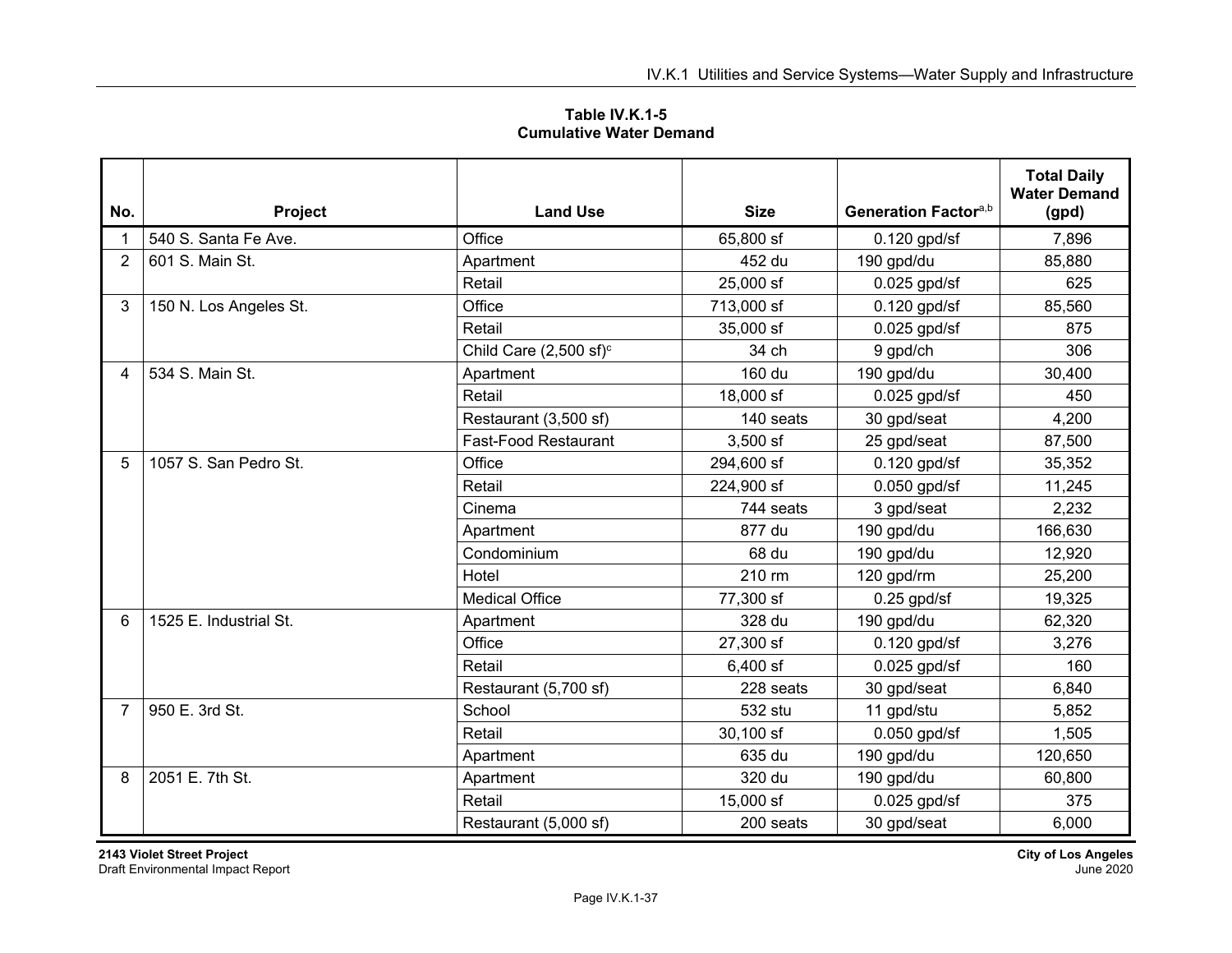| Table IV.K.1-5 (Continued)     |  |
|--------------------------------|--|
| <b>Cumulative Water Demand</b> |  |

| No. | Project            | <b>Land Use</b>              | <b>Size</b> | Generation Factora,b | <b>Total Daily</b><br><b>Water Demand</b><br>(gpd) |
|-----|--------------------|------------------------------|-------------|----------------------|----------------------------------------------------|
| 9   | 963 E. 4th St.     | Office                       | 79,000 sf   | 0.120 gpd/sf         | 9,480                                              |
|     |                    | Retail                       | 25,000 sf   | $0.025$ gpd/sf       | 625                                                |
|     |                    | Restaurant (20,000 sf)       | 800 seats   | 30 gpd/seat          | 24,000                                             |
| 10  | 826 S. Mateo St.   | Condominium                  | 90 du       | 190 gpd/du           | 17,100                                             |
|     |                    | Retail                       | 11,000 sf   | $0.025$ gpd/sf       | 275                                                |
|     |                    | Restaurant (5,600 sf)        | 224 seats   | 30 gpd/seat          | 6,720                                              |
| 11  | 2030 E. 7th St.    | Office                       | 243,600 sf  | $0.120$ gpd/sf       | 29,232                                             |
|     |                    | Retail                       | 40,000 sf   | $0.025$ gpd/sf       | 1,000                                              |
| 12  | 360 S. Alameda St. | Apartment                    | 55 du       | 190 gpd/du           | 10,450                                             |
|     |                    | Retail                       | $2,500$ sf  | $0.025$ gpd/sf       | 63                                                 |
|     |                    | <b>Creative Office</b>       | 6,300 sf    | $0.120$ gpd/sf       | 756                                                |
| 13  | 649 S. Wall St.    | Assisted Living <sup>d</sup> | 55 beds     | 70 gpd/bed           | 3,850                                              |
|     |                    | Office (55 emp) <sup>e</sup> | 8,800 sf    | $0.120$ gpd/sf       | 1,056                                              |
| 14  | 410 Center St.     | Office                       | 110,000 sf  | $0.120$ gpd/sf       | 13,200                                             |
| 15  | 500 S. Mateo St.   | Restaurant (12,820 sf)       | 513 seats   | 30 gpd/seat          | 15,390                                             |
| 16  | 400 S. Alameda St. | Hotel                        | 66 rm       | 120 gpd/rm           | 7,920                                              |
|     |                    | Retail                       | 840 sf      | $0.025$ gpd/sf       | 21                                                 |
|     |                    | Restaurant (2,130 sf)        | 85 seats    | 30 gpd/seat          | 2,550                                              |
| 17  | 719 E. 5th St.     | Apartment                    | 160 du      | 190 gpd/du           | 30,400                                             |
|     |                    | Retail                       | 7,500 sf    | $0.025$ gpd/sf       | 188                                                |
| 18  | 2130 E. Violet St. | Office                       | 94,000 sf   | $0.120$ gpd/sf       | 11,280                                             |
|     |                    | Retail                       | 7,450 sf    | $0.025$ gpd/sf       | 186                                                |
| 19  | 929 E. 2nd St.     | Mixed Use Private Clubf      | 48,900 sf   | 0.350 gpd/sf         | 17,115                                             |
| 20  | 1800 E. 7th St.    | Apartment                    | 122 du      | 190 gpd/du           | 23,180                                             |
|     |                    | Office                       | 13,600 sf   | $0.120$ gpd/sf       | 1,632                                              |
| 21  | 1722 E. 16th St.   | Restaurant (8,151 sf)        | 326 seats   | 30 gpd/seat          | 9,780                                              |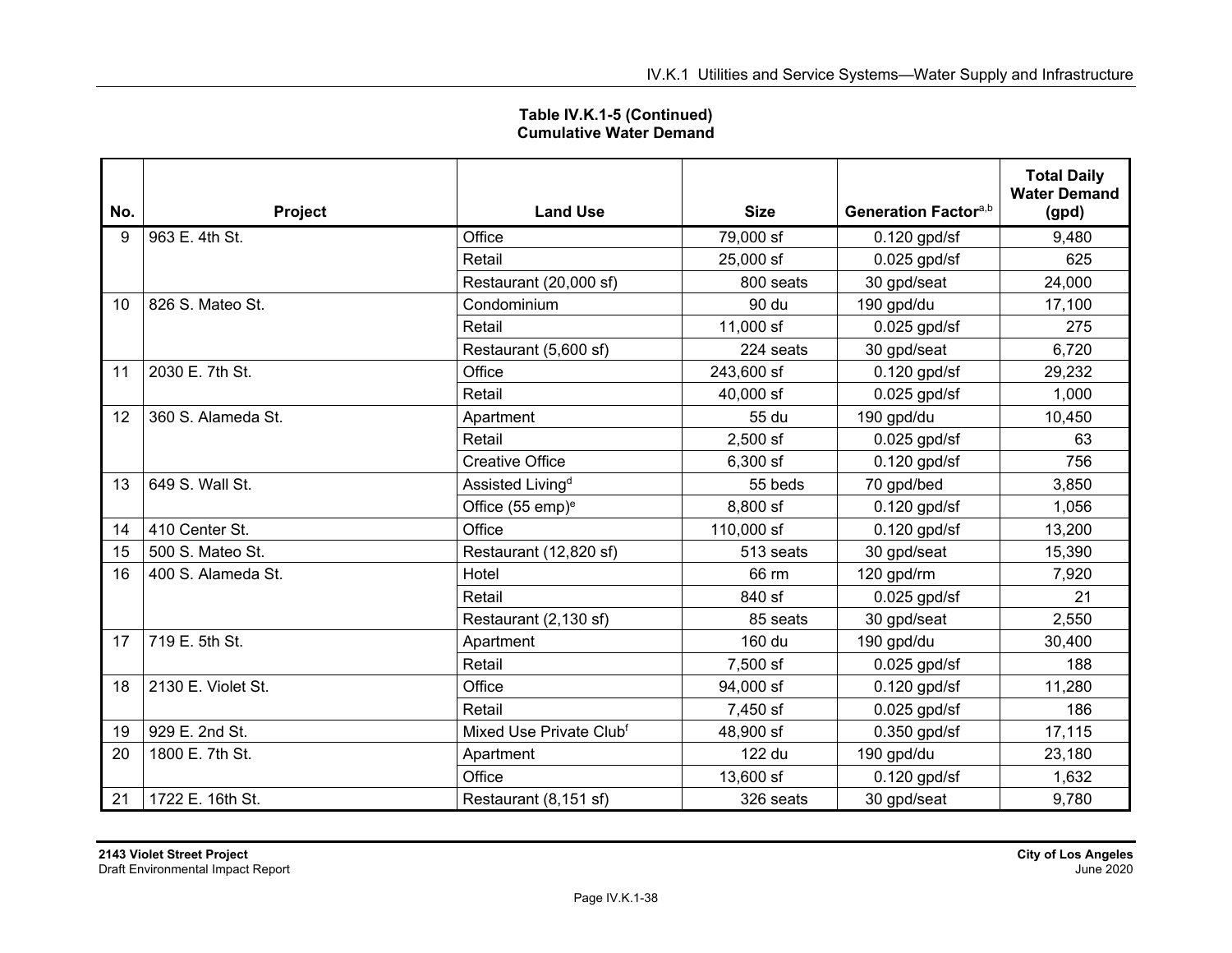|     |                                   |                                 |             |                                  | <b>Total Daily</b>  |
|-----|-----------------------------------|---------------------------------|-------------|----------------------------------|---------------------|
|     |                                   |                                 |             |                                  | <b>Water Demand</b> |
| No. | Project                           | <b>Land Use</b>                 | <b>Size</b> | Generation Factor <sup>a,b</sup> | (gpd)               |
| 22  | 454 E. Commercial St.             | LADOT Bus Facility <sup>g</sup> | 87,120 sf   | $0.020$ gpd/sf                   | 1,742               |
| 23  | 118 S. Astronaut E.S. Onizuka St. | Apartment                       | 77 du       | 190 gpd/du                       | 14,630              |
| 24  | 555 S. Mateo St.                  | Retail                          | 153,000 sf  | $0.050$ gpd/sf                   | 7,650               |
| 25  | 1000 S. Santa Fe. Ave.            | Private Clubf                   | 59,000 sf   | $0.350$ gpd/sf                   | 20,650              |
|     |                                   | <b>Guest Rooms</b>              | 48 rm       | 120 gpd/rm                       | 5,760               |
| 26  | 2110 Bay St.                      | Apartment                       | 110 du      | 190 gpd/du                       | 20,900              |
|     |                                   | Office                          | 113,000 sf  | $0.120$ gpd/sf                   | 13,560              |
|     |                                   | Retail                          | 43,700 sf   | $0.025$ gpd/sf                   | 1,093               |
| 27  | 330 S. Alameda St.                | Apartment                       | 186 du      | 190 gpd/du                       | 35,340              |
|     |                                   | Commercial                      | 22,000 sf   | $0.050$ gpd/sf                   | 1,100               |
| 28  | 668 S. Alameda St.                | Apartment                       | 475 du      | 190 gpd/du                       | 90,250              |
|     |                                   | Commercial                      | 84,000 sf   | $0.050$ gpd/sf                   | 4,200               |
| 29  | 520 Mateo St.                     | Live/Work                       | 475 units   | 190 gpd/du                       | 90,250              |
|     |                                   | Office                          | 105,000 sf  | $0.120$ gpd/sf                   | 12,600              |
|     |                                   | Retail                          | 10,000 sf   | $0.025$ gpd/sf                   | 250                 |
|     |                                   | Restaurant (10,000 sf)          | 400 sf      | 30 gpd/seat                      | 12,000              |
| 30  | 717 Maple Ave.                    | Apartment                       | 452 du      | 190 gpd/du                       | 85,880              |
|     |                                   | Retail                          | 14,000 sf   | $0.025$ gpd/sf                   | 350                 |
| 31  | 433 S. Main St.                   | Condominium                     | 191 du      | 190 gpd/du                       | 36,290              |
|     |                                   | Retail                          | 5,300 sf    | $0.025$ gpd/sf                   | 133                 |
|     |                                   | Coffee Shop                     | 900 sf      | $0.720$ gpd/sf                   | 648                 |
| 32  | 676 Mateo St.                     | Apartment                       | 185 du      | 190 gpd/du                       | 35,150              |
|     |                                   | Commercial                      | 27,000 sf   | $0.050$ gpd/sf                   | 1,350               |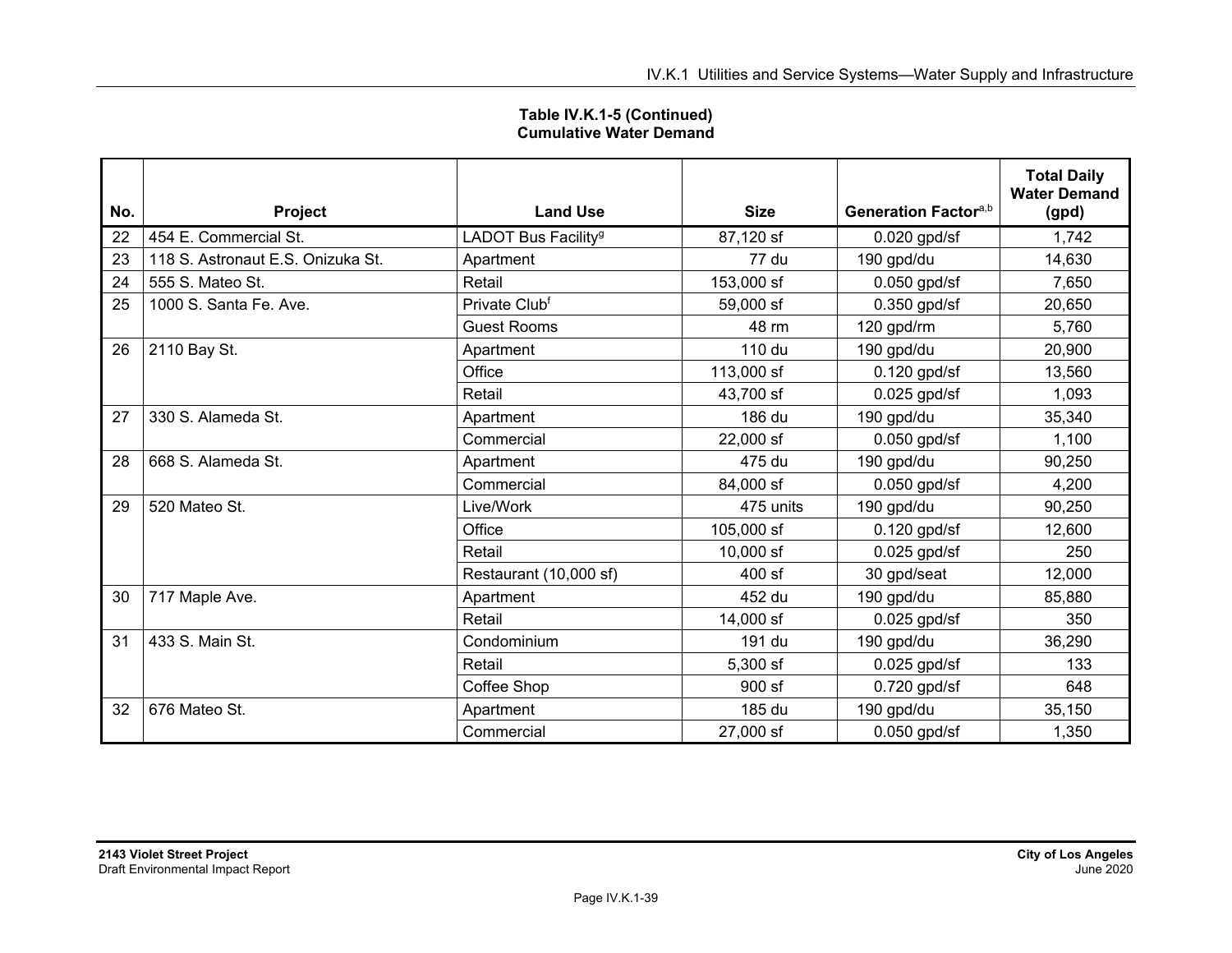| No. | <b>Project</b>         | <b>Land Use</b>                    | <b>Size</b> | Generation Factora,b | <b>Total Daily</b><br><b>Water Demand</b><br>(gpd) |
|-----|------------------------|------------------------------------|-------------|----------------------|----------------------------------------------------|
| 33  | 732 Wall St.           | Apartment                          | 323 du      | 190 gpd/du           | 61,370                                             |
|     |                        | Office                             | 53,200 sf   | $0.120$ gpd/sf       | 6,384                                              |
|     |                        | Retail                             | 4,400 sf    | $0.025$ gpd/sf       | 110                                                |
|     |                        | Wholesale/Storage                  | 63,600 sf   | $0.030$ gpd/sf       | 1,908                                              |
|     |                        | Restaurant (4,420 sf)              | 177 seats   | 30 gpd/seat          | 5,310                                              |
|     |                        | Event Spaceh                       | $9,200$ sf  | $0.350$ gpd/sf       | 3,220                                              |
| 34  | 333 S. Alameda St.     | Apartment                          | 994 du      | 190 gpd/du           | 188,860                                            |
|     |                        | Retail                             | 993,000 sf  | $0.050$ gpd/sf       | 49,650                                             |
| 35  | 1129 E. 5th St.        | Retail                             | 27,000 sf   | $0.025$ gpd/sf       | 675                                                |
|     |                        | Restaurant (31,700 sf)             | 1,268 seats | 30 gpd/seat          | 38,040                                             |
|     |                        | Hotel                              | 113 rm      | 120 gpd/rm           | 13,560                                             |
|     |                        | Apartment                          | 129 du      | 190 gpd/du           | 24,510                                             |
|     |                        | Art School (3,430 sf) <sup>i</sup> | 36 stu      | 11 gpd/stu           | 396                                                |
|     |                        | Art Space                          | 10,340 sf   | $0.030$ gpd/sf       | 310                                                |
| 36  | 2650 E. Olympic Blvd.  | Apartment                          | 1,000 du    | 190 gpd/du           | 190,000                                            |
|     |                        | Restaurant (46,000 sf)             | 1,840 seats | 30 gpd/seat          | 55,200                                             |
|     |                        | Office                             | 230,000 sf  | $0.120$ gpd/sf       | 27,600                                             |
| 37  | 670 Mesquit St.        | Hotel                              | 236 rm      | 120 gpd/rm           | 28,320                                             |
|     |                        | Apartment                          | 308 du      | 190 gpd/du           | 58,520                                             |
|     |                        | Retail                             | 79,200 sf   | $0.025$ gpd/sf       | 1,980                                              |
|     |                        | Restaurant (89,600 sf)             | 3,584 seats | 30 gpd/seat          | 107,520                                            |
|     |                        | Event Spaceh                       | 93,600 sf   | $0.350$ gpd/sf       | 32,760                                             |
|     |                        | Gym <sup>k</sup>                   | 62,200 sf   | $0.650$ gpd/sf       | 40,430                                             |
|     |                        | Grocery/Food Hall <sup>l</sup>     | 56,900 sf   | $0.050$ gpd/sf       | 2,845                                              |
|     |                        | Office                             | 944,100 sf  | $0.120$ gpd/sf       | 113,292                                            |
| 38  | 237 S. Los Angeles St. | Sports Complex <sup>m</sup>        | 43,000 sf   | $0.200$ gpd/sf       | 8,600                                              |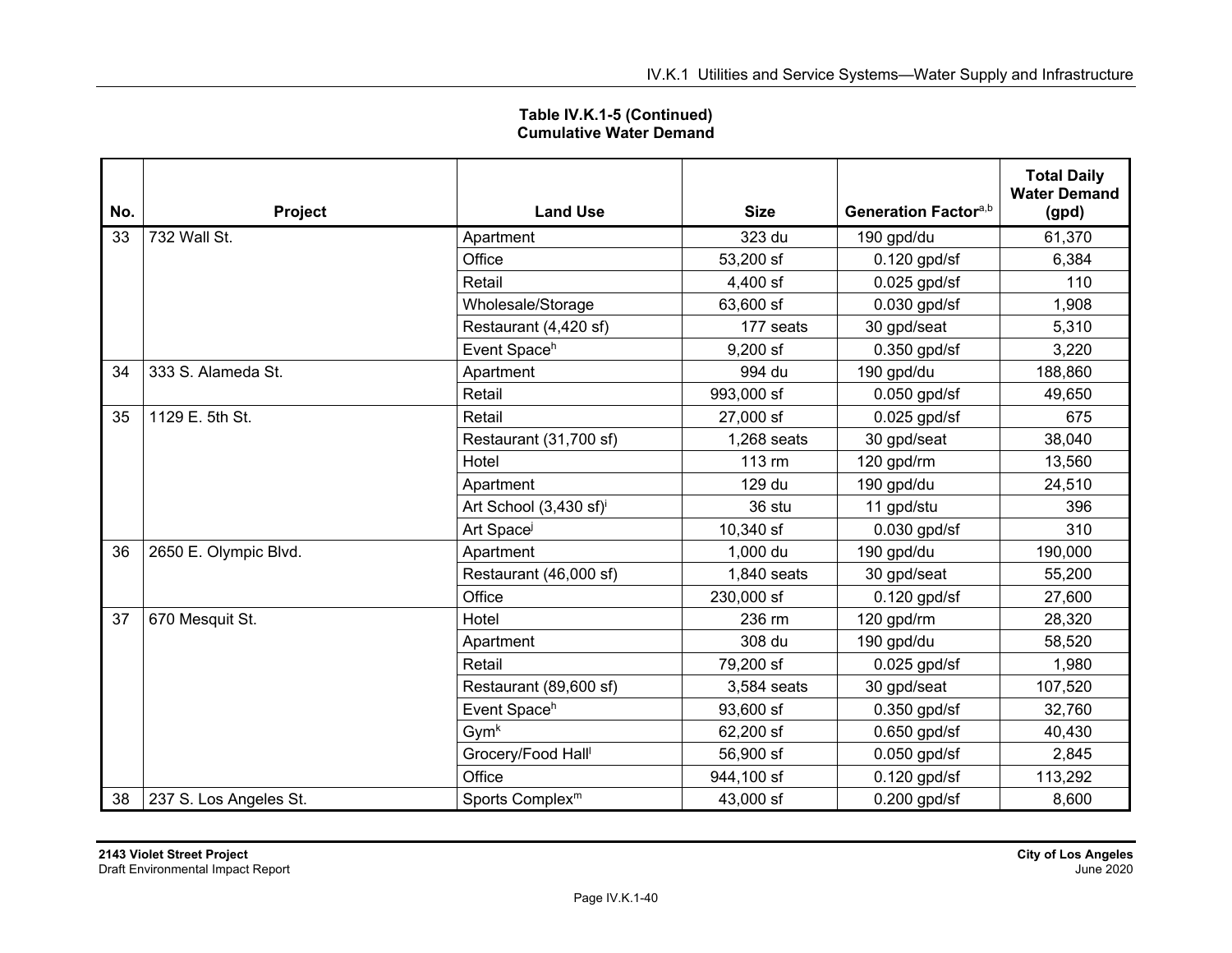| Table IV.K.1-5 (Continued)     |  |
|--------------------------------|--|
| <b>Cumulative Water Demand</b> |  |

| No. | <b>Project</b>         | <b>Land Use</b>                  | <b>Size</b> | Generation Factora,b | <b>Total Daily</b><br><b>Water Demand</b><br>(gpd) |
|-----|------------------------|----------------------------------|-------------|----------------------|----------------------------------------------------|
| 39  | 640 S. Santa Fe Ave.   | Office                           | 91,200 sf   | $0.120$ gpd/sf       | 10,944                                             |
|     |                        | Retail                           | $9,400$ sf  | $0.025$ gpd/sf       | 235                                                |
|     |                        | Restaurant (6,600 sf)            | 264 seats   | 30 gpd/seat          | 7,920                                              |
| 40  | 1745 E. 7th St.        | Apartment                        | 57 du       | 190 gpd/du           | 10,830                                             |
|     |                        | Commercial                       | $6,000$ sf  | $0.050$ gpd/sf       | 300                                                |
| 41  | 940 E. 4th St.         | Apartment                        | 93 du       | 190 gpd/du           | 17,670                                             |
|     |                        | Office                           | $6,000$ sf  | $0.120$ gpd/sf       | 720                                                |
|     |                        | Retail                           | 12,300 sf   | $0.025$ gpd/sf       | 308                                                |
| 42  | 609 E. 5th St.         | Apartment                        | 151 du      | 190 gpd/du           | 28,690                                             |
| 43  | 713 E. 5th St.         | Apartment                        | 51 du       | 190 gpd/du           | 9,690                                              |
| 44  | 1000 S. Mateo St.      | Apartment                        | 113 du      | 190 gpd/du           | 21,470                                             |
|     |                        | Commercial                       | 134,000 sf  | $0.050$ gpd/sf       | 6,700                                              |
| 45  | 2159 E. Bay St.        | <b>Creative Office</b>           | 202,954 sf  | $0.120$ gpd/sf       | 24,354                                             |
|     |                        | Retail/Restaurant (16,000 sf)    | 640 seats   | 30 gpd/seat          | 19,200                                             |
|     |                        | Event/Meeting Space <sup>n</sup> | 3,235 sf    | $0.120$ gpd/sf       | 388                                                |
| 46  | 401 S. Hewitt St.      | Office                           | 255,500 sf  | $0.120$ gpd/sf       | 30,660                                             |
|     |                        | Retail                           | 4,970 sf    | $0.025$ gpd/sf       | 124                                                |
| 47  | 552 S. San Pedro St.   | Affordable Housing               | 407 du      | 190 gpd/du           | 77,330                                             |
|     |                        | Retail                           | 12,300 sf   | $0.050$ gpd/sf       | 615                                                |
| 48  | 1005 S. Mateo St.      | <b>Industrial Park</b>           | 94,800 sf   | $0.050$ gpd/sf       | 4,740                                              |
| 49  | 1800 E. 1st St.        | Apartment                        | 65 du       | 190 gpd/du           | 12,350                                             |
|     |                        | Retail                           | $5,000$ sf  | $0.025$ gpd/sf       | 125                                                |
| 50  | 755 S. Los Angeles St. | Retail                           | 16,700 sf   | $0.025$ gpd/sf       | 418                                                |
|     |                        | Office                           | 60,200 sf   | $0.120$ gpd/sf       | 7,224                                              |
|     |                        | Restaurant (27,000 sf)           | 1,080 seats | 30 gpd/seat          | 32,400                                             |
| 51  | 601 S. Central Ave.    | Apartment                        | 236 du      | 190 gpd/du           | 44,840                                             |
|     |                        | Retail                           | 12,000 sf   | $0.025$ gpd/sf       | 300                                                |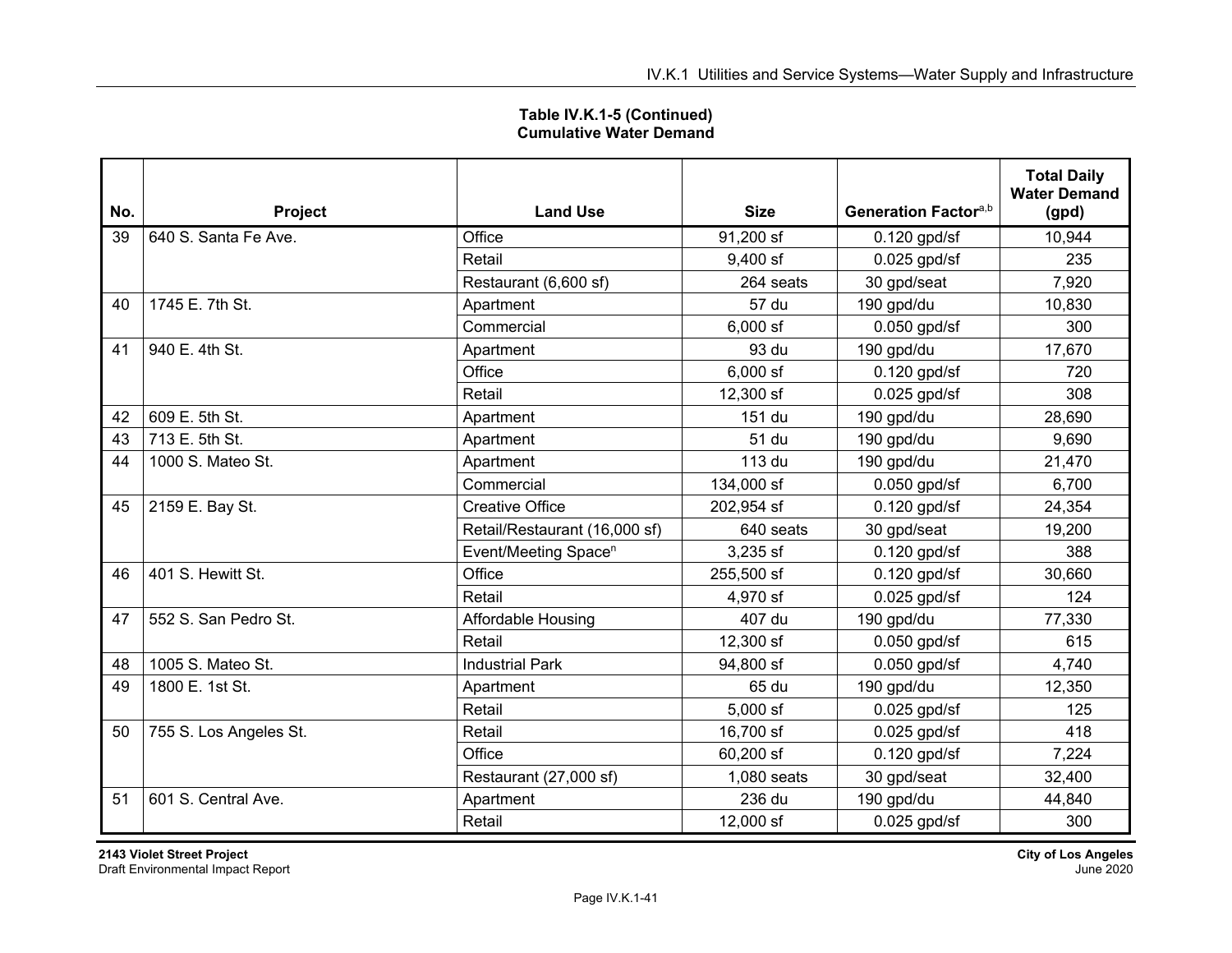| Table IV.K.1-5 (Continued)     |  |
|--------------------------------|--|
| <b>Cumulative Water Demand</b> |  |

| No. | Project               | <b>Land Use</b>                  | <b>Size</b> | Generation Factora,b | <b>Total Daily</b><br><b>Water Demand</b><br>(gpd) |
|-----|-----------------------|----------------------------------|-------------|----------------------|----------------------------------------------------|
| 52  | 527 Colyton St.       | Condominium                      | 310 du      | 190 gpd/du           | 58,900                                             |
|     |                       | Retail                           | 11,400 sf   | $0.050$ gpd/sf       | 570                                                |
|     |                       | Production Space <sup>o</sup>    | 11,700 sf   | $0.050$ gpd/sf       | 585                                                |
| 53  | 1100 E. 5th St.       | Apartment (Live/Work)            | 220 du      | 190 gpd/du           | 41,800                                             |
|     |                       | Commercial                       | 49,000 sf   | $0.050$ gpd/sf       | 2,450                                              |
| 54  | 600 S. San Pedro St.  | Apartment                        | 303 du      | 190 gpd/du           | 57,570                                             |
|     |                       | Retail                           | 20,000 sf   | $0.025$ gpd/sf       | 500                                                |
| 55  | 655 S. San Pedro St.  | Apartment                        | 81 du       | 190 gpd/du           | 15,390                                             |
| 56  | 656 S. Stanford Ave.  | Apartment                        | 82 du       | 190 gpd/du           | 15,580                                             |
| 57  | 641 Imperial St.      | Residential                      | 140 du      | 190 gpd/du           | 26,600                                             |
|     |                       | Office                           | 14,700 sf   | $0.120$ gpd/sf       | 1,764                                              |
| 58  | 2901 E. Olympic Blvd. | Apartment                        | 4,400 du    | 190 gpd/du           | 836,000                                            |
|     |                       | Retail                           | 185,000 sf  | $0.050$ gpd/sf       | 9,250                                              |
|     |                       | Office                           | 125,000 sf  | $0.120$ gpd/sf       | 15,000                                             |
|     |                       | <b>Medical Office</b>            | 25,000 sf   | $0.250$ gpd/sf       | 6,250                                              |
|     |                       | Daycare (15,000 sf) <sup>c</sup> | 205 ch      | 9 gpd/ch             | 1,845                                              |
|     |                       | Library                          | 15,000 sf   | $0.050$ gpd/sf       | 750                                                |
| 59  | 2407 E. 1st St.       | Apartment                        | 50 du       | 190 gpd/du           | 9,500                                              |
|     |                       | Office                           | 8,500 sf    | $0.120$ gpd/sf       | 1,020                                              |
|     |                       | Retail                           | 3,400 sf    | $0.025$ gpd/sf       | 85                                                 |
| 60  | 810 E. 3rd St.        | Apartment                        | 4 du        | 190 gpd/du           | 760                                                |
|     |                       | Restaurant (3,500 sf)            | 140 seats   | 30 gpd/seat          | 4,200                                              |
|     |                       | Retail                           | 6,200 sf    | $0.025$ gpd/sf       | 155                                                |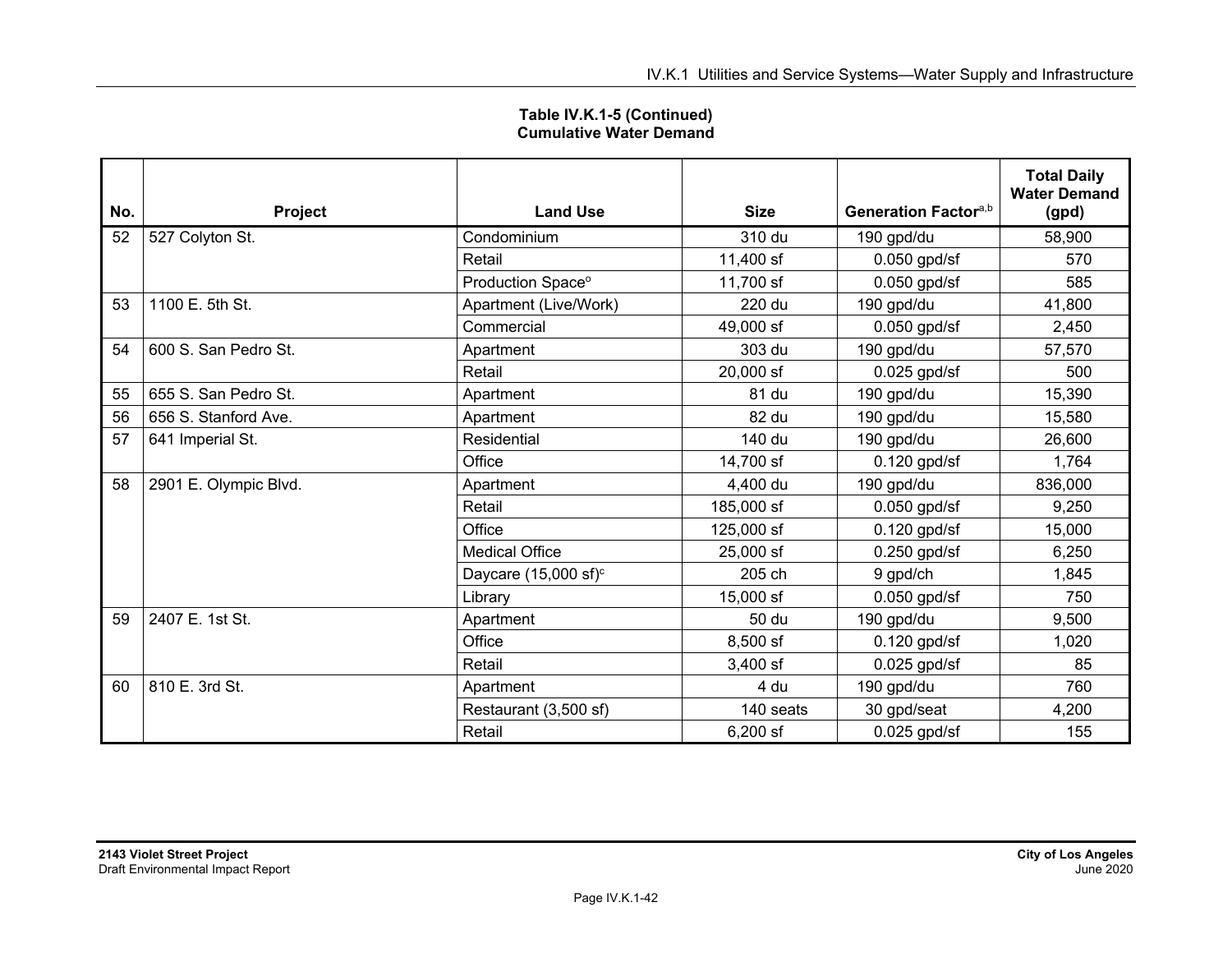| Table IV.K.1-5 (Continued)     |  |
|--------------------------------|--|
| <b>Cumulative Water Demand</b> |  |

| No. | Project                  | <b>Land Use</b>               | <b>Size</b> | Generation Factora,b | <b>Total Daily</b><br><b>Water Demand</b><br>(gpd) |
|-----|--------------------------|-------------------------------|-------------|----------------------|----------------------------------------------------|
| 61  | 1206 E. 6th St.          | Apartment                     | 1,305 du    | 190 gpd/du           | 247,950                                            |
|     |                          | Condominium                   | 431 du      | 190 gpd/du           | 81,890                                             |
|     |                          | Hotel                         | 510 rm      | 120 gpd/rm           | 61,200                                             |
|     |                          | Office                        | 253,514 sf  | $0.120$ gpd/sf       | 30,422                                             |
|     |                          | School (29,316 sf)            | 300 stu     | 11 gpd/stu           | 3,300                                              |
|     |                          | Commercial                    | 127,609 sf  | $0.050$ gpd/sf       | 6,380                                              |
|     |                          | Live Theater                  | 400 seats   | 3 gpd/seat           | 1,200                                              |
| 62  | 554 S. San Pedro St.     | Apartment                     | 303 du      | 190 gpd/du           | 57,570                                             |
|     |                          | Commercial                    | 19,900 sf   | $0.050$ gpd/sf       | 995                                                |
| 63  | 443 S. Soto St.          | School                        | 625 stu     | 11 gpd/stu           | 6,875                                              |
| 64  | 1024 S. Mateo St.        | Apartment                     | 104 du      | 190 gpd/du           | 19,760                                             |
|     |                          | Office                        | 102,000 sf  | $0.120$ gpd/sf       | 12,240                                             |
|     |                          | Restaurant (16,300 sf)        | 652 seats   | 30 gpd/seat          | 19,560                                             |
|     |                          | Retail                        | 5,830 sf    | $0.025$ gpd/sf       | 146                                                |
|     |                          | Industrial                    | 5,500 sf    | $0.050$ gpd/sf       | 275                                                |
| 65  | 755 S. Wall St.          | Office                        | 53,200 sf   | $0.120$ gpd/sf       | 6,384                                              |
|     |                          | Apartment                     | 323 du      | 190 gpd/du           | 61,370                                             |
|     |                          | Retail                        | 4,400 sf    | $0.025$ gpd/sf       | 110                                                |
| 66  | 508 E. 4th St.           | Apartment                     | 41 du       | 190 gpd/du           | 7,790                                              |
| 67  | 2001 E. Washington Blvd. | Industrial                    | 187,000 sf  | $0.050$ gpd/sf       | 9,350                                              |
| 68  | 300 S. Main St.          | Apartment                     | 471 du      | 190 gpd/du           | 89,490                                             |
|     |                          | Retail                        | 5,190 sf    | $0.050$ gpd/sf       | 260                                                |
|     |                          | Restaurant (27,800 sf)        | 1,112 seats | 30 gpd/seat          | 33,360                                             |
| 69  | 100 S. Boyle Ave.        | Affordable Housing            | 44 du       | 190 gpd/du           | 8,360                                              |
|     |                          | Retail                        | 8,000 sf    | $0.025$ gpd/sf       | 200                                                |
| 70  | 2053 E. 7th St.          | Hotel $(53,400 \text{ sf})^p$ | 82 rm       | 120 gpd/rm           | 9,840                                              |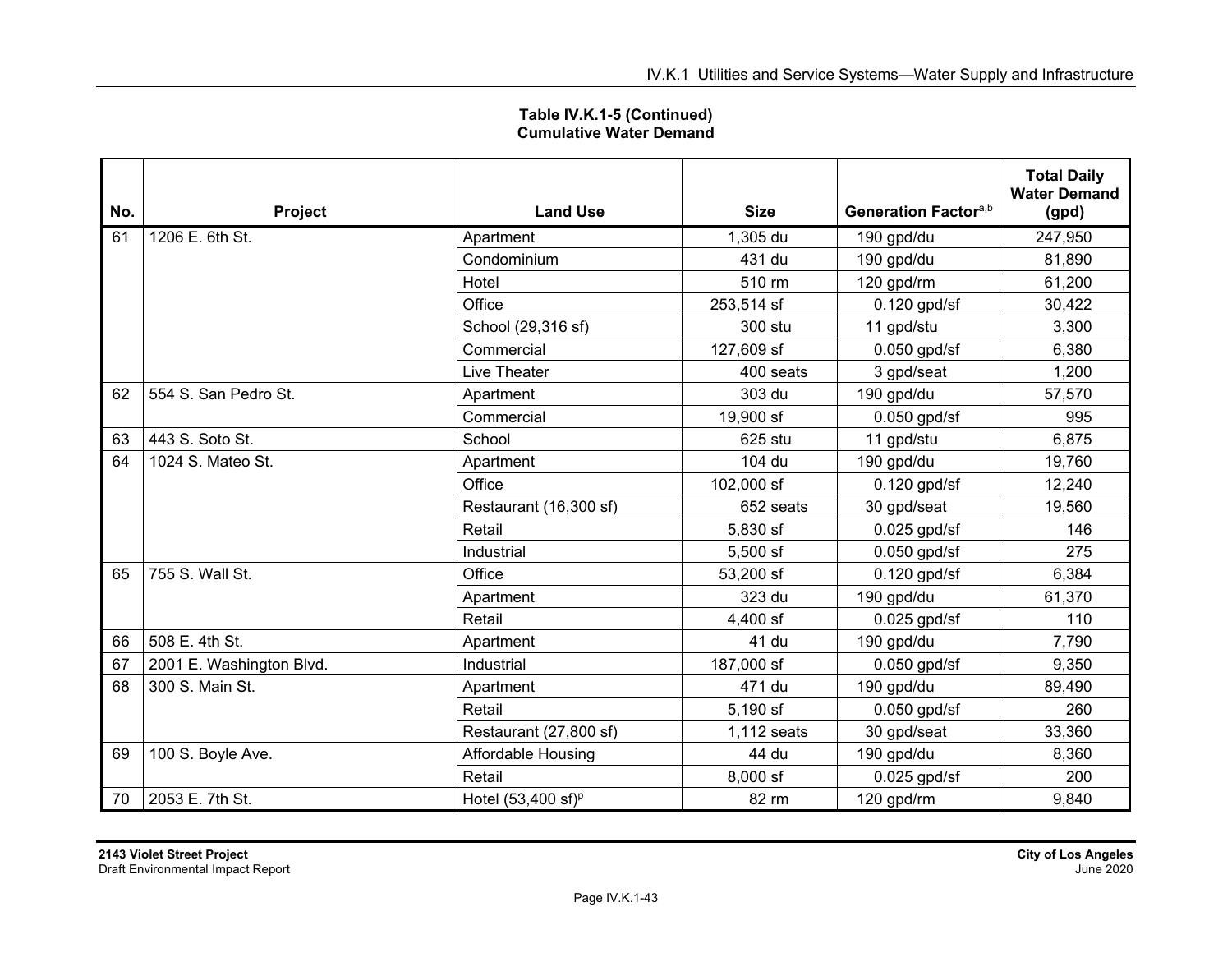| No.                      | Project              | <b>Land Use</b>                                       | <b>Size</b>              | Generation Factora,b | <b>Total Daily</b><br><b>Water Demand</b><br>(gpd) |
|--------------------------|----------------------|-------------------------------------------------------|--------------------------|----------------------|----------------------------------------------------|
| 71                       | 401 E. 7th St.       | Affordable Housing                                    | 99 du                    | 190 gpd/du           | 18,810                                             |
| 72                       | 443 S. Soto St.      | <b>Elementary School</b>                              | 625 stu                  | 9 gpd/stu            | 5,625                                              |
| 73                       | 777 S. Alameda St.   | Restaurant (117,375 sf)                               | 4,695 seats              | 30 gpd/seat          | 140,850                                            |
|                          |                      | Retail                                                | 66,155 sf                | $0.025$ gpd/sf       | 1,654                                              |
|                          |                      | Office                                                | 850,444 sf               | $0.120$ gpd/sf       | 102,053                                            |
|                          |                      | Hotel                                                 | $125 \text{ } \text{rm}$ | 120 gpd/rm           | 15,000                                             |
| 74                       | 2124-2132 E. 7th Pl. | Retail/Waterhouse-Restaurant<br>Conversion (5,055 sf) | 202 seats                | 30 gpd/seat          | 6,060                                              |
| <b>Related Projects</b>  |                      |                                                       |                          |                      | 5,178,367                                          |
| Project                  |                      |                                                       |                          |                      | 109,015                                            |
| <b>Related + Project</b> |                      |                                                       |                          |                      | 5,287,382                                          |

*ch = children* 

*du = dwelling units* 

*emp = employees* 

*rm = rooms* 

*sf = square feet* 

*stu = students* 

- *a This analysis is based on sewage generation rates provided by LASAN's Sewerage Facilities Charge, Sewage Generation Factor for Residential and Commercial Categories, effective April 6, 2012.*
- *b This analysis conservatively assumes that all dwelling units are 3-bedroom units. In addition, the seat count for restaurant uses assumes 1 seat per 25 square feet.*
- *c The Elementary School rate of 73 square feet per student or child is used to calculate the number of students/children generated by this use. The rate is provided by the California Department of Education, Report on Complete Schools, May 23, 2007. Report is available for download at www.cde.ca.gov/ls/fa/sf/completesch.asp.*
- *d Sewage generation rates provided by LASAN do not include a rate for "Assisted Living" uses. Therefore, the most comparable land use rate of 70 gallons per day per bed for "Rest Home" is applied.*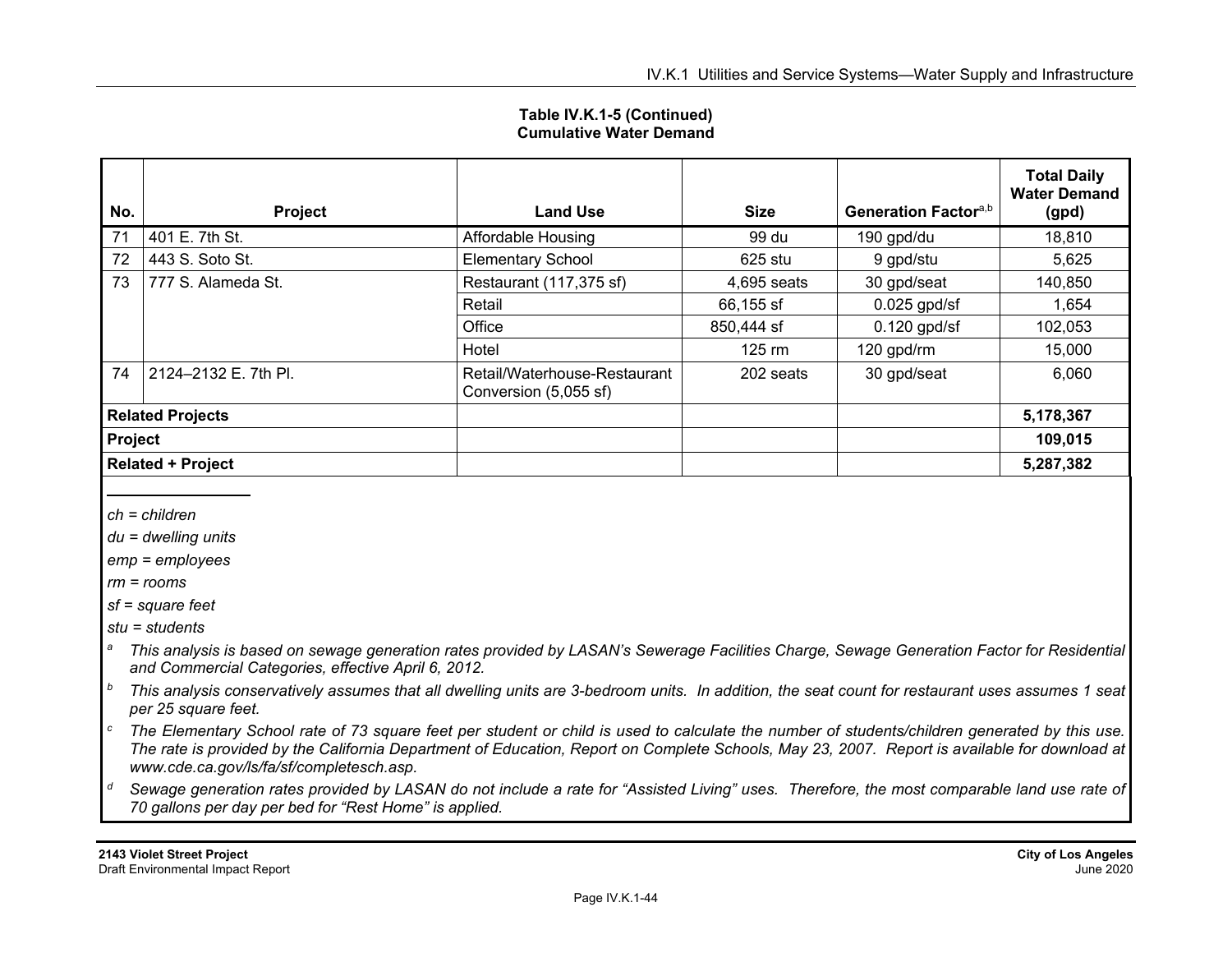|                                            |                                                                                                                                                                                                                                                                                                                                                                                          |                 |             |                                  | <b>Total Daily</b><br><b>Water Demand</b> |  |
|--------------------------------------------|------------------------------------------------------------------------------------------------------------------------------------------------------------------------------------------------------------------------------------------------------------------------------------------------------------------------------------------------------------------------------------------|-----------------|-------------|----------------------------------|-------------------------------------------|--|
| No.                                        | <b>Project</b>                                                                                                                                                                                                                                                                                                                                                                           | <b>Land Use</b> | <b>Size</b> | Generation Factor <sup>a,b</sup> | (gpd)                                     |  |
| $\mathbf{e}% _{0}\left( \mathbf{1}\right)$ | The rate of 160 square feet per employee for the Los Angeles market is used to calculate the square footage of the proposed office space. This<br>rate is provided in Cushman & Wakefied's Space Matters—Occupancy Report, published on May 9, 2018. The report is accessible and<br>available for download at https://www.cushmanwakefield.com/en/united-states/insights/space-matters. |                 |             |                                  |                                           |  |
|                                            | Sewage generation rates provided by LASAN do not include a rate for "Private Club" uses. Therefore, the most comparable land use rate of 350<br>gallons per 1,000 square feet for "Dancing Area (of Bars or Nightclub)" is applied.                                                                                                                                                      |                 |             |                                  |                                           |  |
| g                                          | Sewage generation rates provided by LASAN do not include a rate for "Bus Facility" uses. Therefore, the most comparable land use rate of 20<br>gallons per 1,000 square feet for "Auto Parking" is applied.                                                                                                                                                                              |                 |             |                                  |                                           |  |
| h                                          | Sewage generation rates provided by LASAN do not include a rate for "Event Space" uses. Therefore, the most comparable land use rate of<br>350 gallons per 1,000 square feet for "Banquet Room" is applied.                                                                                                                                                                              |                 |             |                                  |                                           |  |
|                                            | The High School rate of 95 square feet per student is used to calculate the number of students generated by this use. The rate is provided by<br>the California Department of Education, Report on Complete Schools, May 23, 2007. Report is available for download at<br>www.cde.ca.gov/ls/fa/sf/completesch.asp.                                                                       |                 |             |                                  |                                           |  |
|                                            | Sewage generation rates provided by LASAN do not include a rate for "Art Space" uses. Therefore, the most comparable land use rate of 30<br>gallons per 1,000 square feet for "Museum: All Area" is applied.                                                                                                                                                                             |                 |             |                                  |                                           |  |
| $\kappa$                                   | The rate of 650 gallons per 1,000 square feet for "Health Club/Spa" is applied.                                                                                                                                                                                                                                                                                                          |                 |             |                                  |                                           |  |
|                                            | Sewage generation rates provided by LASAN do not include a rate for "Grocery/Food Hall" uses. Therefore, the most comparable land use rate<br>of 50 gallons per 1,000 square feet for "Store: Retail" is applied.                                                                                                                                                                        |                 |             |                                  |                                           |  |
|                                            | Sewage generation rates provided by LASAN do not include a rate for "Sports Complex" uses. Therefore, the most comparable land use rate of<br>200 gallons per 1,000 square feet for "Gymnasium: Basketball, Volleyball" is applied.                                                                                                                                                      |                 |             |                                  |                                           |  |
| $\mathsf{n}$                               | Sewage generation rates provided by LASAN do not include a rate for "Event/Meeting Space" uses. Therefore, the most comparable land use<br>rate of 120 gallons per 1,000 square feet for "Conference Room of Office Bldg." is applied.                                                                                                                                                   |                 |             |                                  |                                           |  |
| $\mathsf{o}$                               | Sewage generation rates provided by LASAN do not include a rate for "Production Space" uses. Therefore, the most comparable land use rate<br>of 50 gallons per 1,000 square feet for "Mfg or Industrial Facility (No IW Permit Required)" is applied.                                                                                                                                    |                 |             |                                  |                                           |  |
| р                                          | To calculate the number of hotel rooms, a square footage rate of 650 square feet per room is applied. Source: Jan A. deRoos, Cornell<br>University School of Hotel Administration, The Scholarly Commons, Planning and Programming a Hotel, 2011. Document is available for<br>download at http://scholarship.sha.cornell.edu/articles/310.                                              |                 |             |                                  |                                           |  |
|                                            | Source: Eyestone Environmental, 2020.                                                                                                                                                                                                                                                                                                                                                    |                 |             |                                  |                                           |  |